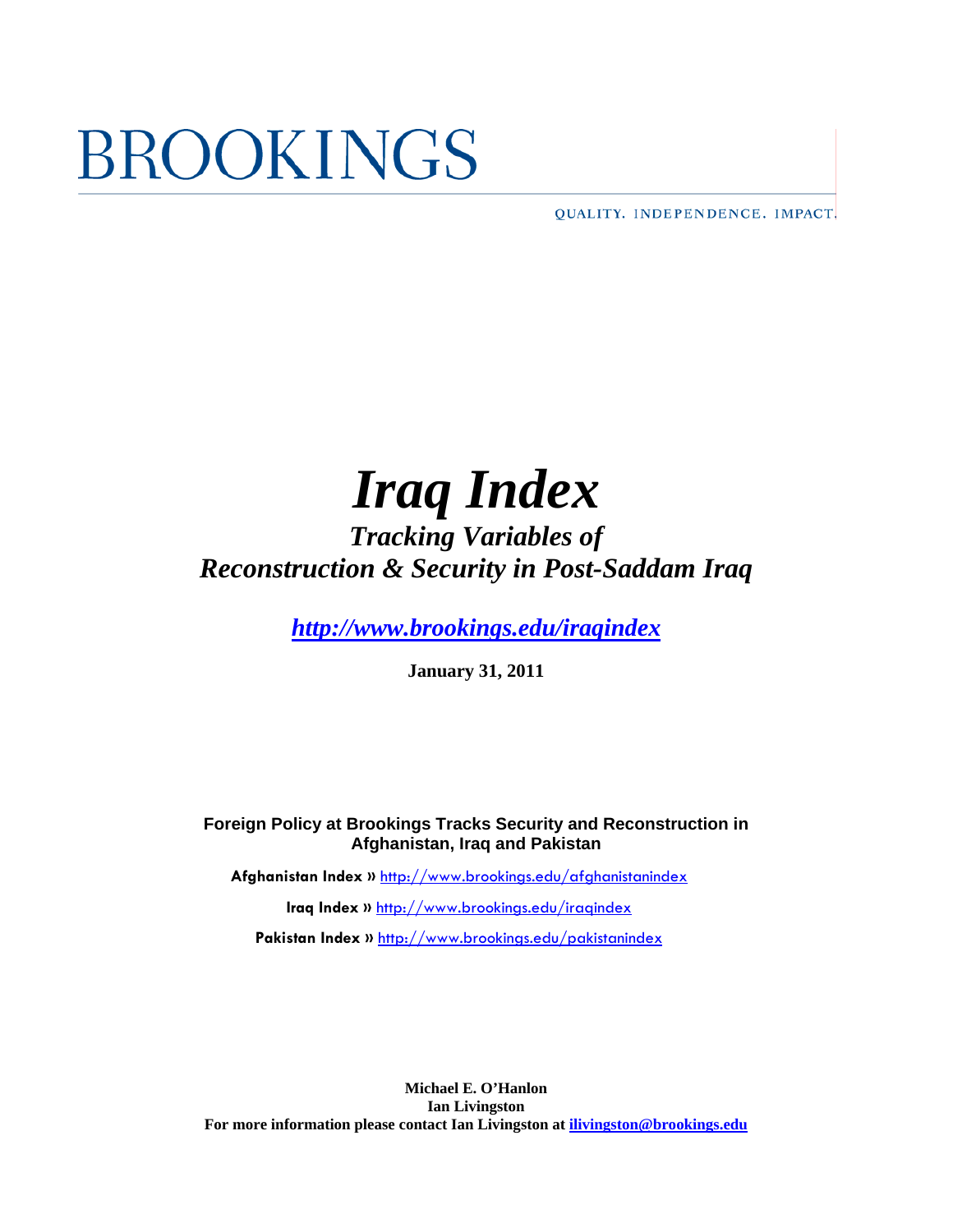## *TABLE OF CONTENTS*

| <b>Tracking the Aftermath of the Surge</b> | Page |
|--------------------------------------------|------|
|                                            |      |
|                                            |      |
|                                            |      |
|                                            |      |
|                                            |      |
|                                            |      |
|                                            |      |
|                                            |      |
|                                            |      |

## *Security Indicators*

| Voluntary Return of Iraqi Internally Displaced Persons and Refugees, Since January 2009 UPDATED 11.30.1115 |  |
|------------------------------------------------------------------------------------------------------------|--|
|                                                                                                            |  |
|                                                                                                            |  |
|                                                                                                            |  |
|                                                                                                            |  |
|                                                                                                            |  |
|                                                                                                            |  |
|                                                                                                            |  |
|                                                                                                            |  |
|                                                                                                            |  |
|                                                                                                            |  |

## *Economic & Quality of Life Indicators*

## *Polling/Politics*

| Survey of Iraqi Public Opinion | 90 |
|--------------------------------|----|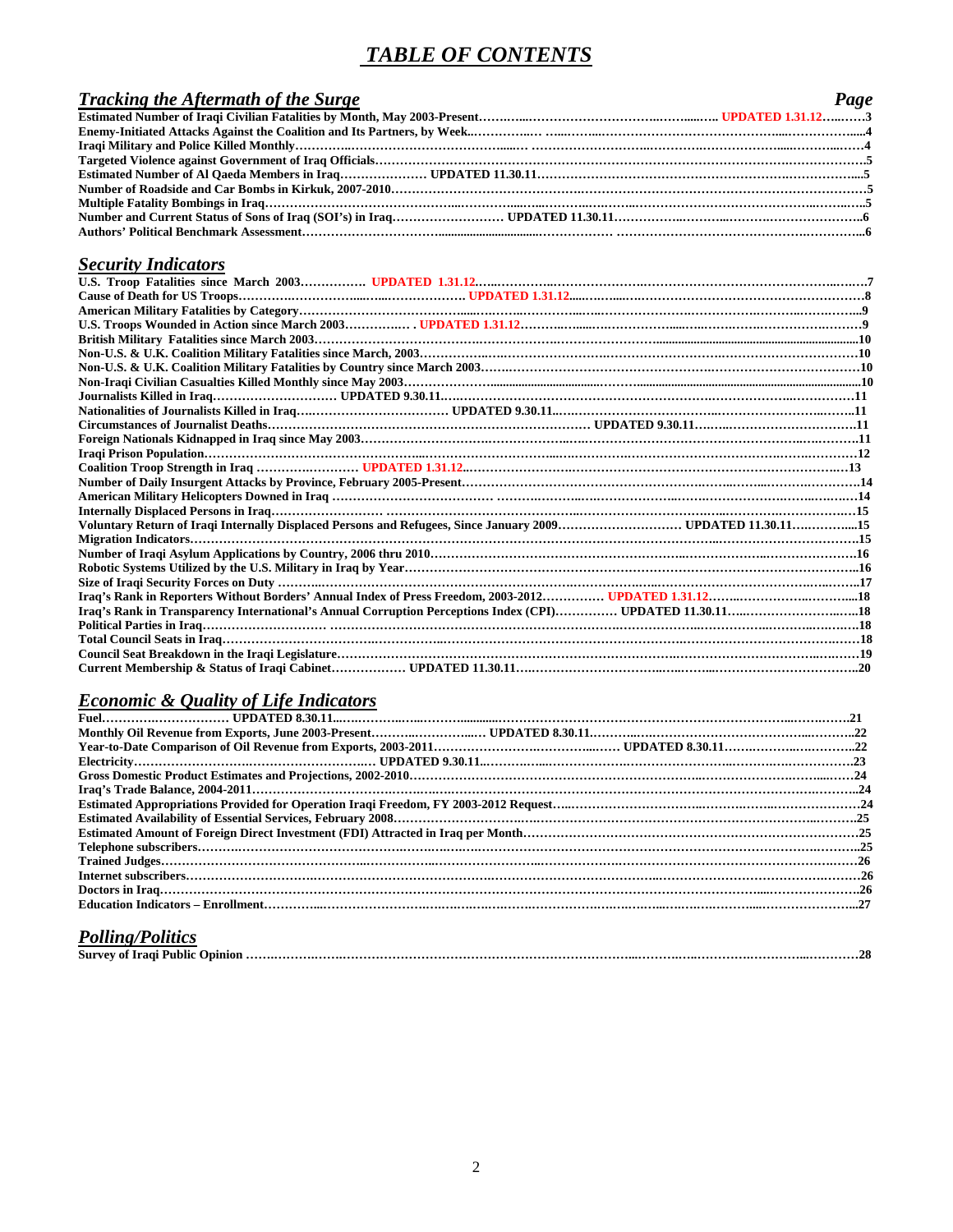## **NOTE ON THE METHODOLOGY OF THE IRAQ INDEX:**

**Although the footnotes to the Iraq Index document our sources in detail, it is worth noting here a few broad points. The majority of our information comes from the U.S. Government, though we must often analyze it and process it further to show trends over the full period since Saddam Hussein fell in 2003. Some information comes from foreign journalists on the ground and from nongovernmental organizations; a very modest amount to date comes from Iraqi sources. Most tables and charts are straightforward representations of data as we obtain it from the above primary sources, with only modest further analysis and processing required. However, a few graphics, such as those on crime and unemployment rates, require more methodological work (and more assumptions) on our part—and are as a result also perhaps somewhat less precise than most of the tables and charts.** 

# *TRACKING THE AFTERMATH OF THE SURGE*

#### **ESTIMATED NUMBER OF IRAQI CIVILIAN FATALITIES BY MONTH, MAY 2003-PRESENT[1](#page-33-0)**



**NOTE ON THIS GRAPH:** See subset graphs on following page for exact monthly figures and explanations regarding sources and methodologies for various time periods.

| Fotal Estimated Iraqi Civilian Fatalities. by Year |       |        |        |        |       |       |       |       |  |
|----------------------------------------------------|-------|--------|--------|--------|-------|-------|-------|-------|--|
| 2003                                               | 2004  | 2005   | 2006   | 2007   | 2008  | 2009  | 2010  | 2011* |  |
| 7,300                                              | 6,800 | 20,200 | 34.500 | 23,600 | 5,400 | 3.000 | 2,500 | 1,578 |  |

**Total Estimated Iraqi Civilian Fatalities, by Year**

\*2011 totals are through October. Beginning May 2010, we are compiling information regarding civilian fatalities from Iraqi government figures. In July 2010, the U.S. military released figures much lower than the Iraqi government, but many months over the 18 months prior were similar using both reporting methods.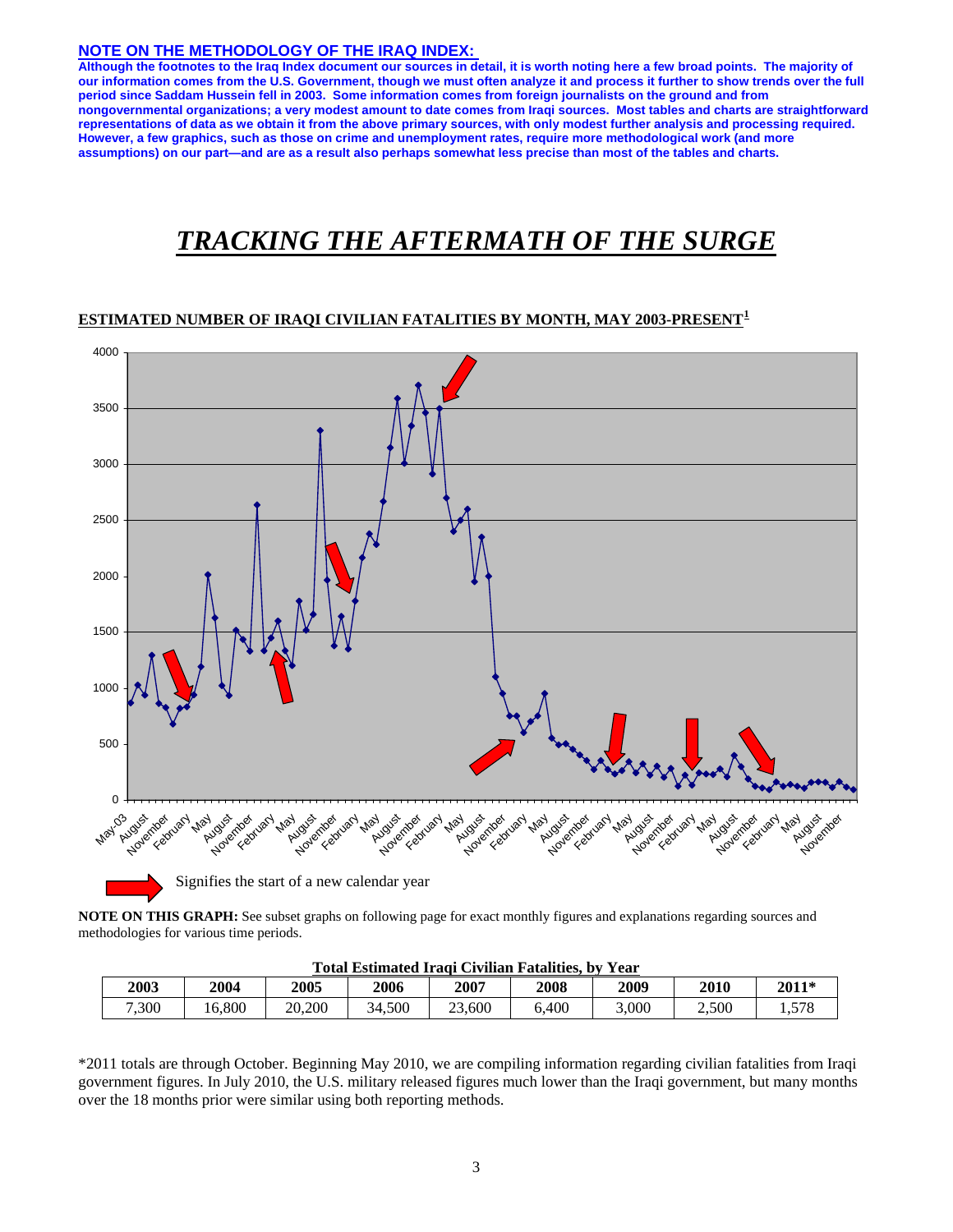## **ENEMY-INITIATED ATTACKS AGAINST THE COALITION AND ITS PARTNERS, BY WEEK**[2](#page-33-1)



## **IRAQI MILITARY & POLICE KILLED MONTHLY**[3](#page-33-1)



#### **Total June 2003 through July 2011: 10,125**

**1,300 Iraqi military and police were killed between June 2003 and January 4, 2005** according to Iraqi Minister of Interior Falah Hasan Al-Naqib. Totals by year, since January 2005 as follows: 2005, 2,545; 2006, 2,091; 2007, 1,830; 2008, 1,070; 2009, 515; 2010, 468.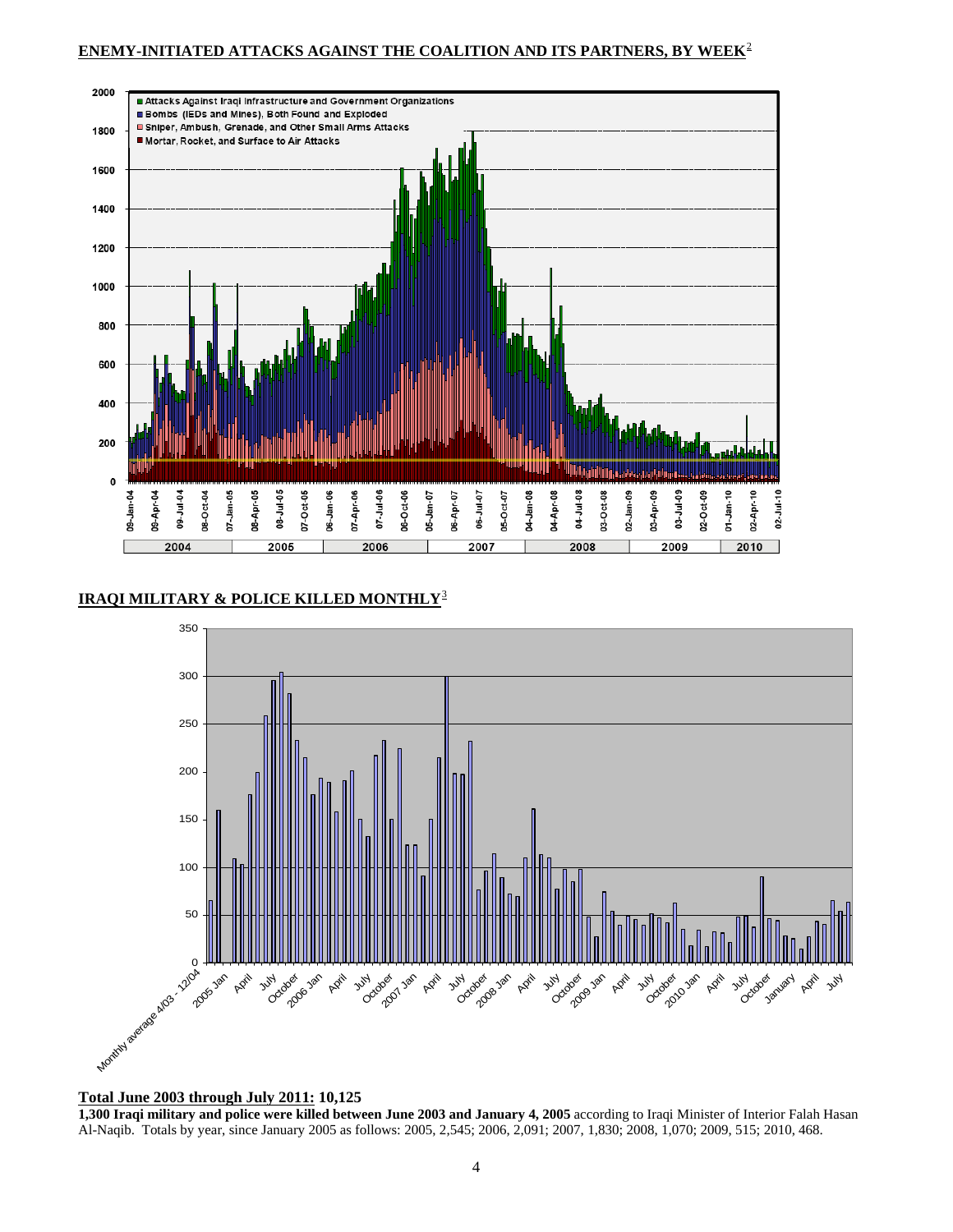## **TARGETED VIOLENCE AGAINST GOVERNMENT OF IRAQ OFFICIALS[4](#page-33-1)**

| Year | Attacks per mo. | <b>Attacks with deaths</b> |
|------|-----------------|----------------------------|
| 2011 | $\sim$ 10       | $\sim$ 2 out of 3          |

### **ESTIMATED NUMBER OF AL QAEDA MEMBERS IN IRAQ[5](#page-33-1)**

| Year             | <b>Number</b> |
|------------------|---------------|
| <b>June 2011</b> | 1.000         |
| November 2011    | 800-1,000     |

**NOTE ON CHART:** Of these numbers, 200 were classified as "hard core" fighters as of a July 2010 report released by the U.S. military.

## **NUMBER OF ROADSIDE AND CAR BOMBS IN KIRKUK, 2007-2010[6](#page-33-1)**

| Year | Roadside bombs | Car bombs |
|------|----------------|-----------|
| 2007 | 919            | 69        |
| 2008 | 334            | 18        |
| 2009 | 208            | 14        |
| 2010 | 142            |           |

## **MULTIPLE FATALITY BOMBINGS**[7](#page-33-1)



**Total as of February 24, 2011: 2,275 (of which at least 813 (35.7%) were suicide bombings)**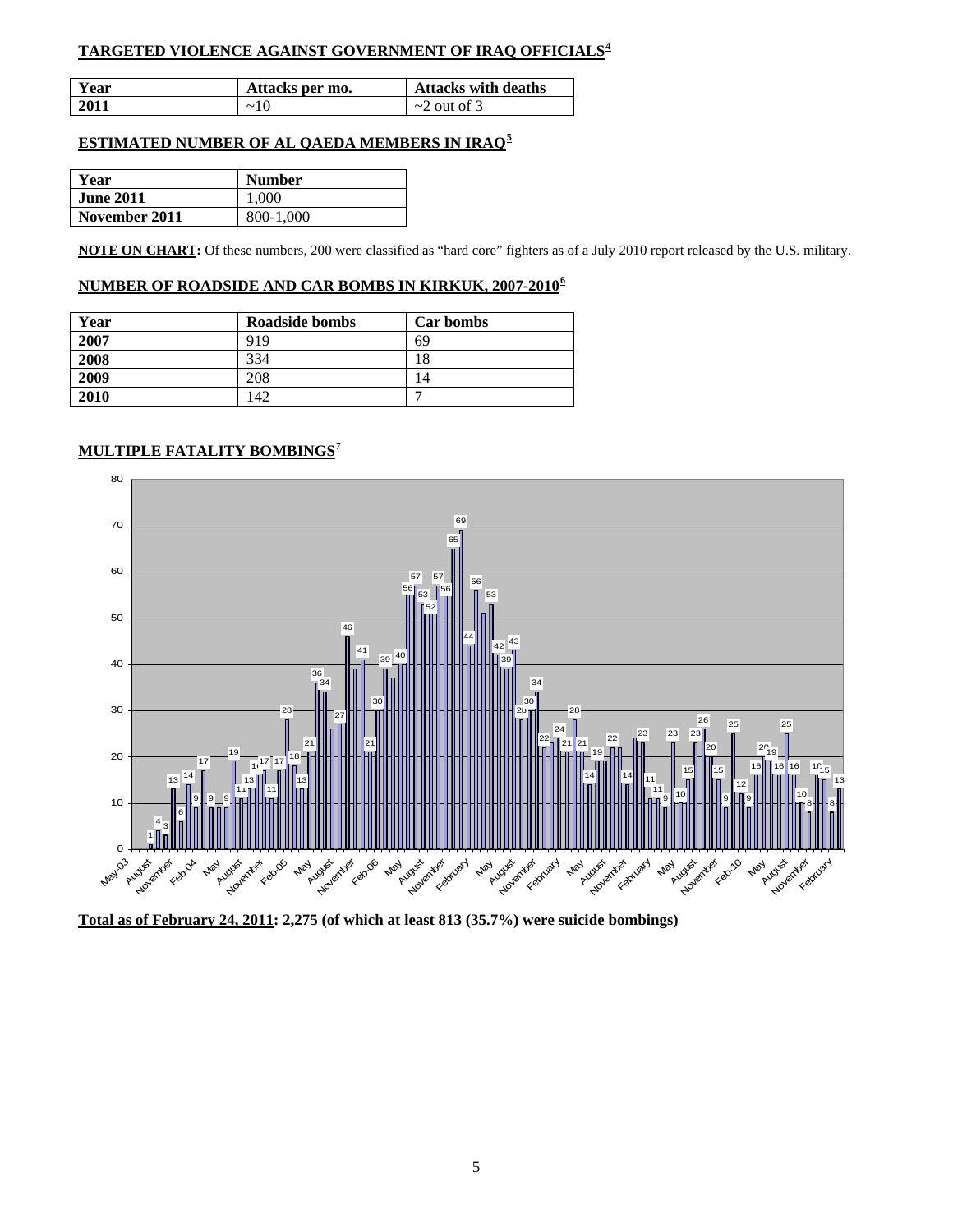## **NUMBER AND CURRENT STATUS OF SONS OF IRAQ (SOI) IN IRAQ[8](#page-33-1)**

| <b>DIVOTID LIGORILO</b>      |                |                |                |  |  |  |  |
|------------------------------|----------------|----------------|----------------|--|--|--|--|
| Number of SOI                | <b>Sep '09</b> | <b>Dec '10</b> | <b>Nov '11</b> |  |  |  |  |
| Remaining in Program         | 83,575         | 54,179         | 50,000         |  |  |  |  |
| Percentage Transitioned      | N/A            | 42%            | N/A            |  |  |  |  |
| # to Iraqi Security Forces   | 4,565          | 8,748          | N/A            |  |  |  |  |
| # to Non-Security Employment | 7,310          | 30,476         | N/A            |  |  |  |  |

## **BROAD FIGURES**

## **AS OF: NOVEMBER 2011**

**NOTE ON CHART: The majority of the estimated 25,000 volunteers that formed the Awakening Movement in Anbar province are NOT included in the above U.S. figures.** The phrase "Sons of Iraq", refers to Iraqi civilians who have volunteered to ally with U.S. forces in providing security against insurgents and militias at the local level. Thus far the Iraqi central government has been reluctant to integrate SOI's into official security forces. As a result, the U.S. military is launching a new civilian job corps to transition some SOI's from security to civil projects. In 2010 reporting, breakdown was by ISF and Ministry positions.

|                                                               | <b>SCORE</b> | <b>SCORE</b> | <b>SCORE</b> | <b>SCORE</b> |
|---------------------------------------------------------------|--------------|--------------|--------------|--------------|
| <b>BENCHMARK</b>                                              | (2011)       | (2010)       | (2009)       | (2008)       |
| <b>Budget</b>                                                 | 1.0          | 1.0          | 1.0          | 1.0          |
| <b>Pension Law</b>                                            | 1.0          | 1.0          | 1.0          | 1.0          |
| <b>Purging Extremists from Government</b>                     | 0.5          | 0.5          | 1.0          | 1.0          |
| <b>Inclusivity of Government</b>                              | 0.0          | 1.0          | 1.0          | 1.0          |
| <b>Provincial Powers Act</b>                                  | 1.0          | 1.0          | 1.0          | 0.5          |
| <b>Provincial Election Legislation</b>                        | 1.0          | 1.0          | 1.0          | 0.0          |
| <b>Reformed De-Ba'athification Legislation</b>                | 0.0          | 0.0          | 0.5          | 0.5          |
| <b>Amnesty Law</b>                                            | 0.0          | 0.0          | 0.5          | 0.5          |
| <b>Distribution of Federal Funding to</b><br><b>Provinces</b> | 0.5          | 0.5          | 0.5          | 0.5          |
| Sons of Iraq Employment Program                               | 0.0          | 0.5          | 0.0          | 0.5          |
| <b>Kirkuk Referendum/Resolution</b>                           | 0.0          | 0.0          | 0.0          | 0.0          |
| <b>Hydrocarbons Law</b>                                       | 0.0          | 0.0          | 0.0          | 0.0          |
| <b>TOTAL</b>                                                  | 5.0/12       | 6.5/12       | 7.5/12       | 6.5/12       |

### **AUTHORS' POLITICAL BENCHMARK ASSESSMENT**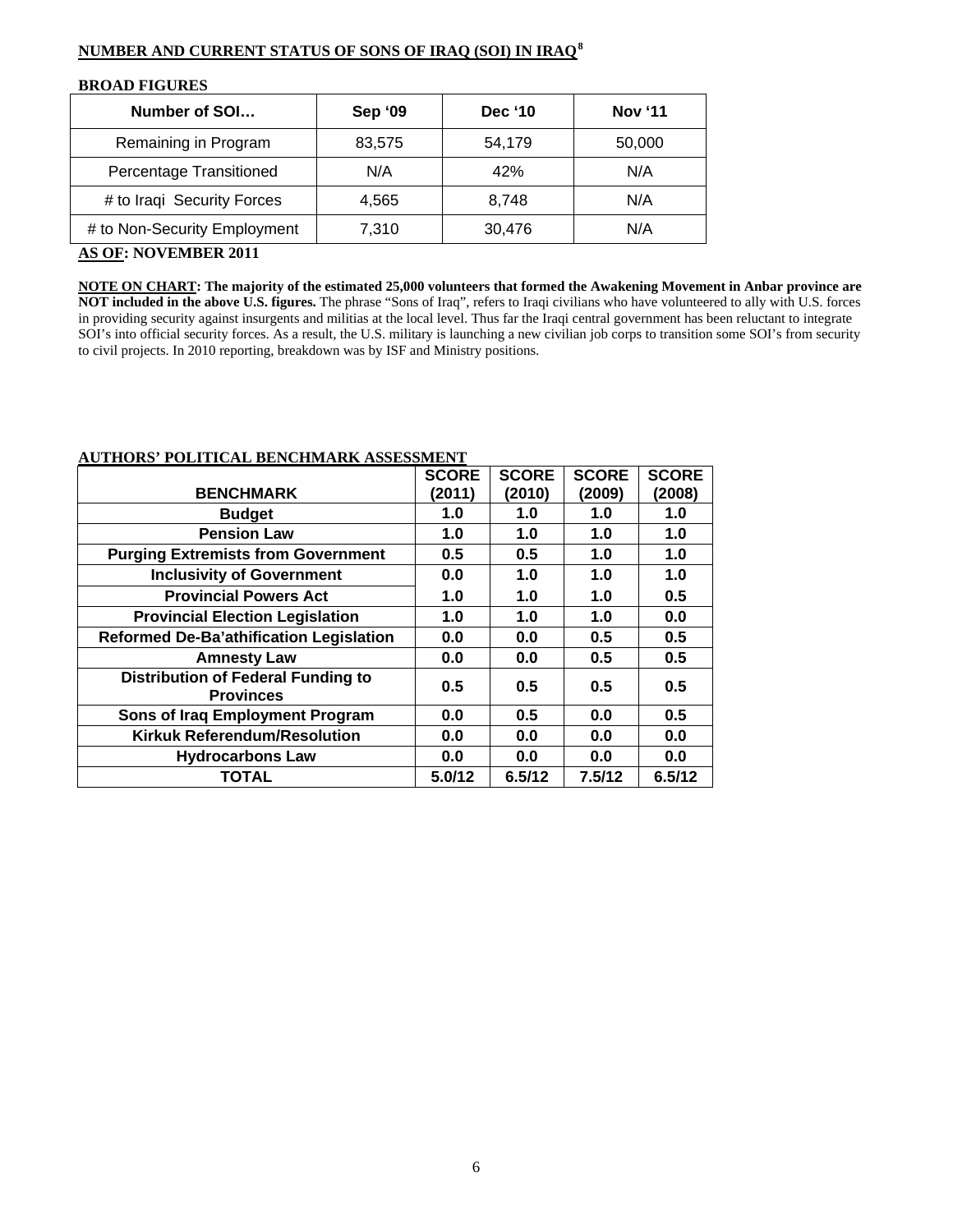# *SECURITY INDICATORS*

## **U.S. TROOP FATALITIES SINCE MARCH 1[9](#page-33-1), 2003**<sup>9</sup>



| <b>Total U.S. Military Fatalities, by Year</b> |
|------------------------------------------------|
|------------------------------------------------|

| 2003 | 2004 | 2005 | 2006       | 2007 | 2008 | 2009 | 2010 | 2011** |
|------|------|------|------------|------|------|------|------|--------|
| 486  | 849  | 846  | റെറ<br>844 | 904  | 314  | 149  | 60   | ັ      |

#### **Total from March 19, 2003 (start of major combat operations) through December 31, 2011:**

Fatalities (all kinds): **4,487**  Fatalities in hostile incidents: **3,526**  Fatalities in non-hostile incidents: **961** 

\* In order to determine the monthly fatalities from hostile incidents, subtract the red data point from the corresponding blue data point. \*\* 2011 numbers are through the day prior to the publication date. White data points indicate the beginning of a calendar year.

## **NOTE ON U.S. TROOP FATALITIES SINCE MARCH 19, 2003 TABLE:**

The daily Department of Defense casualty reports that we use for our monthly estimates on U.S troops killed doesn't make entirely clear when in a 24 hour period casualties were incurred. Since the reports are published 10 AM daily, there is the possibility that our numbers for January 2005 and onwards are slightly off due to uncertainties about whether casualties occurred on the first and last day of each month. We have chosen to interpret the numbers in the casualty report as representing fatalities that occurred throughout the previous day. Total fatalities include thirteen civilians working for the Department of Defense. The graphical and yearly totals are obtained from a different source than the overall totals listed below them, and they may vary slightly.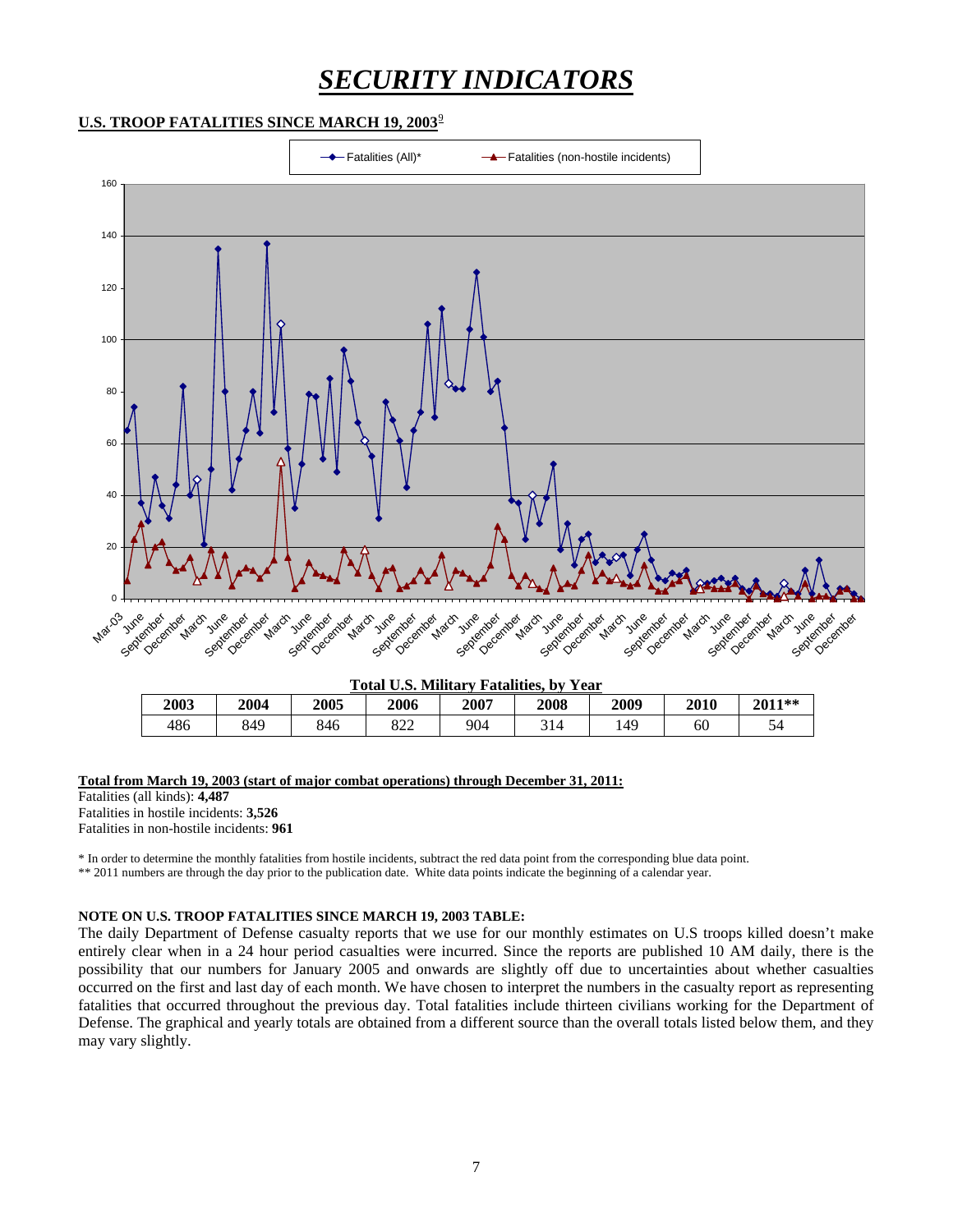## **CAUSE OF DEATH FOR US TROOPS**[1](#page-33-1)0

| ◡▴◟◡◡▴<br>Month /Period      | $\mathbf{v}$<br>IED's                 | <b>DEATH TON CO THOOT</b> D<br>Car Bombs | Mortars/Rockets          | RPG's                 | Helicopter*             | Other Hostile              | Non-Hostile*                         | Total                              |
|------------------------------|---------------------------------------|------------------------------------------|--------------------------|-----------------------|-------------------------|----------------------------|--------------------------------------|------------------------------------|
| March - Dec 03<br>Jan-Jun 04 | 68 (14.0%)<br>103 (27.4%)             | $1(0.2\%)$<br>17 (4.5%)                  | 12(2.5%)<br>36 (9.6%)    | 24(4.9%)<br>18 (4.8%) | 63 (13.0%)<br>18 (4.8%) | 167 (34.4%)<br>130 (34.6%) | 151 (31.1%)<br>54 (14.4%)            | 486<br>376                         |
| Jul-Dec                      | 92 (19.5%)                            | 40 (8.5%)                                | 20 (4.2%)                | $16(3.4\%)$           | 6(1.3%)                 | 239 (50.5%)                | 60 (12.7%)                           | 473                                |
| January 05                   | $\overline{29}$ (27.1%)               | $3(2.8\%)$                               | 3(2.8%)                  | $8(7.5\%)$            | 33 (30.8%)              | 11 (10.3%)                 | 20 (18.7%)                           | 107                                |
| February<br>March            | 25 (43.1%)<br>13 (37.1%)              | 1(1.7%)<br>7(20%)                        | 1(1.7%)<br>$1(2.9\%)$    | $0(0\%)$<br>$0(0\%)$  | 0(0%<br>0(0%            | 15 (25.9%)<br>10 (28.6%)   | 16 (27.6%)<br>4(11.4%)               | 58<br>35                           |
| April                        | 20 (38.5%)                            | 7(13.5%)                                 | $5(9.6\%)$               | $2(3.8\%)$            | 0(0%                    | 12 (23.1%)                 | 6(11.5%)                             | 52                                 |
| May                          | 33(41.2%)                             | 10 (12.5%)                               | 6(7.5%)                  | $2(2.5\%)$            | 2 (2.5%)                | 14 (17.5%)                 | 13 (16.3%)                           | 80                                 |
| June<br>July                 | 36(46.2%)<br>36 (66.7%)               | $8(10.3\%)$<br>2(3.7%)                   | $2(2.6\%)$<br>$3(5.6\%)$ | $3(3.8\%)$<br>0(0%    | $2(2.6\%)$<br>0(0%      | 18 (23.1%)<br>4(7.4%       | 9(11.5%)<br>9(16.7%)                 | 78<br>54                           |
| August                       | 40 (47.1%)                            | $7(8.2\%)$                               | $1(1.2\%)$               | 0(0%                  | 0(0%                    | 27 (31.8%)                 | 10 (11.8%)                           | 85                                 |
| September                    | 37(75.5%)                             | $0(0\%)$                                 | $2(4.1\%)$               | 0(0%                  | 0(0%                    | $3(6.1\%)$                 | 7(14.3%)                             | 49                                 |
| October<br>November          | 57 (59.4%)<br>40 (47.6%)              | $2(2.1\%)$<br>$6(7.1\%)$                 | 7(7.3%)<br>0(0%          | 0(0%<br>0(0%          | 0(0%<br>2 (2.4%)        | 11 (11.5%)<br>24 (28.6%)   | 19 (19.8%)<br>12 (14.3%)             | 96<br>84                           |
| December                     | 42 (61.8%)                            | 3(4.4%)                                  | 2(2.9%)                  | $1(1.5\%)$            | 2(2.9%)                 | 9 (13.2%)                  | $9(13.2\%)$                          | 68                                 |
| January 06                   | 24 (38.7%)                            | $3(4.8\%)$                               | 0(0%                     | 1(1.6%)               | 13 (21%)                | 10 (16.1%)                 | 11 (17.7%)                           | 62                                 |
| February<br>March            | 36 (65.5%)<br>12 (38.7%)              | $2(3.6\%)$<br>$1(3.2\%)$                 | $1(1.8\%)$<br>3(9.7%)    | 0(0%<br>1(3.2%)       | 0(0%<br>0(0%            | 7 (12.7%)<br>9(29%)        | $9(16.4\%)$<br>$5(16.1\%)$           | 55<br>31                           |
| April                        | 45 (59.2%)                            | $1(1.3\%)$                               | $1(1.3\%)$               | $1(1.3\%)$            | 2(2.6%                  | 15 (19.7%)                 | 11 (14.5%)                           | 76                                 |
| May                          | 36 (52.2%)                            | $2(2.9\%)$                               | $0(0\%)$                 | $0(0\%)$              | $4(5.8\%)$              | 17 (24.6%)                 | 10 (14.5%)                           | 69                                 |
| June<br>July                 | 33 (54.1%)<br>$\overline{21}$ (48.8%) | $0(0\%)$<br>$3(6.9\%)$                   | $1(1.6\%)$<br>$0(0\%)$   | $0(0\%)$<br>1(2.3%)   | 0(0%<br>0(0%            | 23 (37.7%)<br>13 (30.2%)   | $4(6.6\%)$<br>$\overline{5(11.6\%)}$ | 61<br>43                           |
| August                       | 29 (44.6%)                            | 0(0%                                     | 0(0%                     | $0(0\%)$              | $2(3.1\%)$              | 29 (44.6%)                 | 5(7.7%)                              | 65                                 |
| September                    | 29 (40.3%)                            | $4(5.6\%)$                               | 1(1.4%)                  | 1(1.4%)               | 0(0%                    | 26 (36.1%)                 | 11 (15.3%)                           | 72                                 |
| October                      | 52 (49.1%)                            | 0(0%                                     | 0(0%                     | 1(0.9%                | 0(0%                    | 46 (43.4%)                 | $7(6.6\%)$                           | 106                                |
| November<br>December         | 38 (54.3%)<br>68 (60.7%)              | 0(0%<br>$0(0\%)$                         | $0(0\%)$<br>1(0.9%)      | $0(0\%)$<br>1(0.9%    | $2(2.9\%)$<br>5(4.5%)   | 22 (31.4%)<br>25 (22.3%)   | $8(11.4\%)$<br>12 (10.7%)            | 70<br>112                          |
| January 07                   | 35 (42.2%)                            | 0(0%                                     | $2(2.4\%)$               | 0(0%                  | 14 (16.9%)              | 27 (32.5%)                 | $5(6.0\%)$                           | 83                                 |
| February                     | 25 (30.9%)                            | $2(2.5\%)$                               | $2(2.5\%)$               | 0(0%                  | $9(11.1\%)$             | 33 (40.7%)                 | 10 (12.3%)                           | 81                                 |
| March<br>April               | 50 (61.7%)<br>60 (57.7 %)             | $0(0\%)$<br>0(0%                         | $2(2.5\%)$<br>$1(1.0\%)$ | 0(0%<br>$1(1.0\%)$    | 0(0%<br>0(0%            | 19 (23.5%)<br>34 (32.7%)   | 10 (12.3%)<br>8 (7.7%)               | 81<br>104                          |
| May                          | 82 (65.1%)                            | 0(0%                                     | 0(0%                     | 0(0%                  | 2(1.6%                  | 36 (28.6%)                 | $6(4.8\%)$                           | 126                                |
| June                         | 58 (57.4%)                            | 0(0%                                     | $0(0\%)$                 | $4(4.0\%)$            | 0(0%                    | 31 (30.7%)                 | 8 (7.9%)                             | 101                                |
| July<br>August               | 44 (55.0%)<br>32 (38.1%)              | 0(0%<br>$0(0\%)$                         | $2(2.5\%)$<br>$0(0\%)$   | $2(2.5\%)$<br>4(4.8%) | 1(1.3%)<br>19 (22.6%)   | 19 (23.8 %)<br>20 (22.6%)  | 12 (15.0%)<br>9(10.7%)               | 80<br>84                           |
| September                    | 26 (39.4%)                            | $\overline{1}(1.5\%)$                    | 0(0%                     | 3(4.5%)               | 0(0%                    | 13 (19.7%)                 | 23 (34.8%)                           | 66                                 |
| October                      | 20 (52.6%)                            | $0(0\%)$                                 | $2(5.3\%)$               | 0(0%                  | 0(0%                    | $7(18.4\%)$                | 9(23.7%)                             | 38                                 |
| November                     | 26 (70.3%)<br>$9(39.1\%)$             | 0(0%<br>$0(0\%)$                         | 0(0%<br>$0(0\%)$         | $0(0\%)$<br>$0(0\%)$  | 0(0%<br>0(0%            | 6 (16.2%)<br>5(21.7%)      | 5(19.2%)<br>9(39.1%)                 | 37<br>23                           |
| December<br>January 08       | $\overline{23}$ (57.5%)               | 0(0%                                     | 0(0%                     | $1(2.5\%)$            | 0(0%                    | 11 (27.5%)                 | 5(12.5%)                             | 40                                 |
| February                     | 17 (58.6%)                            | 0(0%                                     | $0(0\%)$                 | 1(3.4%)               | 0(0%                    | $7(24.1\%)$                | $4(13.8\%)$                          | 29                                 |
| March                        | 26 (66.7%)                            | 0(0%                                     | 3(7.7%)                  | 1(2.6%)               | 1 (2.6%)                | 6 (15.4%)                  | $2(5.1\%)$                           | 39                                 |
| April<br>May                 | 29 (55.8%)<br>12 (63.2%)              | 0(0%<br>0(0%                             | $3(5.8\%)$<br>0(0%       | 2 (3.8%)<br>2 (10.5%) | 0(0%<br>0(0%            | 8 (15.4%)<br>$1(5.3\%)$    | 10 (19.2%)<br>$4(21.1\%)$            | 52<br>19                           |
| June                         | 14 (48.3%)                            | 0(0%                                     | 0(0%                     | 0(0%                  | 0(0%                    | 9 (31.0%)                  | 6(20.7%)                             | 29                                 |
| July                         | 3(23.1%)                              | 0(0%                                     | 0(0%                     | 0(0%                  | 0(0%                    | 5 (50.0%)                  | 5 (33.3%)                            | 13                                 |
| August<br>September          | $7(30.4\%)$<br>$4(16.0\%)$            | 0(0%<br>$0(0\%)$                         | 1 (4.3%)<br>0(0%         | 0(0%<br>0(0%          | 0(0%<br>7 (28.0%)       | 4 (17.4%)<br>$4(16.0\%)$   | 11 (47.8%)<br>10 (40.0%)             | 23<br>25                           |
| October                      | 2(14.3%)                              | 0(0%                                     | 0(0%                     | 0(0%                  | 0(0%                    | 5 (35.7%)                  | $7(50.0\%)$                          | 14                                 |
| November                     | $2(11.8\%)$                           | $0(0\%)$                                 | $0(0\%)$                 | $0(0\%)$              | 2 (11.8%)               | $5(29.4\%)$                | 8 (50.0%)                            | 17                                 |
| December<br>January          | $1(7.1\%)$<br>$3(18.8\%)$             | 2 (14.3%)<br>$0(0\%)$                    | 2(14.3%)<br>$0(0\%)$     | 0(0%<br>$0(0\%)$      | 0(0%<br>4 (25.0%)       | 2 (14.3%)<br>$1(6.3\%)$    | 7 (50.0%)<br>$8(50.0\%)$             | 14<br>16                           |
| February                     | 6(35.3%)                              | $0(0\%)$                                 | 0(0%                     | $0(0\%)$              | 0(0%                    | 5 (29.4%)                  | 6(35.3%)                             | 17                                 |
| March                        | $1(11.1\%)$                           | $0(0\%)$                                 | $0(0\%)$                 | 1 (11.1%)             | 0(0%                    | $2(22.2\%)$                | $5(55.6\%)$                          | 9                                  |
| April<br>May                 | $4(21.1\%)$<br>8 (32.0%)              | 5 (26.3%)<br>0(0%                        | 0(0%<br>0(0%             | 0(0%<br>0(0%          | 0(0%<br>0(0%            | 5 (26.3%)<br>4 (16.0%)     | 5(26.3%)<br>13 (52.0%)               | 19<br>25                           |
| June                         | 4(26.7%)                              | 0(0%                                     | 0(0%                     | 0(0%                  | 0(0%                    | 6 (40.0%)                  | 5 (33.3%)                            | 15                                 |
| July                         | $0(0\%)$                              | 0(0%                                     | 0(0%                     | 0(0%                  | 0(0%                    | 5 (60.0%)                  | 3 (40.0%)                            | $\,8\,$                            |
| August                       | 3 (42.9%)<br>$4(40.0\%)$              | 0(0%                                     | 0(0%                     | 0(0%                  | 0(0%<br>$1(10.0\%)$     | 1(14.3%)                   | 3 (42.9%)                            | 7                                  |
| September<br>October         | $1(11.0\%)$                           | $0(0\%)$<br>$0(0\%)$                     | $0(0\%)$<br>$1(11.0\%)$  | 0(0%<br>$0(0\%)$      | 0(0%                    | $0(0\%)$<br>$0(0\%)$       | $5(50.0\%)$<br>$7(78.0\%)$           | 10<br>9                            |
| November                     | 0(0%                                  | 0(0%                                     | 0(0%                     | 0(0%                  | $2(18.2\%)$             | 2 (18.2%)                  | 7(63.6%)                             | 11                                 |
| December                     | $0(0\%)$                              | $0(0\%)$                                 | $0(0\%)$                 | $0(0\%)$              | $0(0\%)$                | $0(0\%)$                   | $3(100\%)$                           | 3                                  |
| January 10<br>February       | $1(20.0\%)$<br>$0(0\%)$               | 0(0%<br>$0(0\%)$                         | $0(0\%)$<br>$0(0\%)$     | $0(0\%)$<br>$0(0\%)$  | $0(0\%)$<br>$2(40.0\%)$ | $1(20.0\%)$<br>$1(20.0\%)$ | $3(60.0\%)$<br>$2(40.0\%)$           | 5<br>5                             |
| March                        | $0(0\%)$                              | $0(0\%)$                                 | 1(14.3%)                 | 1 (14.3%)             | $0(0\%)$                | $1(14.3\%)$                | $4(57.1\%)$                          | $\tau$                             |
| April                        | 3 (37.5%)                             | $0(0\%)$                                 | $0(0\%)$                 | $0(0\%)$              | 1(12.5%)                | 1(12.5%)                   | 3(37.5%)                             | 8                                  |
| May<br>June                  | $0(0\%)$<br>$2(25.0\%)$               | $0(0\%)$<br>$0(0\%)$                     | $0(0\%)$<br>$0(0\%)$     | $0(0\%)$<br>0(0%      | $0(0\%)$<br>$0(0\%)$    | 2(33.3%)<br>$0(0\%)$       | 4(66.7%)<br>$6(75.0\%)$              | 6<br>8                             |
| July                         | $1(25.0\%)$                           | 0(0%                                     | $0(0\%)$                 | $0(0\%)$              | 0(0%                    | $0(0\%)$                   | $3(75.0\%)$                          | $\overline{4}$                     |
| August                       | $0(0\%)$                              | 0(0%                                     | $0(0\%)$                 | 0(0%                  | 0(0%                    | 3 (75.0%)                  | $0(0\%)$                             | 3                                  |
| September<br>October         | $0(0\%)$<br>$0(0\%)$                  | $0(0\%)$<br>0(0%                         | $0(0\%)$<br>0(0%         | $0(0\%)$<br>0(0%      | 0(0%<br>0(0%            | 2(28.6%)<br>$0(0\%)$       | $5(71.4\%)$<br>$2(100\%)$            | 7<br>$\overline{c}$                |
| November                     | $0(0\%)$                              | $0(0\%)$                                 | $0(0\%)$                 | 0(0%                  | 0(0%                    | $1(50.0\%)$                | $1(50.0\%)$                          | $\overline{c}$                     |
| December                     | 0(0%                                  | $0(0\%)$                                 | $0(0\%)$                 | $0(0\%)$              | $0(0\%)$                | 1 (100.0%)                 | $0(0\%)$                             |                                    |
| January 11<br>February       | 2 (33.3%)<br>$0(0\%)$                 | $0(0\%)$<br>$0(0\%)$                     | 0(0%<br>0(0%             | 1(16.7%)<br>$0(0\%)$  | 0(0%<br>0(0%            | 2 (33.3%)<br>0(0%          | 1(16.7%)<br>$3(100\%)$               | 6<br>$\mathfrak{Z}$                |
| March                        | $1(50.0\%)$                           | $0(0\%)$                                 | $0(0\%)$                 | $0(0\%)$              | 0(0%                    | $0(0\%)$                   | $1(50.0\%)$                          | $\,2$                              |
| April                        | $2(18.2\%)$                           | 0(0%                                     | $0(0\%)$                 | $1(9.1\%)$            | 0(0%                    | 2 (18.2%)                  | 6(54.5%)                             | 11                                 |
| May                          | $2(100\%)$                            | $0(0\%)$                                 | $0(0\%)$                 | $0(0\%)$              | 0(0%                    | $0(0\%)$                   | $0(0\%)$                             | $\sqrt{2}$                         |
| June<br>July                 | $3(20.0\%)$<br>$3(60.0\%)$            | 0(0%<br>$0(0\%)$                         | $9(60.0\%)$<br>$0(0\%)$  | 1(6.7%)<br>$0(0\%)$   | $0(0\%)$<br>$0(0\%)$    | 1(6.7%)<br>$1(20.0\%)$     | 1(6.7%)<br>$1(20.0\%)$               | 15<br>5                            |
| August                       | $0(0\%)$                              | 0(0%                                     | $0(0\%)$                 | $0(0\%)$              | 0(0%                    | $0(0\%)$                   | $0(0\%)$                             | $\mathbf{0}$                       |
| September                    | $0(0\%)$                              | $0(0\%)$                                 | $0(0\%)$                 | $0(0\%)$              | 0(0%                    | 1(25%)                     | 3(75%)                               | $\overline{4}$                     |
| October<br>November          | $0(0\%)$<br>$1(100\%)$                | $0(0\%)$<br>$0(0\%)$                     | $0(0\%)$<br>$0(0\%)$     | $0(0\%)$<br>$0(0\%)$  | 0(0%<br>0(0%            | $0(0\%)$<br>$1(0\%)$       | 4 (100%)<br>$0(0\%)$                 | $\overline{4}$<br>$\boldsymbol{2}$ |
| December                     | $0(0\%)$                              | $0(0\%)$                                 | $0(0\%)$                 | $0(0\%)$              | $0(0\%)$                | $0(0\%)$                   | $0(0\%)$                             | $\boldsymbol{0}$                   |
| <b>Total</b>                 | 1,756                                 | 140                                      | 140                      | 107                   | 221                     | 1,305                      | 813                                  | 4,482                              |
|                              | $(39.2\%)$                            | $(3.1\%)$                                | $(3.1\%)$                | (2.4%)                | (4.9%)                  | $(29.1\%)$                 | $(18.1\%)$                           |                                    |

**NOTE ON CAUSE OF DEATH DETAIL TABLE: Through December 31, 2011:** Helicopter losses include deaths caused by both non-hostile helicopter accidents and helicopters downed by hostile fire.<sup>[11](#page-33-2)</sup> The "Non-Hostile Causes" data then does not include non-hostile helicopter losses.<sup>[12](#page-33-2)</sup>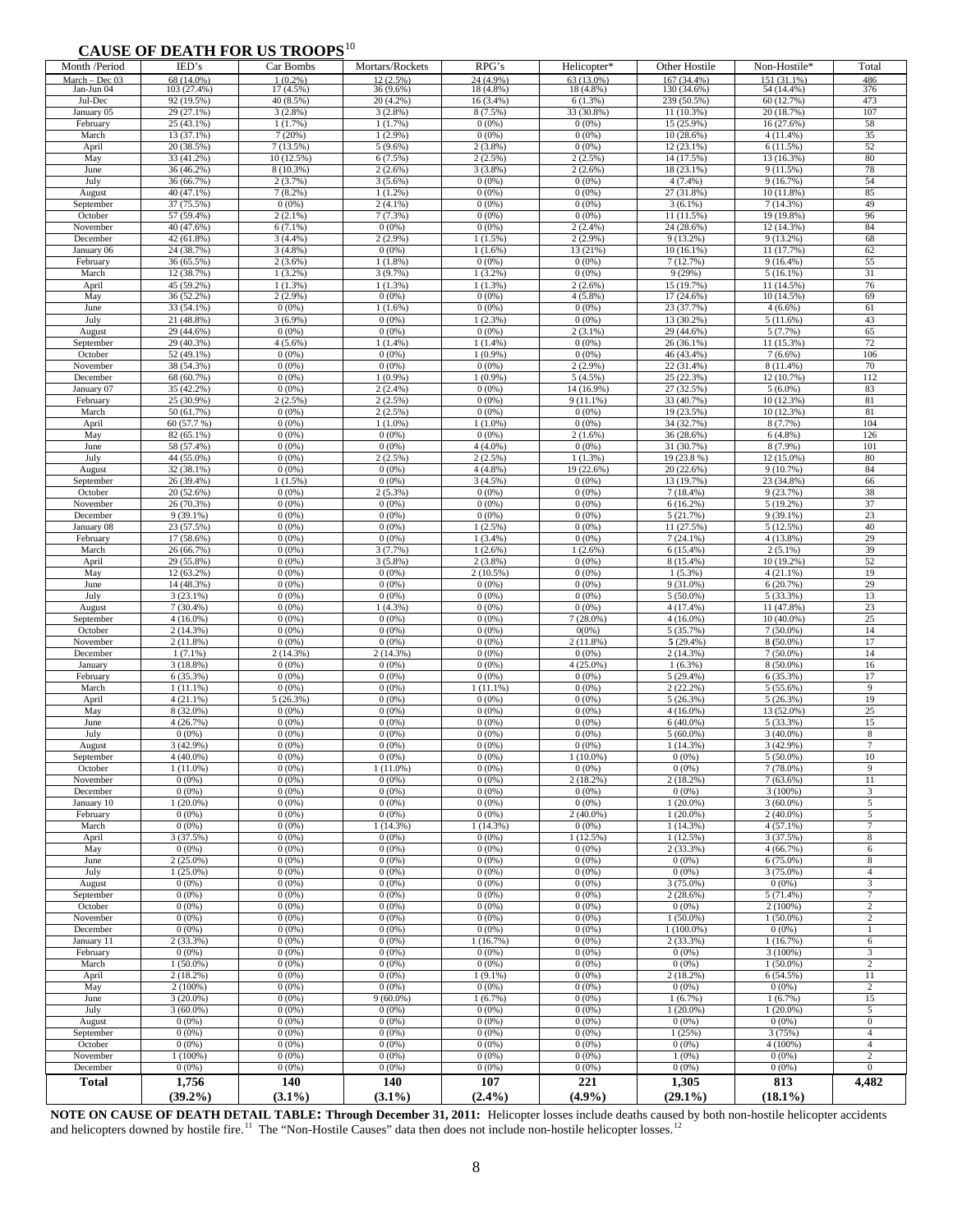## **AMERICAN MILITARY FATALITIES BY CATEGORY MARCH 19, 2003 –APRIL 4, 2011**[13](#page-33-2)

| Category                 | Total fatalities as of April 4, 2011: 4,434    |
|--------------------------|------------------------------------------------|
| Gender                   | Male: 4,324                                    |
|                          | Female: 110                                    |
| Age                      | <b>Younger than 22: 1,287</b>                  |
|                          | 22-24: 1,080                                   |
|                          | 25-30: 1,133                                   |
|                          | $31-35:428$                                    |
|                          | Older than 35: 506                             |
| <b>Component</b>         | <b>Active: 3,519</b>                           |
|                          | Reserve: 416                                   |
|                          | <b>National Guard: 499</b>                     |
| <b>Military service</b>  | Army: 3,245                                    |
|                          | <b>Marines: 1,022</b>                          |
|                          | <b>Navy: 102</b>                               |
|                          | Air Force: 55                                  |
|                          | <b>Coast Guard: 1</b>                          |
| <b>Officers/Enlisted</b> | Officer: 428                                   |
|                          | E5-E9: 1,450                                   |
|                          | E1-E4: 2,556                                   |
| <b>Race/Ethnicity</b>    | <b>American Indian or Alaska Native: 42</b>    |
|                          | Asian: 84                                      |
|                          | <b>Black or African American: 433</b>          |
|                          | <b>Hispanic or Latino: 469</b>                 |
|                          | Multiple races, pending or unknown: 47         |
|                          | <b>Native Hawaiian or Pacific Islander: 52</b> |
|                          | <b>White: 3,307</b>                            |

## U.S. TROOPS WOUNDED IN ACTION SINCE MARCH 2003<sup>[1](#page-33-2)4</sup>



\* White data points indicate the beginning of a calendar year.

#### **Total U.S. Troops Wounded, by Year**

| Total O.D. Troops wounded, by Teal |       |       |       |      |       |      |      |       |
|------------------------------------|-------|-------|-------|------|-------|------|------|-------|
| 2003                               | 2004  | 2005  | 2006  | 2007 | 2008  | 2009 | 2010 | 2011* |
| 2,416                              | 8.005 | 5.944 | 6.412 |      | 2.051 | 677  | 389  | 217   |
|                                    |       |       |       |      |       |      |      |       |

## **Total from March 19, 2003 through December 31, 2011: 32,223**

The daily Department of Defense casualty reports that we use for our monthly estimates on U.S troops wounded does not make it entirely clear when in a 24-hour period casualties were incurred. Since the reports are published at 10AM daily, there is possibility that our numbers for January 2005 and onwards are slightly off due to uncertainties about whether casualties occurred on the first or the last of each month.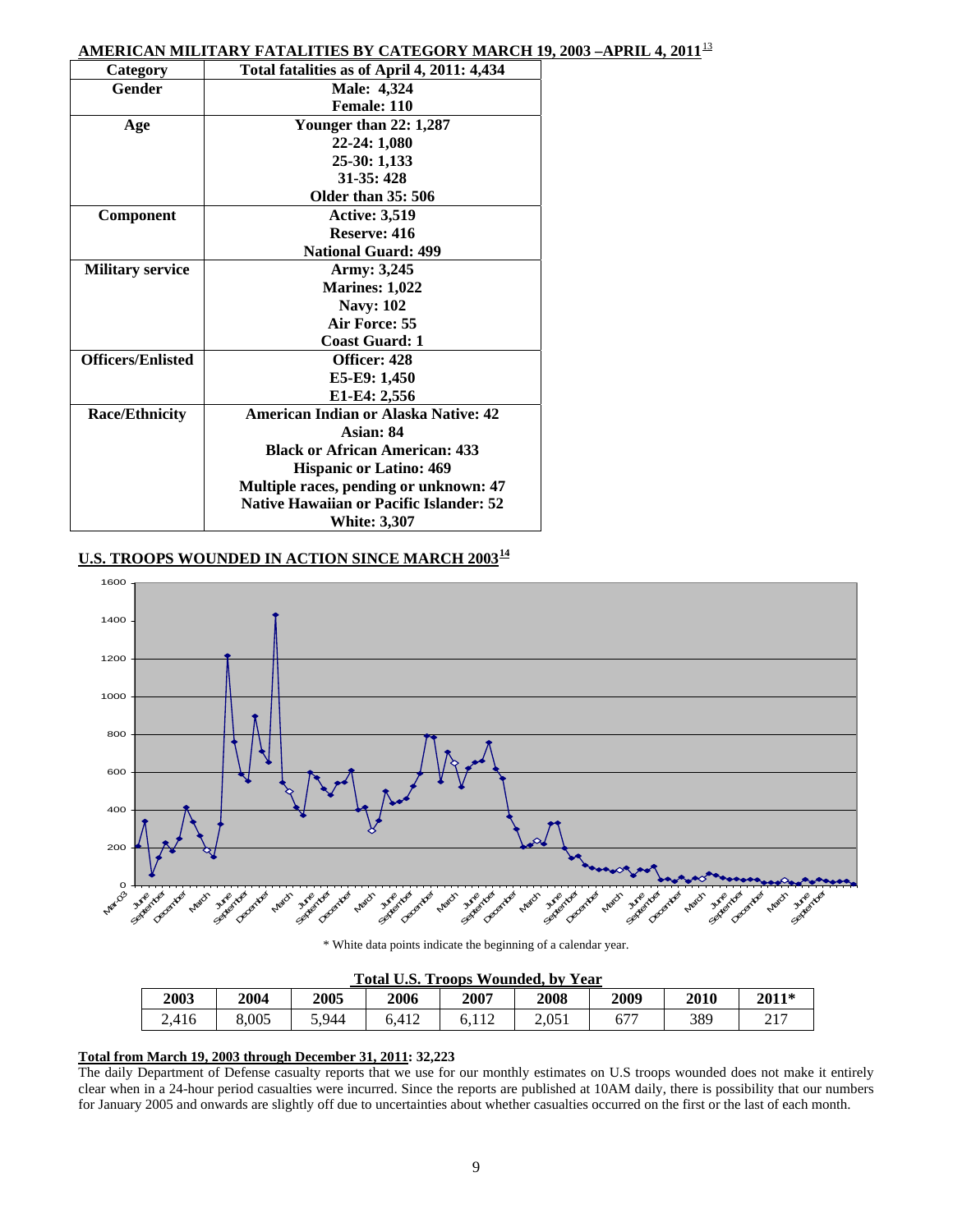## **BRITISH MILITARY FATALITIES SINCE MARCH 19, 2003[15](#page-33-2)**

Total through publication date: 179

## **NON-U.S. & U.K. COALITION MILITARY FATALITIES SINCE MARCH 19, 2003**[1](#page-33-2)6

Total through publication date: 137

## $\frac{23}{18}$  18 13 11  $\frac{1}{12}$  5 4 4 3 3 2 2 2 2 1 1 1 1 1  $\overline{0}$

## **NON-U.S. COALITION TROOP FATALITIES BY COUNTRY SINCE MARCH 19, 2003**[17](#page-33-2)

Total through publication date: 316

Ukraine Bulgar

 $v_{k}$ 

Italy poland

## **NON-IRAQI CIVILIANS KILLED SINCE MAY 2003**[1](#page-33-2)8

Denmark Salvador

Slovakia Georgia Latvia Romania Australia Estonia

Spain



#### **Total through August 30, 2011: 528**

**NOTE ON NON-IRAQI CIVILIANS KILLED IN IRAQ:** Total includes two contractors whose dates of death are unknown and are thus not included on the above chart. This list is incomplete and does not include an additional 44 contractors that were killed up until December 31, 2004. Since we do not know during which month these deaths occurred they are not represented in the graph above.

I Netherlands Trailand Republic

**Hungar** 

South Korea Aratastan

Azerbaijan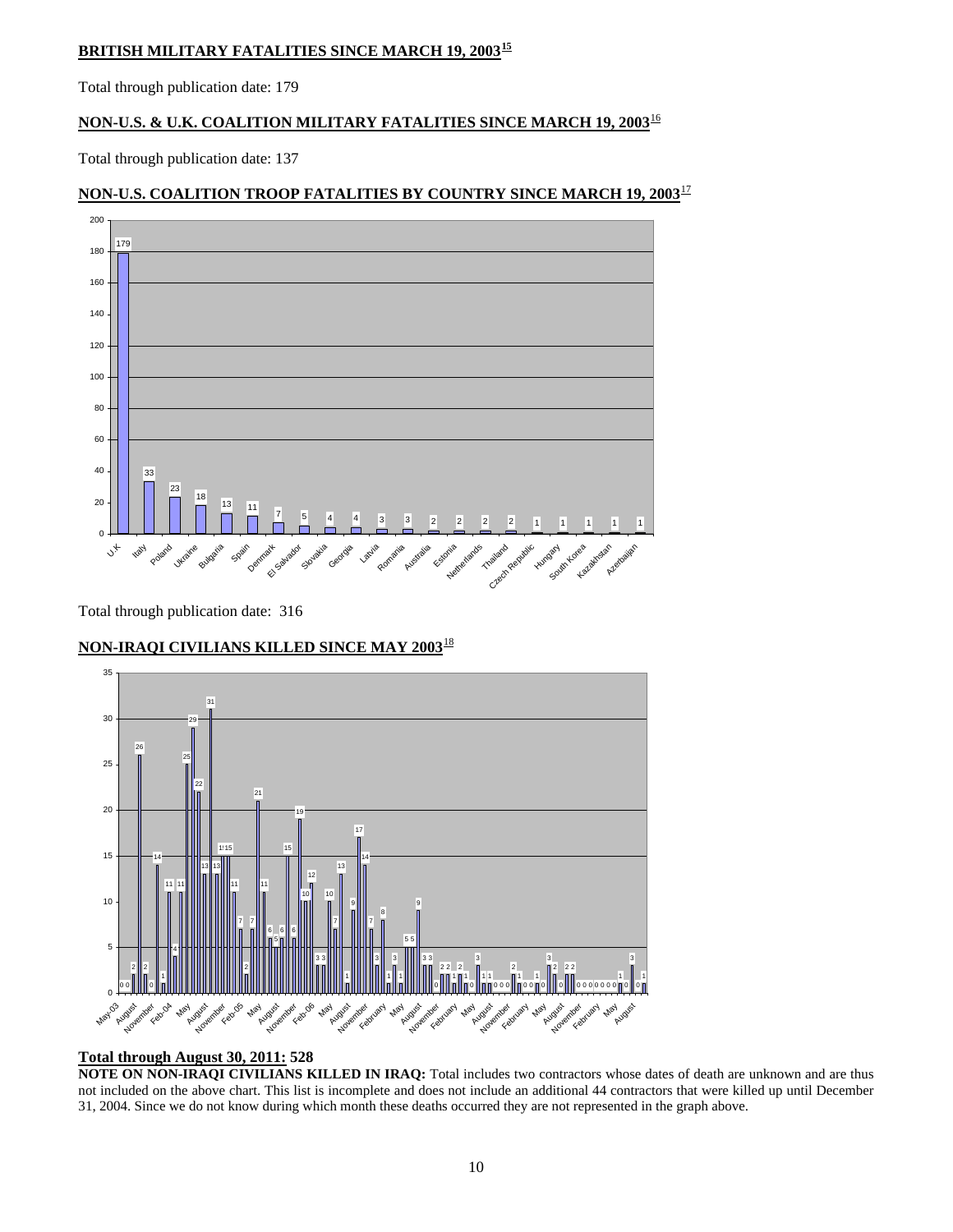## **JOURNALISTS KILLED IN IRAQ**[19](#page-33-2)

| 2003         | 14  |
|--------------|-----|
| 2004         | 24  |
| 2005         | 23  |
| 2006         | 32  |
| 2007         | 32  |
| 2008         | 11  |
| 2009         | 4   |
| 2010         | 5   |
| 2011         | 5   |
| <b>Total</b> | 150 |

## **NATIONALITIES OF JOURNALISTS KILLED IN IRAQ**[2](#page-33-2)0

| <b>Iragi</b>                | 128 |
|-----------------------------|-----|
| <b>European</b>             | 12  |
| American                    | 2   |
| <b>Other Arab Countries</b> | 3   |
| <b>All Others</b>           | 5   |
| <b>Total</b>                | 150 |

## **CIRCUMSTANCES OF JOURNALIST DEATHS**<sup>[2](#page-33-2)1</sup>

| Murder                    | 98  |
|---------------------------|-----|
| <b>Crossfire or other</b> | 52  |
| acts of war               |     |
| <b>Total</b>              | 150 |

**NOTE ON JOURNALIST DEATHS:** A broader tally of journalist deaths that includes media workers such as drivers and interpreters, as well as non-hostile but war-related deaths, finds [2](#page-33-2)33 total fatalities.<sup>22</sup>

## **FOREIGN NATIONALS KIDNAPPED IN IRAQ SINCE MAY 2003**[23](#page-33-2)

|                 | 2003 | 2004 | 2005 | 2006 | 2007 | 2008 | 2009 | 2010 | <b>Unknown</b> | TOTAL* |
|-----------------|------|------|------|------|------|------|------|------|----------------|--------|
| <b>Captured</b> |      | 149  | 99   | 36   |      |      |      |      | 14             | 312    |
| <b>Released</b> |      | 63   | 67   | 14   |      |      |      |      |                | 149    |
| <b>Killed</b>   |      | 32   | 10   | . .  |      |      |      |      |                | 60     |
| <b>Escaped</b>  |      |      |      |      |      |      |      |      |                |        |
| <b>Rescued</b>  |      |      |      |      |      |      |      |      |                |        |

**NOTE ON FOREIGN NATIONALS KIDNAPPED IN IRAQ TABLE:** The categories showing activity in the status of hostages do not necessarily apply to hostages kidnapped during the same month or year. Please see footnote for more information. \*The status of 94 kidnappings is unknown or unreported.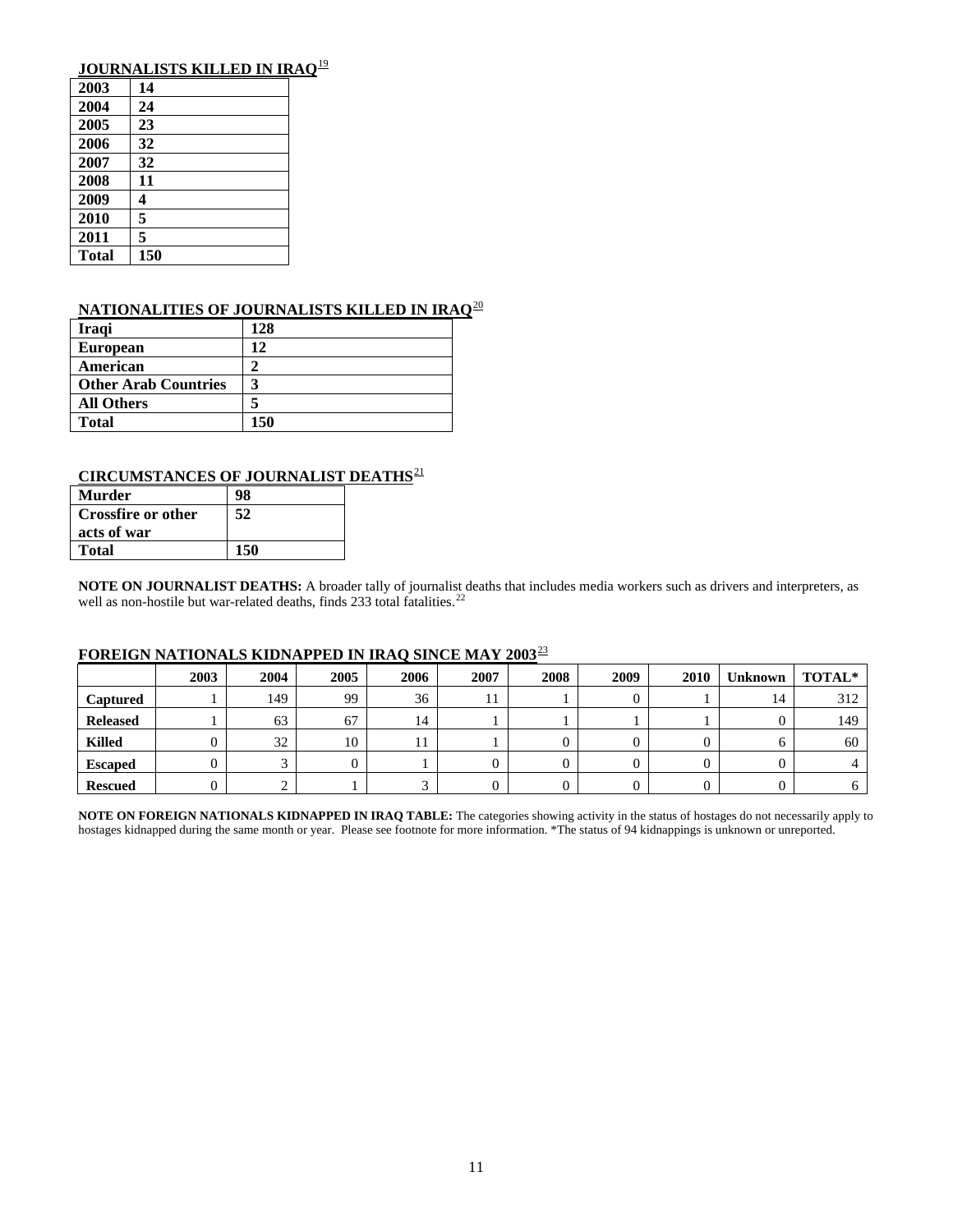## **IRAOI PRISON POPULATION**<sup>[24](#page-33-2)</sup>

| Peak prison population in 2003 | 10,000                                                                                                 |                                |  |  |  |
|--------------------------------|--------------------------------------------------------------------------------------------------------|--------------------------------|--|--|--|
| <b>June 2004</b>               | 5,435                                                                                                  |                                |  |  |  |
| July                           | 5,700                                                                                                  |                                |  |  |  |
|                                | (of which 90 are foreign nationals)                                                                    |                                |  |  |  |
| September                      | 5,500                                                                                                  |                                |  |  |  |
|                                | (whereof 2 are women, 65-70 are juveniles                                                              |                                |  |  |  |
|                                | and 130-140 are foreign nationals)                                                                     |                                |  |  |  |
| October                        | 4,300                                                                                                  |                                |  |  |  |
| <b>November</b>                | 8,300                                                                                                  |                                |  |  |  |
| January 2005                   | 7,837                                                                                                  |                                |  |  |  |
| June                           | 10,783                                                                                                 |                                |  |  |  |
| July                           | 15,000                                                                                                 |                                |  |  |  |
| <b>August-September</b>        | 14,000                                                                                                 |                                |  |  |  |
| October                        | 13,000                                                                                                 |                                |  |  |  |
| <b>November</b>                | 13,000 held by American troops plus an additional 12,000 held by Iraqi authorities                     |                                |  |  |  |
| <b>December</b>                | $\sim$ 14,000 in US / Allied custody                                                                   |                                |  |  |  |
| <b>January 2006</b>            | 14,000 in US custody                                                                                   |                                |  |  |  |
| February                       | 14,767 in US / Allied custody                                                                          |                                |  |  |  |
| March-April                    | $\sim$ 15,000 in US / Allied custody                                                                   |                                |  |  |  |
| May                            | $~14,000$ in US / Allied custody                                                                       |                                |  |  |  |
| June                           | $~14,500$ in US custody, $~13,300$ held by Iraqi authorities                                           |                                |  |  |  |
| September-December             | $~13,000$ in US custody                                                                                |                                |  |  |  |
| <b>January 2007</b>            | $\sim$ 14,000 in US custody                                                                            |                                |  |  |  |
| February                       |                                                                                                        |                                |  |  |  |
| March                          | $\sim$ 15,000 in US custody<br>$\overline{\sim 17,000}$ in US custody<br>$~1$ -20,000 in Iraqi custody |                                |  |  |  |
| April                          | $\sim$ 18,000 in US custody                                                                            |                                |  |  |  |
| <b>May</b>                     | $\sim$ 19,500 in US custody                                                                            |                                |  |  |  |
| June-July                      | $\sim$ 21,000 in US custody                                                                            |                                |  |  |  |
|                                |                                                                                                        |                                |  |  |  |
| August                         | $\sim$ 23,000 in US custody                                                                            | $\sim$ 37,000 in Iraqi custody |  |  |  |
| September                      | $\sim$ 25,000 in US custody<br>$\sim$ 26,000 in US custody                                             |                                |  |  |  |
| October<br><b>November</b>     | $\sim$ 25,800 in US custody                                                                            |                                |  |  |  |
| <b>December</b>                | $\sim$ 26,000 in US custody                                                                            |                                |  |  |  |
|                                |                                                                                                        | $\sim$ 24,000 in Iraqi custody |  |  |  |
| <b>January 2008</b>            | $\sim$ 25,000 in US custody                                                                            |                                |  |  |  |
| February                       | $\sim$ 24,000 in US custody                                                                            |                                |  |  |  |
| March                          | $\sim$ 23,000 in US custody                                                                            |                                |  |  |  |
| <b>April</b>                   | $\sim$ 23,000 in US custody                                                                            | $\sim$ 20,000 in Iraqi custody |  |  |  |
| <b>May</b>                     | $\sim$ 22,000 in US custody                                                                            | $\sim$ 27,000 in Iraqi custody |  |  |  |
| June                           | 21,680 in US custody (18,580 Camp Bucca/3,100 Camp Cropper)                                            |                                |  |  |  |
| <b>July-August</b>             | $\sim$ 21,000 in U.S. custody (18,000 Camp Bucca/3,000 Camp Cropper)                                   |                                |  |  |  |
| September                      | $~18,900$ in U.S. custody<br>$~26,000$ in Iraqi custody                                                |                                |  |  |  |
| October                        | $~17,000$ in U.S. custody                                                                              |                                |  |  |  |
| <b>November</b>                | $~16,500$ in U.S. custody                                                                              |                                |  |  |  |
| <b>December</b>                | $~15,800$ in U.S. custody                                                                              |                                |  |  |  |
| January 2009                   | 15,100 in U.S. custody<br>$~1$ -35,000 in Iraqi custody                                                |                                |  |  |  |
| February                       | 14,500 in U.S. custody<br>$\sim$ 35,000 in Iraqi custody                                               |                                |  |  |  |
| March                          | 13,300 in U.S. custody                                                                                 |                                |  |  |  |
| April                          | $~12,000$ in U.S. custody                                                                              |                                |  |  |  |
| May                            | $~11,300$ in U.S. custody                                                                              |                                |  |  |  |
| June                           | $~11,000$ in U.S. custody                                                                              |                                |  |  |  |
| July                           | $~10,000$ in U.S. custody                                                                              |                                |  |  |  |
| <b>August</b>                  | $\sim$ 8,950 in U.S. custody                                                                           |                                |  |  |  |
| <b>September</b>               | $~-8,400$ in U.S. custody                                                                              |                                |  |  |  |
| January 2010                   | $~5000$ in U.S. Custody                                                                                |                                |  |  |  |
| March                          | $\sim$ 2,900 in U.S. Custody                                                                           |                                |  |  |  |
| July                           | $\sim$ 200 in U.S. Custody                                                                             |                                |  |  |  |

**July 2010:** Camp Cropper, the final U.S. detention facility in Iraq, was turned over in mid-July 2010 and renamed Karkh Prison. U.S. forces continue to hold 200 detainees in a portion of the facility called Compound 5. Nearly 90,000 individuals were detained by the U.S. during the seven years following the invasion.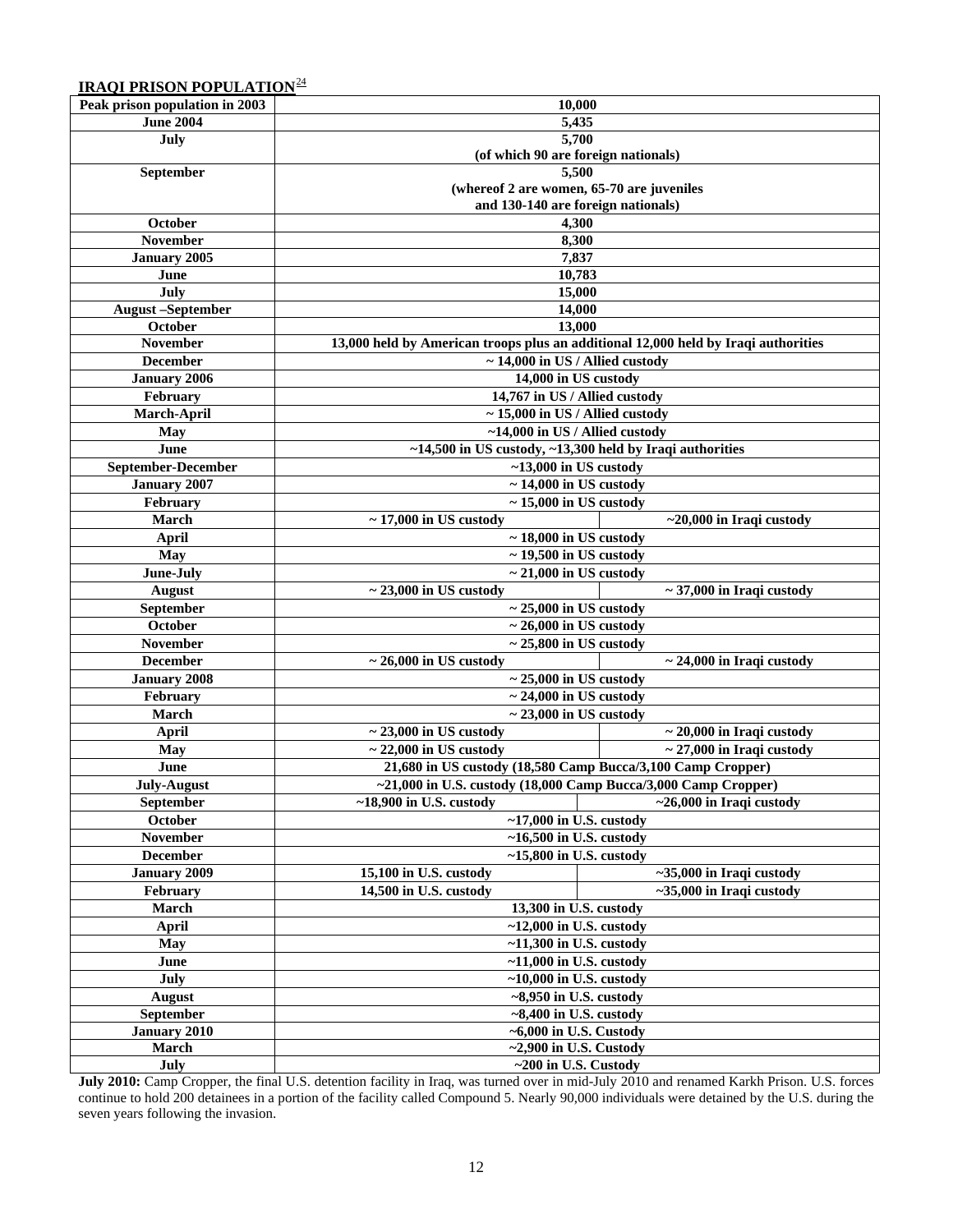## **COALITION TROOP STRENGTH IN IRAQ SINCE MAY 2003[25](#page-33-2)**

| <b>Month</b>    | U.S. troops in Iraq | <b>Total international</b> | Month            | <b>U.S. Troops in Iraq</b> | <b>Total international</b> |
|-----------------|---------------------|----------------------------|------------------|----------------------------|----------------------------|
|                 |                     | troop                      |                  |                            | troop                      |
|                 |                     | strength in Iraq           |                  |                            | strength in Iraq           |
| $May-03$        | 150,000             | 173,000                    | September        | 168,000                    | 180,279                    |
| June            | 150,000             | 171,000                    | October          | 171,000                    | 182,668                    |
| July            | 149,000             | 170,000                    | November         | 162,000                    | 173,589                    |
| <b>August</b>   | 139,00              | 161,000                    | <b>December</b>  | 160,000                    | 170,961                    |
| September       | 132,000             | 156,000                    | January-08       | 157,000                    | 167,604                    |
| October         | 131,000             | 156,000                    | February         | 157,000                    | 166,895                    |
| <b>November</b> | 123,000             | 146,900                    | March            | 155,000                    | 164,970                    |
| <b>December</b> | 122,000             | 146,500                    | April            | 153,000                    | 162,907                    |
| January -04     | 122,000             | 147,600                    | May              | 150,000                    | 159,907                    |
| February        | 115,000             | 139,000                    | June             | 148,000                    | 157,734                    |
| March           | 130,000             | 154,000                    | July             | 148,000                    | 157,734                    |
| <b>April</b>    | 137,000             | 162,000                    | <b>August</b>    | 148,000                    | 155,330                    |
| May             | 138,000             | 162,000                    | September        | 148,000                    | 155,100                    |
| June            | 138,000             | 161,000                    | October          | 148,000                    | 154,850                    |
| July            | 140,000             | 162,000                    | November         | 148,000                    | 154,350                    |
| <b>August</b>   | 140,000             | 163,700                    | December         | 145,000                    | 151,350                    |
| September       | 138,000             | 162,600                    | January-09       | 142,000                    | 147,000                    |
| October         | 138,000             | 162,000                    | February         | 140,000                    | 145,000                    |
| <b>November</b> | 138,000             | 162,000                    | March            | 137,000                    | 142,000                    |
| <b>December</b> | 148,000             | 173,000                    | <b>April</b>     | 137,000                    | 142,000                    |
| January-05      | 150,000             | 175,300                    | May              | 134,000                    | 139,000                    |
| February        | 155,000             | 180,000                    | June             | 130,000                    | 130,500                    |
| March           | 150,000             | 172,000                    | July             | 130,000                    | 130,500                    |
| April           | 142,000             | 164,000                    | <b>August</b>    | 130,000                    | 130,000                    |
| May             | 138,000             | 161,000                    | September        | 124,000                    | 124,000                    |
| June            | 135,000             | 158,000                    | October          | 117,000                    | 117,000                    |
| July            | 138,000             | 161,000                    | November         | 115,000                    | 115,000                    |
| <b>August</b>   | 138,000             | 161,000                    | <b>December</b>  | 110,000                    | 110,000                    |
| September       | 138,000             | 160,000                    | January-10       | 110,000                    | 110,000                    |
| October         | 152,000             | 174,000                    | February         | 98,000                     | 98,000                     |
| November        | 160,000             | 183,000                    | March            | 98,000                     | 98,000                     |
| <b>December</b> | 160,000             | 183,000                    | <b>April</b>     | 95,000                     | 95,000                     |
| January-06      | 136,000             | 157,000                    | May              | 92,000                     | 92,000                     |
| February        | 133,000             | 153,000                    | June             | 85,000                     | 85,000                     |
| March           | 133,000             | 153,000                    | July             | 65,000                     | 65,000                     |
| <b>April</b>    | 132,000             | 152,000                    | <b>August</b>    | 49,700                     | 49,700                     |
| May             | 132,000             | 152,000                    | <b>September</b> | 49,700                     | 49,700                     |
| June            | 126,900             | 146,900                    | October          | 48,000                     | 48,000                     |
| July            | 130,000             | 149,000                    | <b>November</b>  | 48,000                     | 48,000                     |
| <b>August</b>   | 138,000             | 157,000                    | <b>December</b>  | 48,000                     | 48,000                     |
| September       | 144,000             | 162,000                    | January-11       | 47,000                     | 47,000                     |
| October         | 144,000             | 161,200                    | February         | 47,000                     | 47,000                     |
| November        | 140,000             | 158,000                    | March            | 46,000                     | 46,000                     |
| <b>December</b> | 140,000             | 155,200                    | <b>April</b>     | 46,000                     | 46,000                     |
| January-07      | 132,000             | 146,650                    | May              | 48,000                     | 48,000                     |
| February        | 135,000             | 149,010                    | June             | 46,000                     | 46,000                     |
| March           | 142,000             | 155,205                    | July             | 46,000                     | 46,000                     |
| April           | 146,000             | 159,196                    | August           | 44,000                     | 44,000                     |
| May             | 149,700             | 161,812                    | September        | 40,000                     | 40,000                     |
| June            | 157,000             | 168,524                    | <b>October</b>   | 39,000                     | 39,000                     |
| July            | 160,000             | 171,508                    | <b>November</b>  | 13,000                     | 13,000                     |
| August          | 162,000             | 173,685                    | <b>December</b>  | $\overline{0}$             | $\mathbf{0}$               |

**NOTE ON TABLE:** All numbers are end of month estimates or latest data available for the current month. N/A= Not available. In August 2010, the U.S. combat mission in Iraq ended. On December 18, 2011 the final U.S. troops considered part of the mission left Iraq. A number of troops remain to guard facilities such as the U.S. embassy.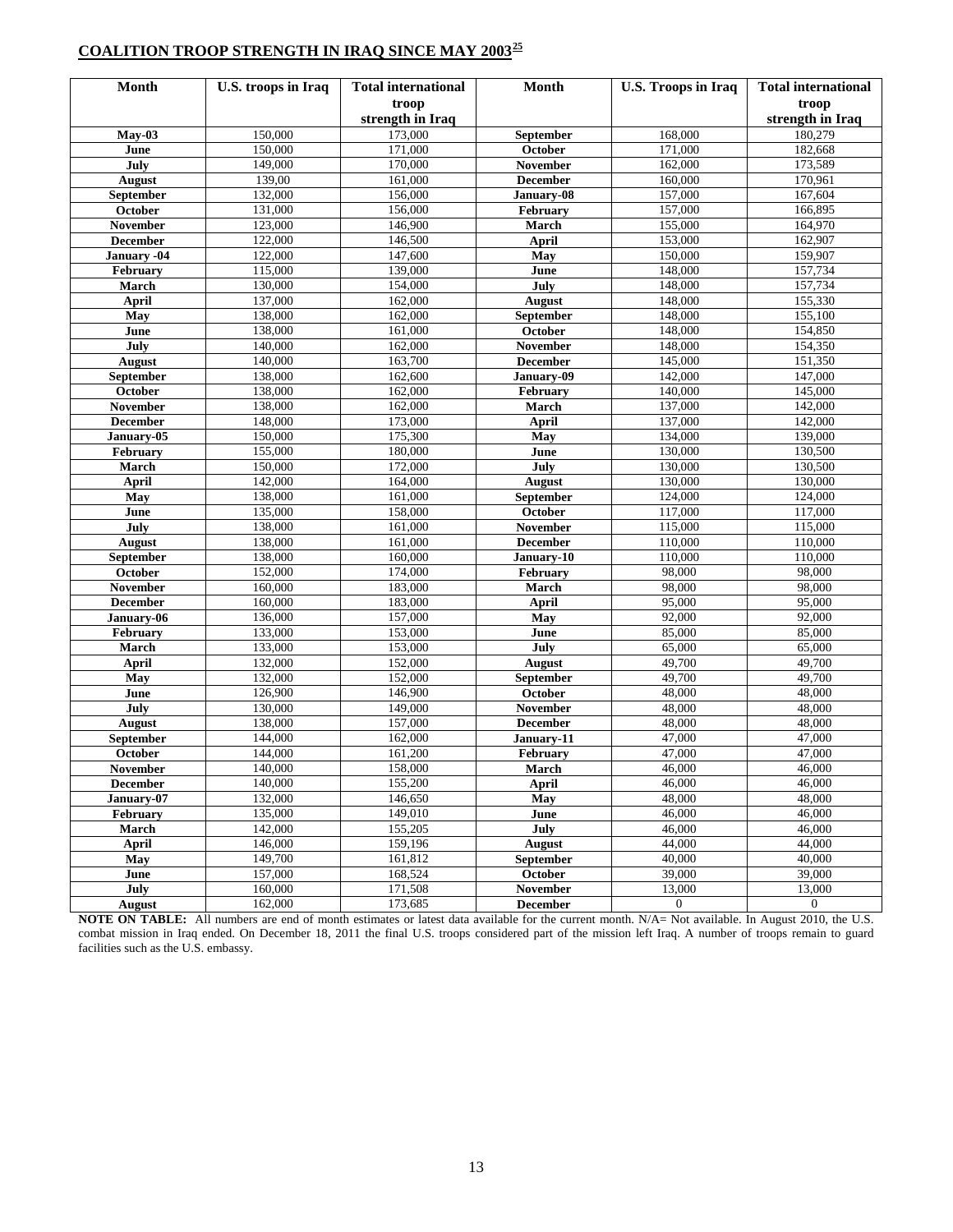**NUMBER OF DAILY INSURGENT ATTACKS IN IRAQ BY PROVINCE, FEBRUARY 2005-PRESENT[26](#page-33-2)**



**NOTE ON CHART:** The seven provinces depicted account for roughly 95% of the recorded attacks nationwide over the entire period. Data not available for June-August 2008. Starting June 2009, data sources were combined, which caused an increase in the number of reported attacks.



## **AMERICAN MILITARY HELICOPTERS DOWNED IN IRAQ**[27](#page-33-2)

#### **Total through December 31, 2011: 75**

**NOTE ON AMERICAN MILITARY HELICOPTERS DOWNED IN IRAQ TABLE:** Of the 75 helicopters downed in Iraq since May 2003, at least 36 were downed by enemy fire.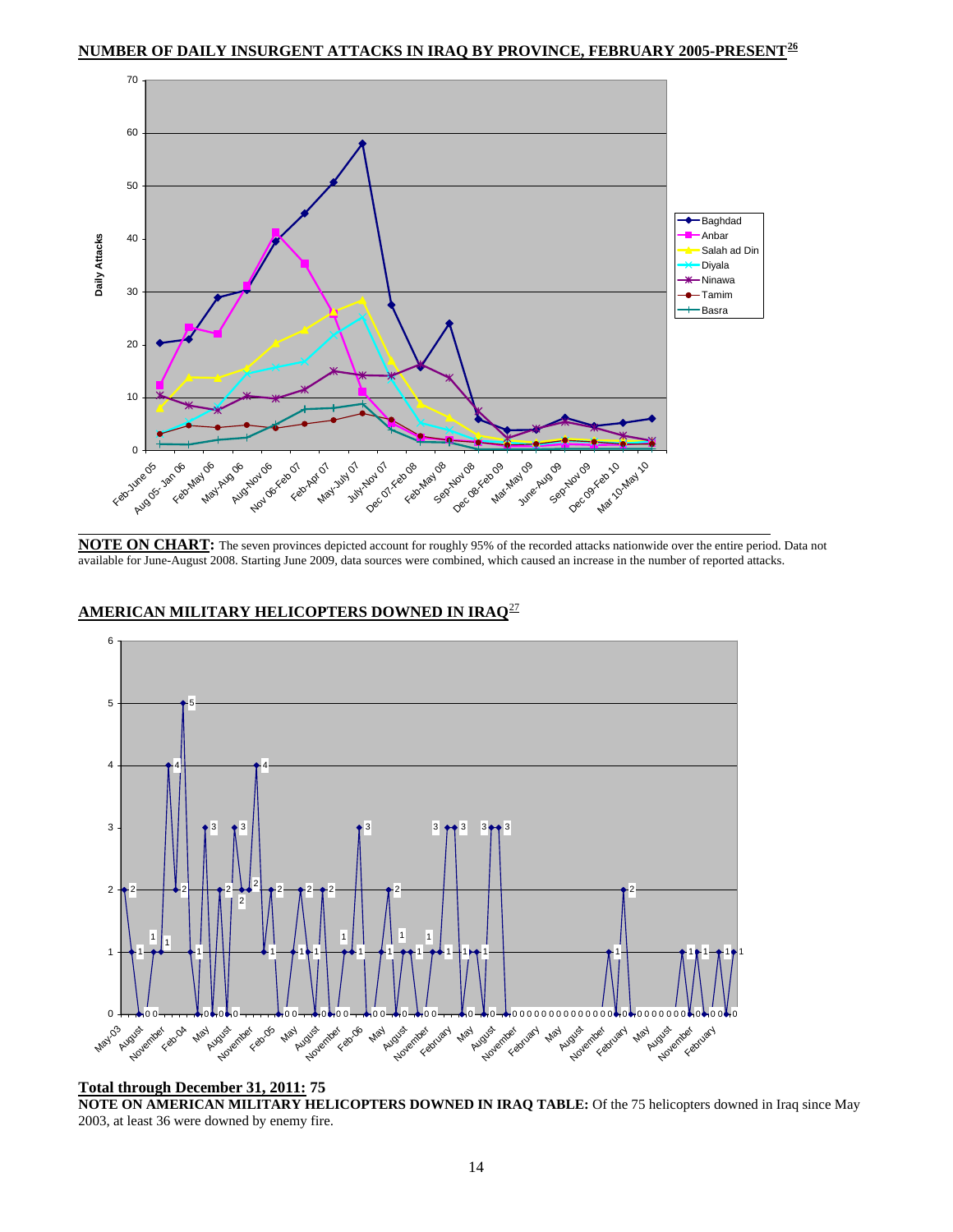#### **INTERNALLY DISPLACED PERSONS IN IRAQ[28](#page-33-2) Since April 2003**

| SHICE APITH 2005 |           |
|------------------|-----------|
| 2003             | 400,000   |
| 2004             | 800,000   |
| 2005             | 1,200,000 |
| 2006             | 2,000,000 |
| 2007             | 2,740,000 |
| 2008             | 2,770,000 |
| 2009             | 2,764,000 |
| 2010*            | 2,700,000 |
|                  |           |

**\*As of March** 

**NOTE:** Numbers are cumulative, but DO NOT include those displaced prior to March 2003 (approximately 1 million).

## **VOLUNTARY RETURN OF IRAQI INTERNALLY DISPLACED PERSONS (IDPs) AND REFUGEES, SINCE JANUARY 2009[29](#page-33-2)**



 **NOTE:** Since 2008, nearly 100,000 refugees have returned to Iraq out of the 2 million who fled since the invasion. A survey in late 2010 indicated that 87 percent of returnees could not make enough money to support their families and 61 percent regretted coming back.

|             | Returns Since 2009: Through JUNE-JULY 2011 |         |
|-------------|--------------------------------------------|---------|
| <b>IDPs</b> |                                            | 313,830 |
|             | <b>Refugees</b>                            | 86,910  |
|             | <b>TOTAL RETURNEES</b>                     | 400,740 |

#### **MIGRATION INDICATORS**[30](#page-33-2) **January 2009**

| January 2009                                   |                    |
|------------------------------------------------|--------------------|
| Iraqi Refugees living abroad                   | $\sim$ 2.0 million |
| Iraqi Refugees in Syria                        | 1.2 million        |
| Iraqi Refugees in Jordan                       | 450,000            |
| Iraqi Refugees in Egypt, Lebanon, Iran, Turkey | 155,000            |
| <b>Iraqi Refugees in the Gulf States</b>       | 150,000            |

NOTE: Not all Iraqis refugees fled because of the current war.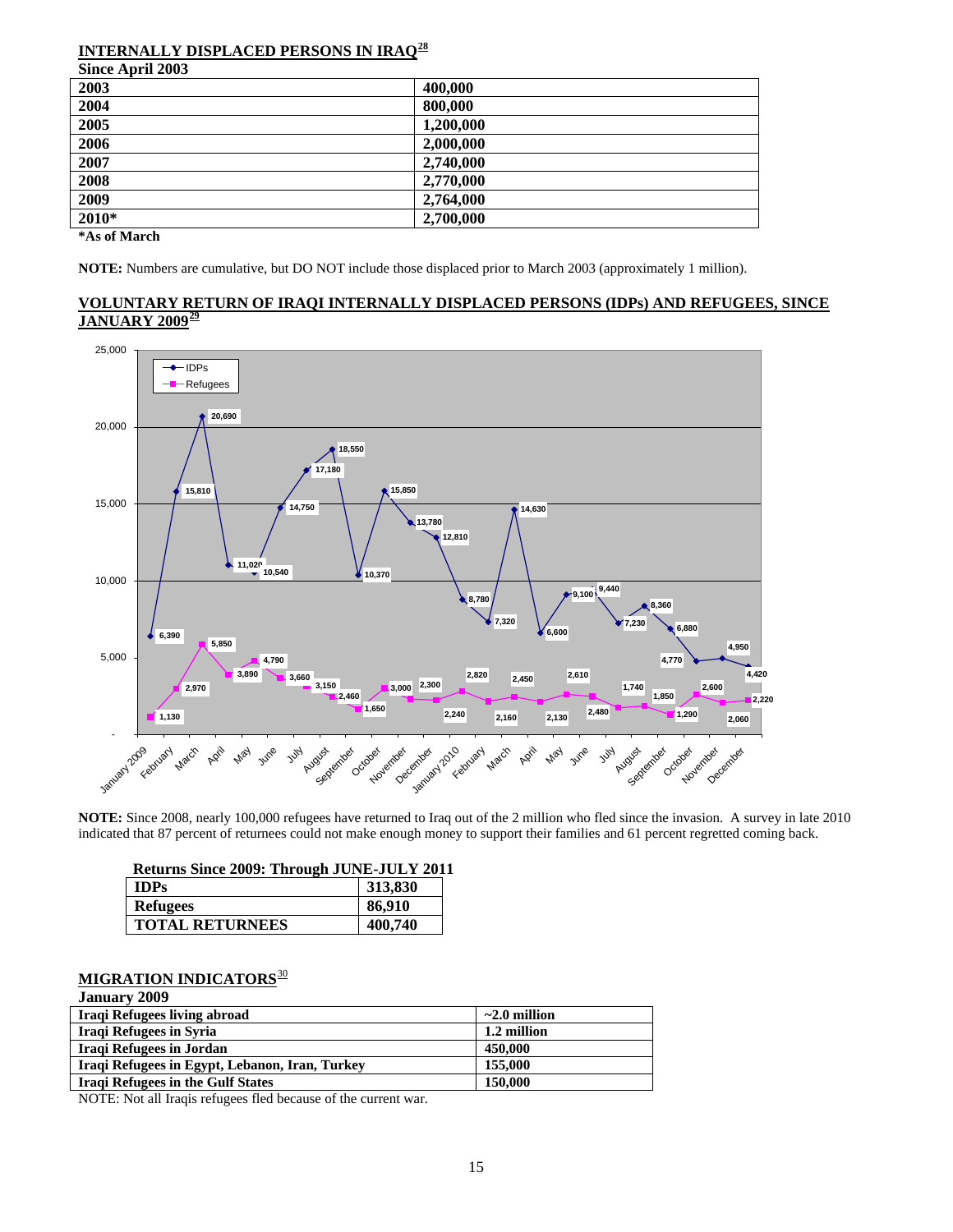## **NUMBER OF IRAQI ASYLUM APPLICATIONS BY COUNTRY, 2006 THRU 2010[31](#page-33-2)**

| VEAR                 | 2006   | 2007                              | 2008   | 2009          | 2010   |  |
|----------------------|--------|-----------------------------------|--------|---------------|--------|--|
| TOTAI<br>IAL<br>. v. | 22,761 | $-11$<br>$\overline{\phantom{0}}$ | 39,600 | 210<br>27.JI. | 20,100 |  |

**NOTE ON THIS CHART:** Additional applications by country of 1-4 individuals may be missed by these numbers.

## **ROBOTIC SYSTEMS UTILIZED BY THE U.S. MILITARY ON THE GROUND IN IRAQ, BY YEAR[3](#page-33-2)2**

![](_page_15_Figure_4.jpeg)

**NOTE ON THIS GRAPH:** Figures depicted are as of year end. The 2007 figure is an estimate made in consideration of the figures provided for 2006 and 2008.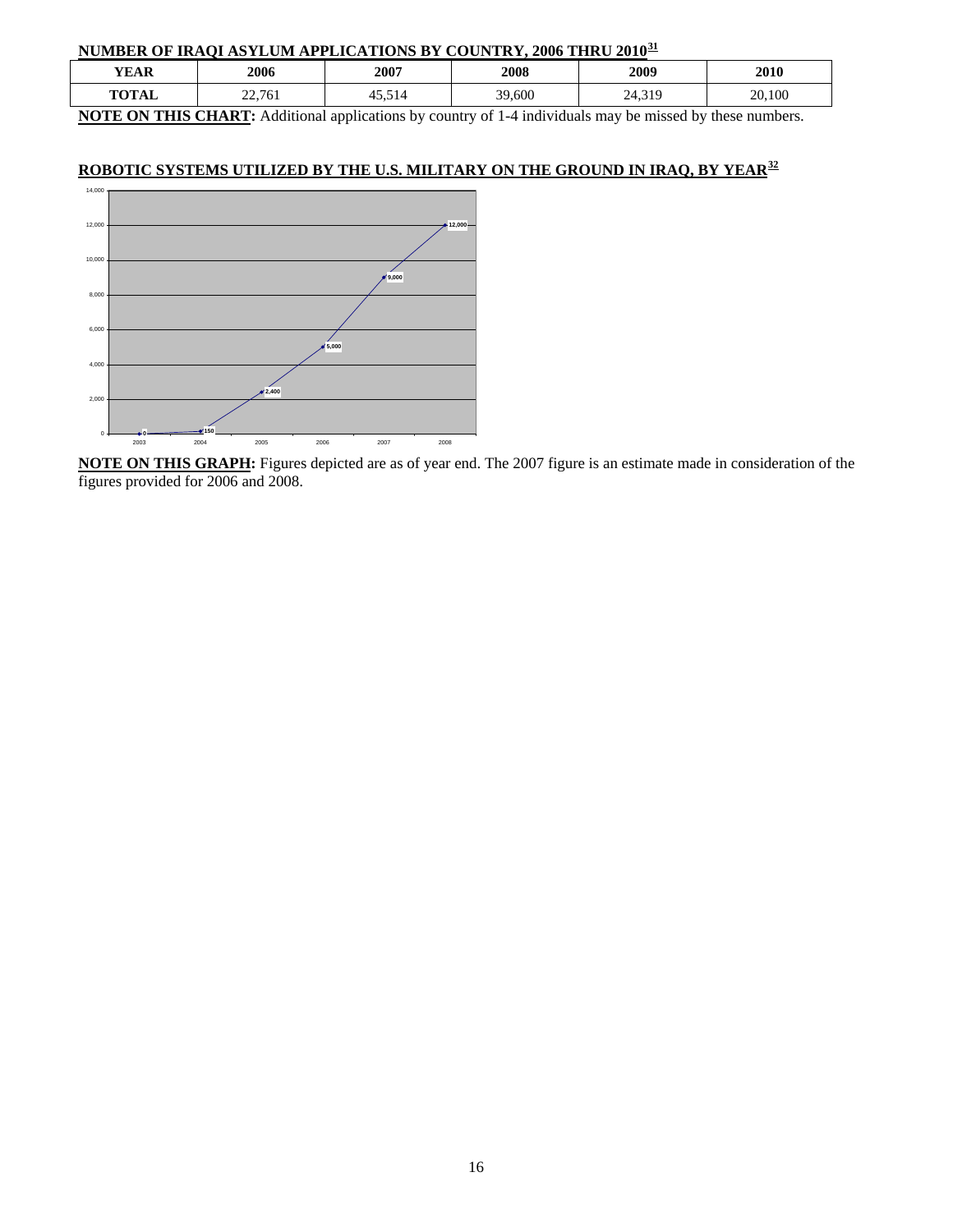## **SIZE OF IRAQI SECURITY FORCES ON DUTY**[3](#page-33-2)3

|                       | SIZE OF IKAQI SECUKLI 1 FUKUES ON DUTT |                       |                  |               |                                                                  |
|-----------------------|----------------------------------------|-----------------------|------------------|---------------|------------------------------------------------------------------|
| Month                 | <b>General Police</b>                  | <b>National Guard</b> | Iraqi Armed      | <b>Border</b> | <b>Total Iraqi</b>                                               |
|                       |                                        |                       |                  |               |                                                                  |
|                       | <b>Capabilities</b>                    |                       | <b>Forces</b>    | Patrol        | <b>Security Forces</b>                                           |
| <b>May 2003</b>       | $7,000 - 9,000$                        | N/A                   | $\Omega$         | N/A           | $7,000 - 9,000$                                                  |
| June                  | N/A                                    | N/A                   | $\boldsymbol{0}$ | N/A           | N/A                                                              |
| July                  | 30,000                                 | N/A                   | $\overline{0}$   | N/A           | 30,000                                                           |
|                       |                                        |                       |                  |               |                                                                  |
| August                | 34,000                                 | 670                   | $\boldsymbol{0}$ | 2,500         | 37,170                                                           |
| September             | 37,000                                 | 2,500                 | $\boldsymbol{0}$ | 4,700         | 44,200                                                           |
| October               | 55,000                                 | 4,700                 | 700              | 6,400         | 66,800                                                           |
| November              | 68,800                                 | 12,700                | 900              | 12,400        | 94,800                                                           |
|                       |                                        |                       | 400              |               | 99,600                                                           |
| December              | 71,600                                 | 15,200                |                  | 12,900        |                                                                  |
| January 2004          | 66,900                                 | 19,800                | 1,100            | 21,000        | 108,800                                                          |
| February              | 77,100                                 | 27,900                | 2,000            | 18,000        | 125,000                                                          |
| March                 | 75,000                                 | 33,560                | 3,005            | 23,426        | 134,991                                                          |
| April                 | 80,016                                 | 23,123                | 2,367            | 18,747        | 124,253                                                          |
|                       |                                        |                       |                  |               |                                                                  |
| May                   | 90,803                                 | 24,873                | 3,939            | 16,097        | 135,712                                                          |
| June                  | 83,789                                 | 36,229                | 7,116            | 18,183        | 145,317                                                          |
| July                  | 31,300                                 | 36,229                | 7,700            | 19,859        | 95,088                                                           |
| <b>August</b>         | 32,942                                 | 37,925                | 6,288            | 14,313        | 91,468                                                           |
|                       |                                        |                       |                  |               |                                                                  |
| September             | 40,152                                 | 36,496                | 7,747            | 14,313        | 98,708                                                           |
| October               | 44,728                                 | 41,261                | 6,861            | 18,148        | 110,998                                                          |
| November              | 49,455                                 | 43,445                | 6,013            | 14,593        | 113,506                                                          |
| <b>December</b>       | 53,571                                 | 40,115                | 14,500           | 14,267        | 118,009                                                          |
|                       | 58,964                                 | 36,827                | 14,796           | 14,786        | 125,373                                                          |
| January 2005          |                                        |                       |                  |               |                                                                  |
|                       | 82,072                                 |                       | 59,689           | N/A           | 141,761                                                          |
| February              | "trained and equipped"                 |                       | "operational"    |               | Trained and Effective: General Myers: 40,000 Senator Biden:      |
|                       |                                        |                       |                  |               | $4,000 - 18,000$                                                 |
|                       | 84,327                                 |                       | 67,584           | N/A           | 151,618                                                          |
| March                 |                                        |                       |                  |               | Trained and Effective: Lt. Gen Petraeus: 50,000 "off-the-cuff"   |
|                       |                                        |                       |                  |               |                                                                  |
| April                 | 86,982                                 |                       | 72,511           | N/A           | 159,493                                                          |
| May                   | 91,256                                 |                       | 76,971           | N/A           | 168,227                                                          |
| June                  | 92,883                                 |                       | 75,791           | N/A           | 168,674                                                          |
|                       | 94,800                                 |                       | 79,100           | N/A           | 173,900                                                          |
| July                  |                                        |                       |                  |               |                                                                  |
|                       |                                        |                       |                  |               | 26,000 in Army in level I and II                                 |
| August                | 101,000                                |                       | 81,900           | N/A           | 182,900                                                          |
|                       | 104,300                                |                       | 87,800           | N/A           | 192,100                                                          |
| September             |                                        |                       |                  |               | ~ 30,000 in Army in level I and $II^{34}$                        |
|                       | 111,000                                |                       | 100,000          | N/A           | 211,000                                                          |
| October <sup>35</sup> |                                        |                       |                  |               | ~32,000 in level I and $\text{II}^{36}$                          |
|                       |                                        |                       |                  |               |                                                                  |
| <b>November</b>       | 112,000                                | 102,000               |                  | N/A           | 214,000                                                          |
| <b>December</b>       | 118,000                                | 105,700               |                  | N/A           | 223,700                                                          |
| January 2006          | 120,400                                | 106,900               |                  | N/A           | 227,300                                                          |
|                       | 123,600                                |                       | 108,500          | N/A           | 232,100                                                          |
| February              |                                        |                       |                  |               |                                                                  |
|                       |                                        |                       |                  |               | ~46,000 MOD forces and 8,000 MOI forces in Level I and $II^{37}$ |
| March                 | 134,800                                |                       | 115,700          | N/A           | 250,500                                                          |
| April                 | 138,700                                |                       | 115,000          | N/A           | 253,700                                                          |
| May                   | 145,500                                |                       | 117,900          | N/A           | 265,600                                                          |
|                       | 148,500                                |                       |                  |               |                                                                  |
| June                  |                                        |                       | 116,100          | N/A           | 264,600                                                          |
| July                  | 154,500                                |                       | 115,100          | N/A           | 269,600                                                          |
| <b>August</b>         | 167,900                                |                       | 130,100          | N/A           | 298,000                                                          |
| September             | 176,200                                |                       | 131,600          | N/A           | 307,800                                                          |
|                       |                                        |                       |                  |               | 312,400                                                          |
| October               | 180,800                                |                       | 131,600          | N/A           |                                                                  |
| November              | 188,300                                |                       | 134,700          | N/A           | 323,000                                                          |
| December              | 188,300                                |                       | 134,700          | N/A           | 323,000                                                          |
| January 2007          | 188,300                                |                       | 134,700          | N/A           | 323,000                                                          |
|                       |                                        |                       |                  |               |                                                                  |
| February              | 188,260                                |                       | 134,920          | N/A           | 323,180                                                          |
| March                 | 193,300                                |                       | 136,500          | N/A           | 329,800                                                          |
| April                 | 193,300                                |                       | 139,800          | N/A           | 333,100                                                          |
| May                   | 194,200                                |                       | 154,500          | N/A           | 348,700                                                          |
| June                  | 194,200                                |                       | 158,900          | N/A           | 353,100                                                          |
|                       | 194,200                                |                       |                  |               |                                                                  |
| July                  |                                        |                       | 158,900          | N/A           | 353,100                                                          |
| August                | 194,200                                |                       | 165,500          | N/A           | 359,700                                                          |
| September             | 194,200                                |                       | 165,500          | N/A           | 359,700                                                          |
| October               | 194,200                                |                       | 165,500          | N/A           | 359,700                                                          |
| November*             | 238,089                                |                       | 191,541          | N/A           | 429,630                                                          |
|                       |                                        |                       |                  |               |                                                                  |
| <b>December</b>       | 210,529                                |                       | 194,233          | 31,431        | 439,678                                                          |
| January 2008          | 212,630                                |                       | 194,233          | 31,431        | 441,779                                                          |
| February              | 200,132                                |                       | 197,254          | 27,959        | 425,345                                                          |
| March                 | 213,902                                |                       | 202,577          | 28,023        | 444.502                                                          |
| April                 | 213,902                                |                       | 202,577          | 28,023        | 444,502                                                          |
|                       |                                        |                       |                  |               |                                                                  |
| May                   | 221,507                                |                       | 226,644          | 30,373        | 478,524                                                          |
| June                  | 221,507                                |                       | 226,644          | 30,373        | 478,524                                                          |
| July                  | 238,378                                |                       | 242,951          | 32,177        | 513,506                                                          |
| August                | 238,378                                |                       | 242,951          | 32,177        | 513,506                                                          |
|                       |                                        |                       |                  |               |                                                                  |
| September             | 249,163                                |                       | 258,487          | 34,475        | 531,000                                                          |
| October               | 249,163                                |                       | 258,487          | 34,475        | 542,125                                                          |
| November              | 256,786                                |                       | 265,607          | 35,886        | 558,279                                                          |
| <b>December</b>       | 276,590                                |                       | 273,618          | 38,846        | 589,054                                                          |
| April 2009            | N/A                                    |                       | N/A              | N/A           | 645,000                                                          |
|                       |                                        |                       |                  |               |                                                                  |
| September             | N/A                                    |                       | N/A              | N/A           | 664,000                                                          |
| December              | $\rm N/A$                              |                       | N/A              | N/A           | 664,000                                                          |
| <b>May 2010</b>       | N/A                                    |                       | N/A              | N/A           | 666,500                                                          |
|                       | $\rm N/A$                              |                       | $\rm N/A$        | N/A           | 670,000                                                          |
| March 2011            |                                        |                       |                  |               |                                                                  |

**NOTE ON IRAQI SECURITY FORCES ON DUTY TABLE: \***Figures on Iraqi Security Forces are provided by Iraq's Ministries of Defense and Interior and not Coalition figures. Due to this, the figures now reflect the number of authorized and assigned personnel as opposed to those successfully trained by Coalition forces. Care should be taken when evaluating the quality of MOI forces as there have been various reports of Iraqi police units dominated by sectarian interests.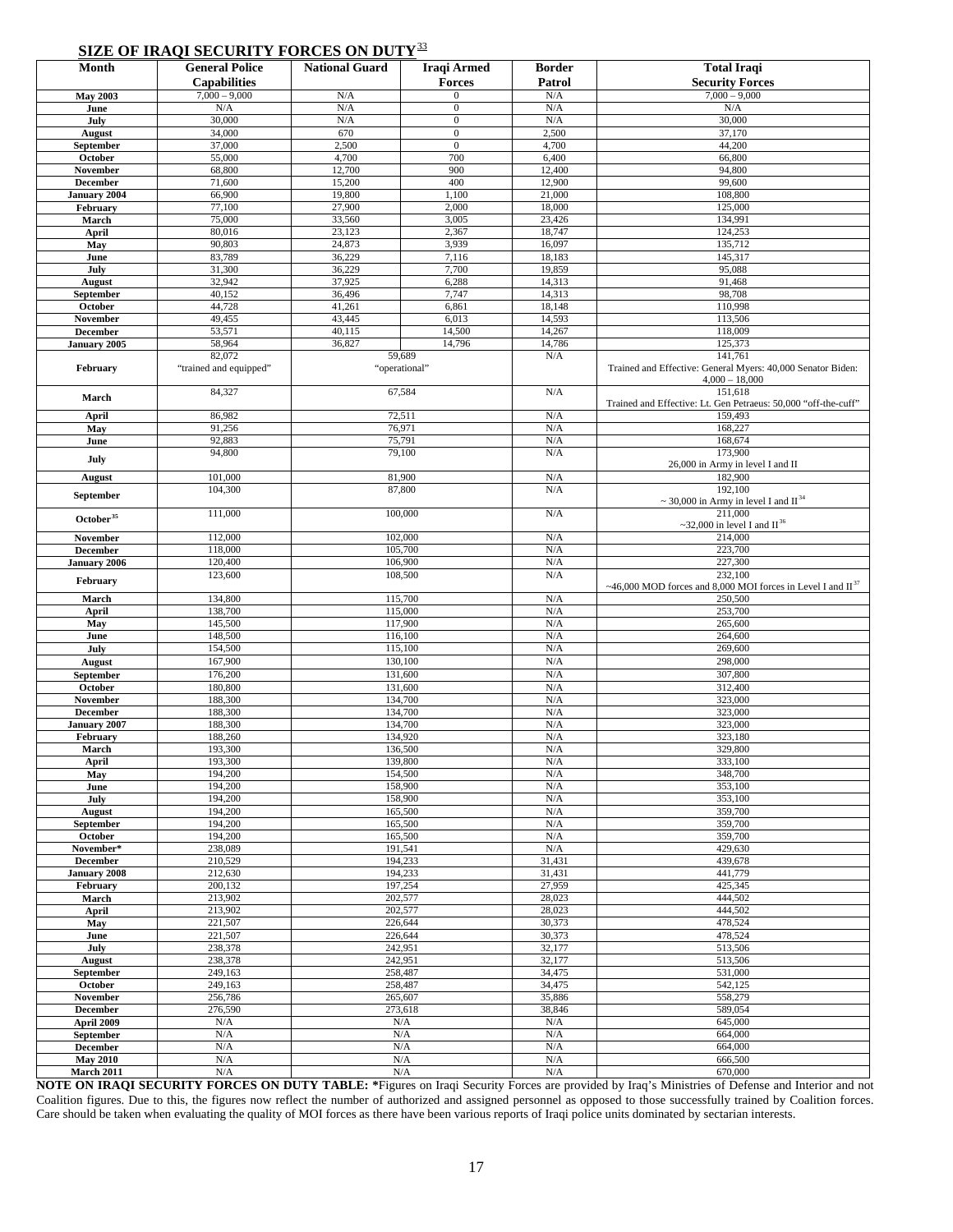|             |              |             | <b>IRAQ'S RANK IN REPORTERS WITHOUT BORDERS' ANNUAL INDEX OF PRESS FREEDOM, 2003-2012<sup>38</sup></b> |
|-------------|--------------|-------------|--------------------------------------------------------------------------------------------------------|
| <b>YEAR</b> | <b>SCORE</b> | <b>RANK</b> | <b>NUMBER OF COUNTRES SURVEYED</b>                                                                     |
| 2011-12     | 75.3         | 152         | 178                                                                                                    |
| 2010        | 45.6         | 130         | 178                                                                                                    |
| 2009        | 53.3         | 145         | 175                                                                                                    |
| 2008        | 59.4         | 158         | 173                                                                                                    |
| 2007        | 67.8         | 157         | 169                                                                                                    |
| 2006        | 66.8         | 154         | 168                                                                                                    |
| 2005        | 67.0         | 157         | 167                                                                                                    |
| 2004        | 58.5         | 148         | 167                                                                                                    |
| 2003        | 37.5         | 124 (T)     | 166                                                                                                    |

**NOTE ON INDEX OF PRESS FREEDOM TABLE:** The ratings are based on a questionnaire with 50 criteria for assessing the state of press freedom in each country. It includes every kind of violation directly affecting journalists (such as murders, imprisonment, physical attacks and threats) and news media (censorship, confiscation issues, searches and harassment). In addition to taking into account abuses attributable to the state, those carried out by armed militias, clandestine organizations or pressure groups are also considered.

The lower the score attained, the higher the degree of press freedom in that respective country. Although there is no specific information given regarding how the overall score was compiled, the top-rated countries for 2007 received an overall score of 0.75, with the median receiving a score of 25.3. The overall average score for the Index was 31.5.

#### **IRAQ'S RANK IN TRANSPARENCY INTERNATIONAL'S ANNUAL CORRUPTION PERCEPTIONS INDEX**   $\overline{(CPI)^{39}}$  $\overline{(CPI)^{39}}$  $\overline{(CPI)^{39}}$

| $\sim$ $ \sim$ $\sim$ $\sim$ $\sim$ |             |                                     |
|-------------------------------------|-------------|-------------------------------------|
| <b>YEAR</b>                         | <b>RANK</b> | <b>NUMBER OF COUNTRIES SURVEYED</b> |
| 2011                                | 175         | 183                                 |
| 2010                                | 175         | 178                                 |
| 2009                                | 176         | 180                                 |
| 2008                                | 178 $(T)$   | 180                                 |
| 2007                                | 178         | 180                                 |
| 2006                                | 160(T)      | 163                                 |
| 2005                                | 137(T)      | 159                                 |
| 2004                                | 129(T)      | 146                                 |
| 2003                                | 113(T)      | 133                                 |

(T): Indicates years Iraq's score tied with one or more other country.

**NOTE ON THIS CHART:** The CPI is a composite index that draws on 14 expert opinion surveys. It scores countries on a scale from zero to ten, with zero indicating high levels of perceived corruption and ten indicating low levels of perceived corruption. Due to a lack of reliable data, Iraq was not included in the CPI survey for the years 2001 and 2002.

### **POLITICAL PARTIES IN IRAQ**[4](#page-33-2)0

| <b>Registered for December 2005 elections</b> | <b>Over 300</b> |
|-----------------------------------------------|-----------------|
| <b>Registered for March 2010 elections</b>    | -86             |

## **TOTAL COUNCIL SEATS IN IRAQ[4](#page-33-2)1**

|      | the contract of the contract of<br>the contract of the contract of the contract of the contract of the contract of<br>the contract of the contract of the contract of the contract of the contract of<br>the contract of the contract of the contract of<br>the contract of the contract of |
|------|---------------------------------------------------------------------------------------------------------------------------------------------------------------------------------------------------------------------------------------------------------------------------------------------|
| 2010 | 225<br><i>343</i>                                                                                                                                                                                                                                                                           |
| 2005 | 255<br>415                                                                                                                                                                                                                                                                                  |
|      |                                                                                                                                                                                                                                                                                             |

**NOTE ON THIS CHART:** Due to population growth, the Iraqi elections commission requested that the Iraqi parliament amend the 2005 electoral law to increase total seats per province. The number of seats was increased in late 2009.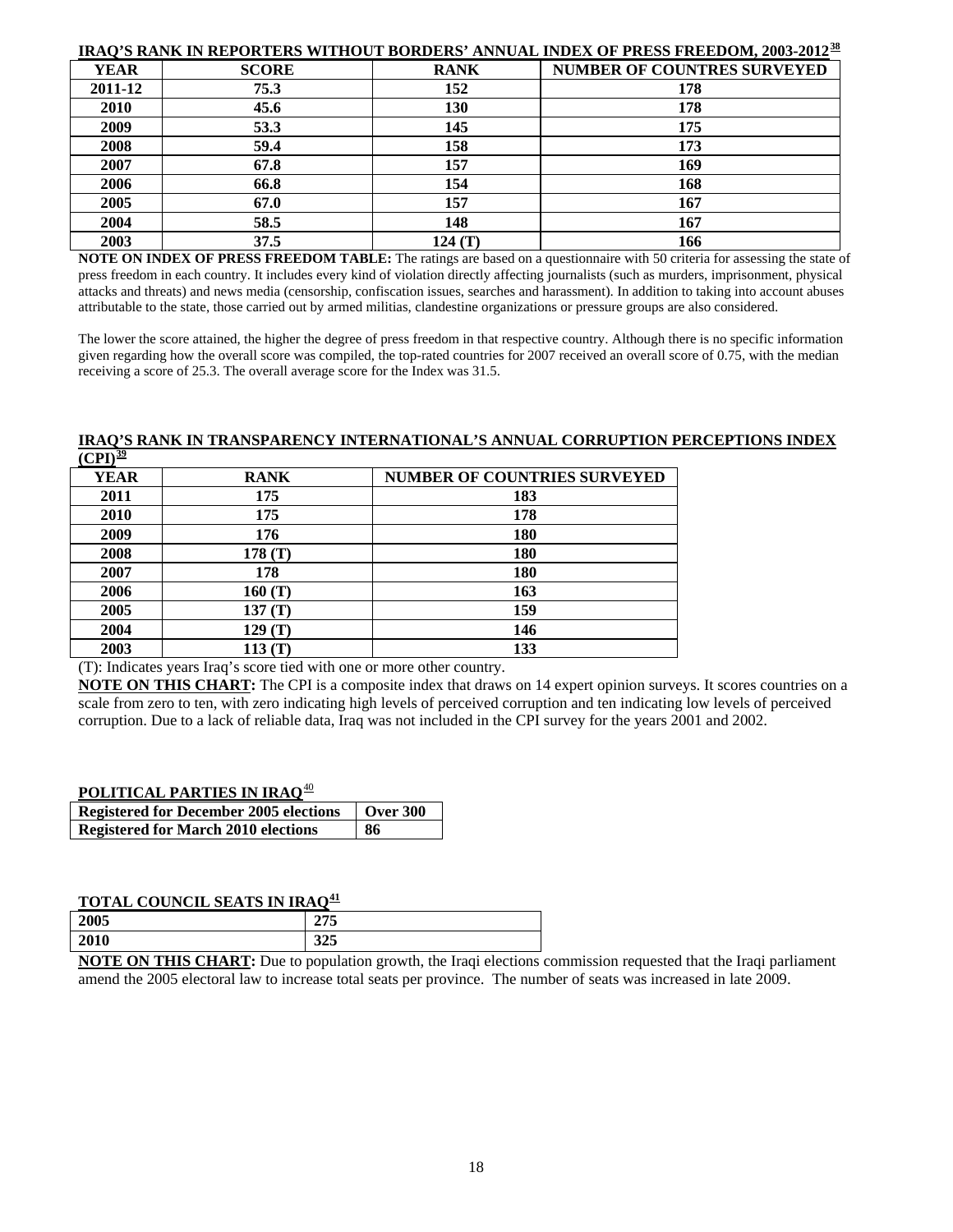## **COUNCIL SEATS BY COALITION/PARTY IN IRAQI COUNCIL OF REPRESENTATIVES**[42](#page-33-2)

| <b>Coalition</b>                      | <b>Total Seats</b> |
|---------------------------------------|--------------------|
| Iraqi National Movement (al-Iraqiyah) | 91                 |
| <b>State of Law Coalition</b>         | 89                 |
| National Iraqi Alliance               | 70                 |
| Kurdistan Alliance                    | 43                 |
| Movement for Change (Gorran)          | 8                  |
| Iraqi Accord Front (al-Tawafuq)       | 6                  |
| Unity Alliance of Iraq                | 4                  |
| Kurdistan Islamic Union               | 4                  |
| Islamic Group of Kurdistan            | 2                  |
| <b>Minorities</b>                     | 8                  |

**As of January 2011**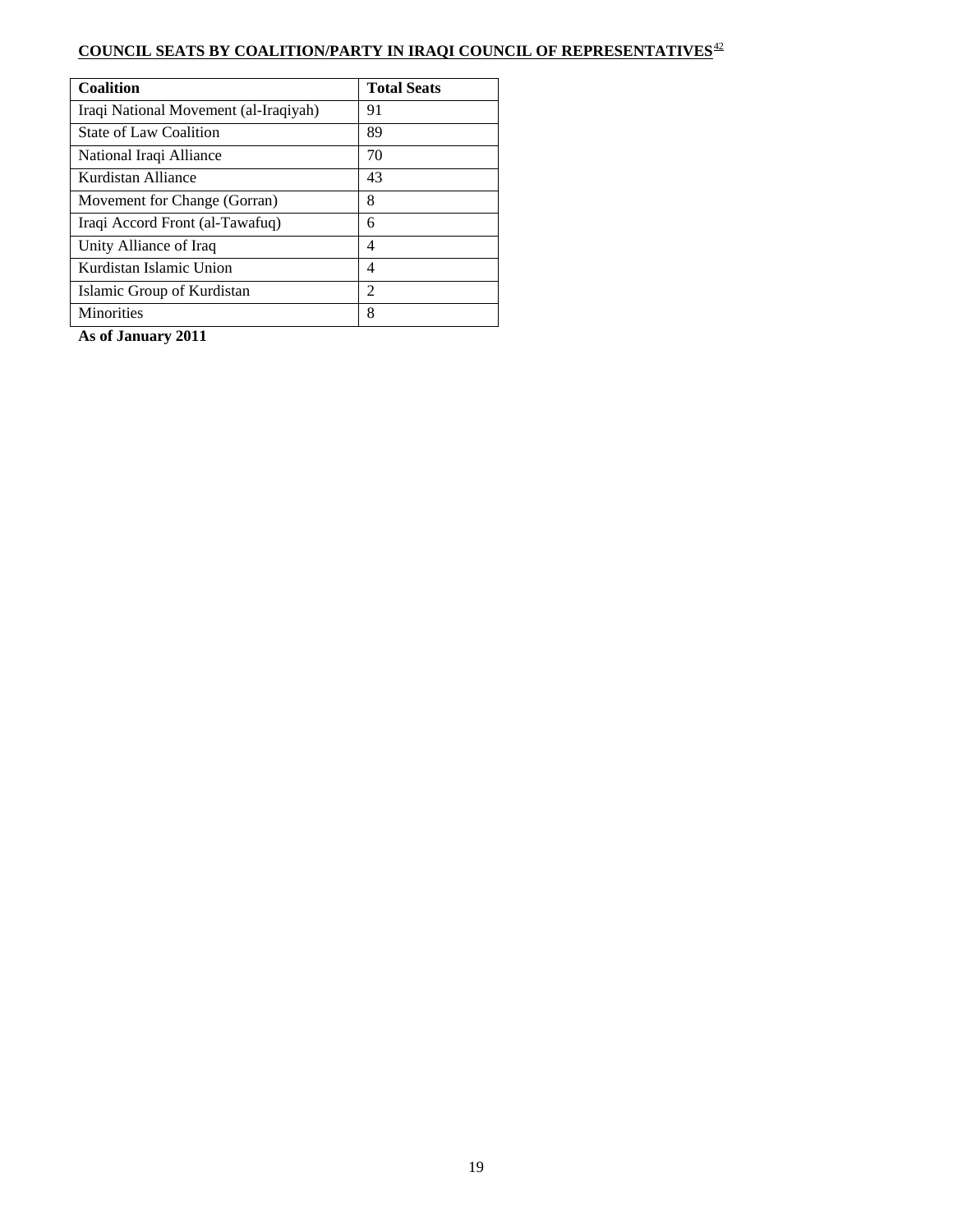## **IRAQ NATIONAL UNITY GOVERNMENT CURRENT MEMBERSHIP & STATUS OF CABINET[4](#page-33-2)3**

|            | <b>NAME</b>                         | <b>TITLE/MINISTRY</b>                      | <b>SECTARIAN</b><br><b>GROUP</b> | POLITICAL AFFILIATION                         |
|------------|-------------------------------------|--------------------------------------------|----------------------------------|-----------------------------------------------|
|            |                                     |                                            |                                  |                                               |
|            | Nuri al-Maliki                      | <b>Prime Minister</b>                      | Shiite                           | State of Law Coalition                        |
|            | Salih al-Mutlak                     | Deputy Prime Minister                      | Sunni                            | Al Iraqiyah                                   |
|            | Hussein al-Shahristany              | Deputy Prime Minister                      | Shiite                           | State of Law / Independent                    |
|            | Ros Nuri Shawis                     | <b>Deputy Prime Minister</b>               | Sunni                            | Kurdistan Alliance                            |
| LEADERSHIP | Jalal Talibani                      | President                                  | Kurd                             | Democratic Patriotic Alliance of<br>Kurdistan |
|            | Khudair al-Khuzaii                  | <b>Vice President</b>                      | Shiite                           | State of Law Coalition                        |
|            | Tariq al-Hashemi                    | <b>Vice President</b>                      | Sunni                            | Al Iraqiyah                                   |
|            | Adel Abd al-Mahdi                   | <b>Vice President</b>                      | Shiite                           | National Iraqi Alliance                       |
|            | Usama al-Nujaifi                    | <b>CoR Speaker</b>                         | --                               | Al Iraqiyah                                   |
|            | Qusay al-Suheil                     | First Deputy CoR Speaker                   | --                               | National Iraqi Alliance                       |
|            | Arif Tayfour                        | Second Deputy CoR Speaker                  | Ξ.                               | Kurdistan Alliance                            |
|            | Ali Yousif Abd al-Nabi              | Planning                                   | Ξ.                               | National Iraqi Alliance                       |
|            | Sadum al-Dulaymi                    | Culture                                    | <b>TBD</b>                       | Other                                         |
|            | Ali al-Adeib                        | <b>Higher Education</b>                    | Shiite                           | State of Law / Dawa                           |
|            |                                     | Minister of State for Women's              |                                  |                                               |
|            | Ebtihal al-Zaidi                    | Affairs                                    | --                               | State of Law Coalition                        |
|            | Ali Abdullah al-Sajri               | Minister of State for Foreign<br>Affairs   | --                               | Other                                         |
|            | Khairallah Hassan Babikir           | Trade                                      | u.                               | Kurdistan Alliance                            |
|            | <b>Muhammad Tamim</b>               | Education                                  | Arab                             | Al Iraqiyah                                   |
|            | TBD (Maliki acting)                 | Minister of State for National<br>Security | <b>TBD</b>                       | <b>TBD</b>                                    |
|            | Abdulkareem al-Loaybi               | Oil                                        | Shiite                           | National Iraqi Alliance                       |
|            | Majeed Mohammed Ameen               | Health                                     | Sunni Kurd                       | Kurdistan Alliance                            |
|            | Ezz al Deen al-Dawla                | Agriculture                                | Ш.                               | Shiite                                        |
|            | Liwa'a Smisim                       | Tourism & Antiquities                      | Shiite                           | National Iraqi Alliance / Sadrist             |
|            | Turhan Mudhir al-Mufti              | <b>Provincial Affairs</b>                  | <b>TBD</b>                       | Other                                         |
|            | Hadi al-Amiry                       | Transportation                             | Shiite                           | National Iraqi Alliance / Badir Org.          |
|            | Dakheel Qasim Hassoum               | <b>Civil Society</b>                       | Ξ.                               | Kurdistan Alliance                            |
|            | Hassan al-Shimary                   | Justice                                    | Shiite                           | National Iraqi Alliance / Fadilah             |
|            | Nassar al-Rubaiy                    | Labor & Social Affairs                     | Shiite                           | National Iraqi Alliance / Sadrist             |
|            | Adil Mhoudir Rathi Mahoud al-Maliki | Municipalities & Public Works              | --                               | National Iraqi Alliance                       |
|            | Rafi al-Esawi                       | Finance                                    | Sunni                            | Al Iraqiyah                                   |
|            | Amir al-Khozai                      | Minister of State for National<br>Dialogue | Shiite                           | National Iragi Alliance                       |
|            | Muhammad Alawi                      | Communications                             | Shiite                           | Al Iraqiyah                                   |
|            | TBD (Maliki acting)                 | Defense                                    | TBD                              | TBD                                           |
|            | Abdulkareem al-Samariy              | Science & Technology                       | Sunni                            | Al Iraqiyah                                   |
|            | Muhammad Shiaa                      | Human Rights                               | Shiite                           | State of Law Coalition                        |
|            | TBD (Maliki acting)                 | Interior                                   | <b>TBD</b>                       | TBD                                           |
|            | Ra'ad Shallal al-Ani                | Electricity                                | Sunni                            | Al Iraqiyah                                   |
|            | Muhanad Salaman al-Sa'adi           | <b>Water Resources</b>                     | Sunni                            | Al Iraqiyah                                   |
|            | Sarkon Sarkon Slioah                | Environment                                | Christian                        | Other                                         |
|            | Muhammed Salih al-Daraji            | Housing & Construction                     | Shiite                           | National Iraqi Alliance                       |
|            | Ahmed Nasir al-Karbouly             | Industry                                   | Sunni                            | Al Iraqiyah                                   |
|            | Hoshyar Mahmud Zebari               | Foreign Affairs                            | Kurd                             | Kurdistan Alliance                            |
|            | Dindar Najman                       | Displacement & Migration                   | Sunni Kurd                       | Kurdistan Alliance                            |
|            | Jasim Muhammad Jafar                | Youth & Sports                             | Shiite                           | National Iraqi Alliance                       |

 **AS OF: May 2011**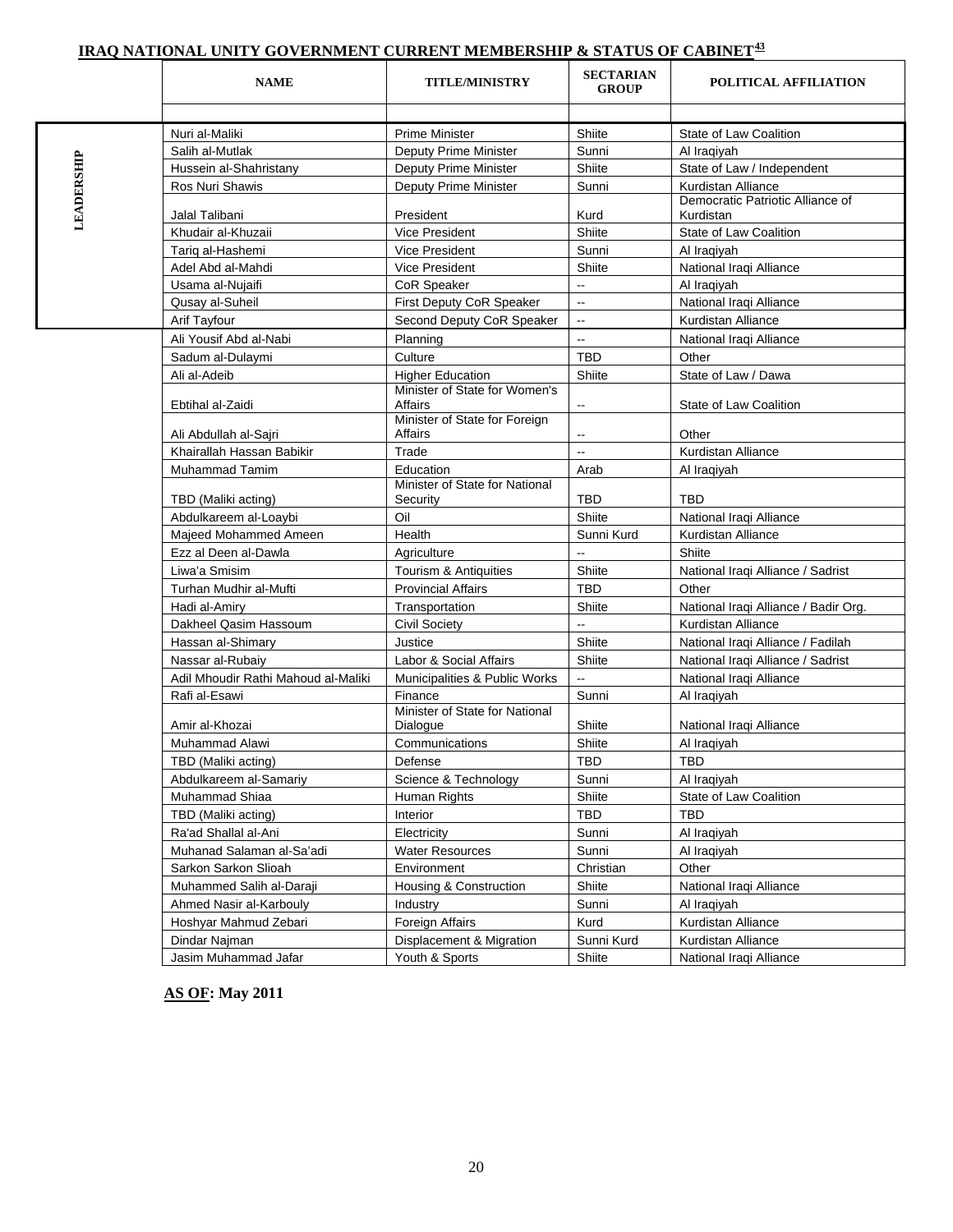# *ECONOMIC & QUALITY OF LIFE INDICATORS*

## **FUEL[44](#page-33-2)**

|                               | <b>Fuel supplies available</b> |                  |                     |                             |                  |  |  |  |
|-------------------------------|--------------------------------|------------------|---------------------|-----------------------------|------------------|--|--|--|
|                               | Millions of barrels/day        |                  |                     | Millions of barrels/day     |                  |  |  |  |
| <b>Time</b>                   | <b>Crude oil production</b>    | Crude oil export | <b>Time</b>         | <b>Crude oil production</b> | Crude oil export |  |  |  |
| <b>Estimated prewar level</b> | 2.5                            | $1.7 - 2.5$      | July                | 2.07                        | 1.71             |  |  |  |
| <b>May 2003</b>               | 0.3                            | $\overline{0}$   | <b>August</b>       | 1.91                        | 1.69             |  |  |  |
| June                          | 0.675                          | 0.2              | September           | 2.30                        | 1.90             |  |  |  |
| July                          | 0.925                          | 0.322            | October             | 2.34                        | 1.91             |  |  |  |
| <b>August</b>                 | 1.445                          | 0.646            | <b>November</b>     | 2.38                        | 1.88             |  |  |  |
| September                     | 1.7225                         | 0.983            | <b>December</b>     | 2.42                        | 1.93             |  |  |  |
| October                       | 2.055                          | 1.149            | <b>January 2008</b> | 2.24                        | 1.93             |  |  |  |
| <b>November</b>               | 2.1                            | 1.524            | February            | 2.39                        | 1.93             |  |  |  |
| <b>December</b>               | 2.30                           | 1.541            | March               | 2.38                        | 1.93             |  |  |  |
| <b>January 2004</b>           | 2440                           | 1.537            | <b>April</b>        | 2.40                        | 1.88             |  |  |  |
| February                      | 2.276                          | 1.382            | May                 | 2.50                        | 1.96             |  |  |  |
| March                         | 2.435                          | 1.825            | June                | 2.52                        | 1.96             |  |  |  |
| April                         | 2.384                          | 1.804            | July                | 2.54                        | 1.85             |  |  |  |
| May                           | 1.887                          | 1.380            | <b>August</b>       | 2.50                        | 1.70             |  |  |  |
| June                          | 2.295                          | 1.148            | September           | 2.37                        | 1.65             |  |  |  |
| July                          | 2.2                            | 1.406            | October             | 2.37                        | 1.69             |  |  |  |
| <b>August</b>                 | 2.112                          | 1.114            | November            | 2.40                        | 1.88             |  |  |  |
| September                     | 2.514                          | 1.703            | <b>December</b>     | 2.35                        | 1.73             |  |  |  |
| October                       | 2.46                           | 1.542            | <b>January 2009</b> | 2.15                        | 1.89             |  |  |  |
| <b>November</b>               | 1.95                           | 1.320            | February            | 2.32                        | 1.69             |  |  |  |
| <b>December</b>               | 2.16                           | 1.520            | March               | 2.38                        | 1.93             |  |  |  |
| January 2005                  | 2.10                           | 1.367            | April               | 2.37                        | 1.82             |  |  |  |
| February                      | 2.10                           | 1.431            | May                 | 2.41                        | 1.90             |  |  |  |
| March                         | 2.09                           | 1.394            | June                | 2.43                        | 1.91             |  |  |  |
| <b>April</b>                  | 2.14                           | 1.398            | July                | 2.48                        | 2.03             |  |  |  |
| May                           | 2.1                            | 1.308            | <b>August</b>       | 2.48                        | 2.00             |  |  |  |
| June                          | 2.17                           | 1.377            | <b>September</b>    | 2.50                        | 1.95             |  |  |  |
| July                          | 2.17                           | 1.550            | October             | 2.50                        | 1.89             |  |  |  |
| <b>August</b>                 | 2.16                           | 1.504            | November            | 2.37                        | 1.92             |  |  |  |
| September <sup>45</sup>       | 2.11                           | 1.60             | <b>December</b>     | 2.40                        | 1.91             |  |  |  |
| October                       | 1.91                           | 1.239            | <b>January 2010</b> | 2.46                        | 1.92             |  |  |  |
| <b>November</b>               | 1.98                           | 1.168            | February            | 2.44                        | 2.05             |  |  |  |
| <b>December</b>               | 1.92                           | 1.071            | March               | 2.25                        | 1.84             |  |  |  |
| <b>January 2006</b>           | 1.73                           | 1.05             | April               | 2.38                        | 1.74             |  |  |  |
| February                      | 1.83                           | 1.47             | May                 | 2.35                        | 1.88             |  |  |  |
| March                         | 2.10                           | 1.32             | June                | 2.41                        | 1.86             |  |  |  |
| <b>April</b>                  | 2.14                           | 1.60             | July                | 2.30                        | 1.82             |  |  |  |
| May                           | 2.13                           | 1.51             | <b>August</b>       | 2.32                        | 1.82             |  |  |  |
| June                          | 2.30                           | 1.67             | September           | 2.35                        | 2.00             |  |  |  |
| July                          | 2.22                           | 1.68             | October             | 2.35                        | 1.89             |  |  |  |
| <b>August</b>                 | 2.24                           | 1.68             | November            | 2.35                        | 1.92             |  |  |  |
| September                     | 2.34                           | 1.65             | <b>December</b>     | 2.50                        | 2.04             |  |  |  |
| <b>October</b>                | 2.26                           | 1.55             | <b>January 2011</b> | 2.63                        | 2.16             |  |  |  |
| <b>November</b>               | 2.10                           | 1.44             | February            | 2.52                        | 2.20             |  |  |  |
| December <sup>46</sup>        | 2.15                           | 1.45             | March               | 2.48                        | 2.16             |  |  |  |
| <b>January 2007</b>           | 1.66                           | 1.30             | <b>April</b>        | 2.52                        | 2.13             |  |  |  |
| February                      | 2.08                           | 1.50             | May                 | 2.55                        | 2.03             |  |  |  |
| March                         | 2.08                           | 1.58             | June                | 2.56                        | 2.19             |  |  |  |
| April                         | 2.14                           | 1.50             | July                | 2.37                        | 1.82             |  |  |  |
| May                           | 2.03                           | 1.64             |                     |                             |                  |  |  |  |
| June                          | 2.00                           | 1.47             |                     |                             |                  |  |  |  |

**NOTE ON FUEL TABLE: Above data as of September 2011.** The ratio of Iraq price to international price is 4.0 for LPG, 3.0 for regular and 6.9 for premium gasoline, 0.7 for kerosene and 1.5 for diesel.<sup>[47](#page-33-2)</sup> Kerosene imports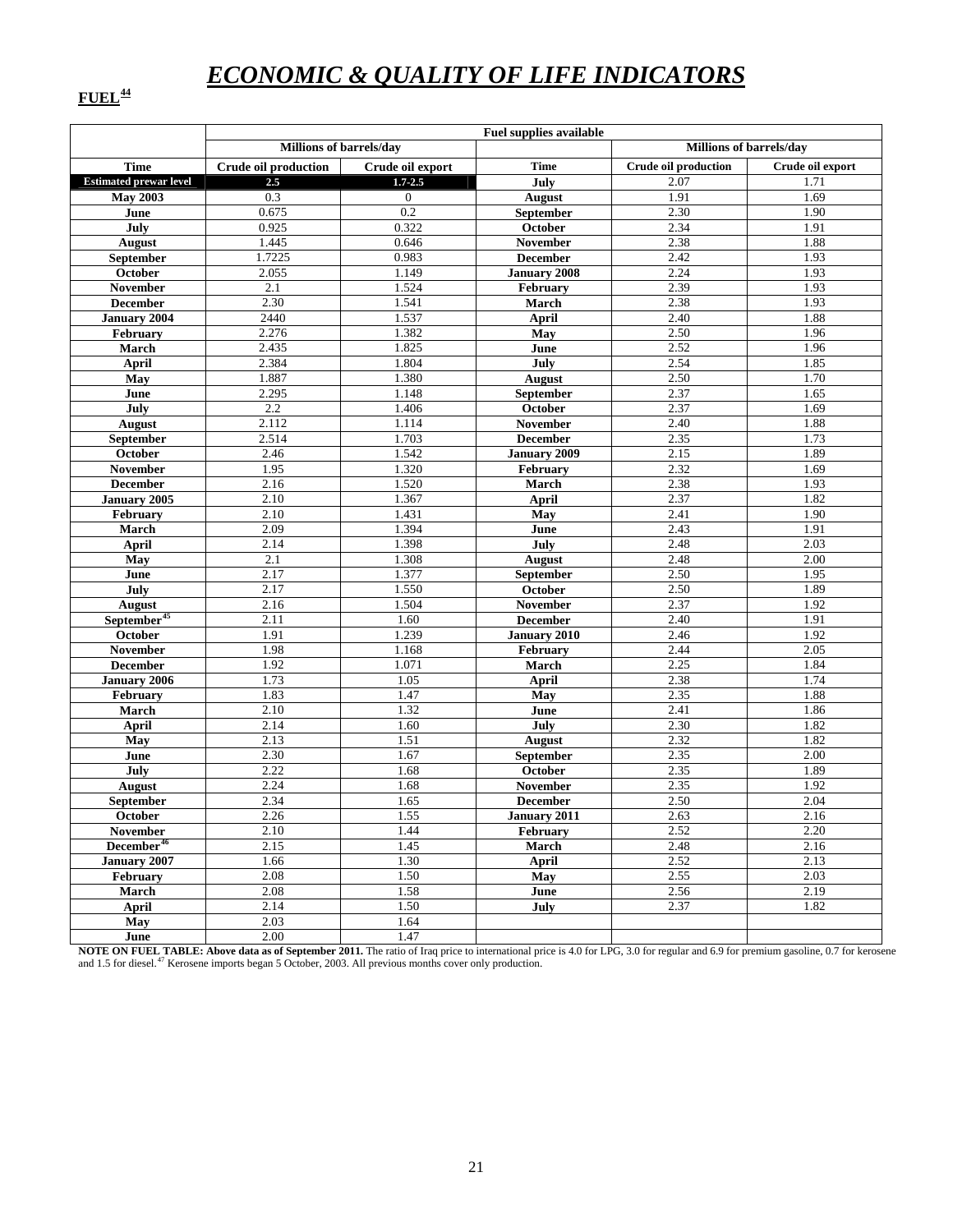## **MONTHLY OIL REVENUE FROM EXPORTS, JUNE 2003-PRESENT**[48](#page-33-2)

![](_page_21_Figure_1.jpeg)

## **YEAR-TO-DATE COMPARISON OF OIL REVENUE FROM EXPORTS, 2003-2011[49](#page-33-2)**

![](_page_21_Figure_3.jpeg)

## **THRU: END JULY**

**NOTE:** Data for oil revenue collected by the post-Saddam Iraqi government begins in June 2003. Figures depict the total amount of revenue collected for each respective year thru the most current month in 2011.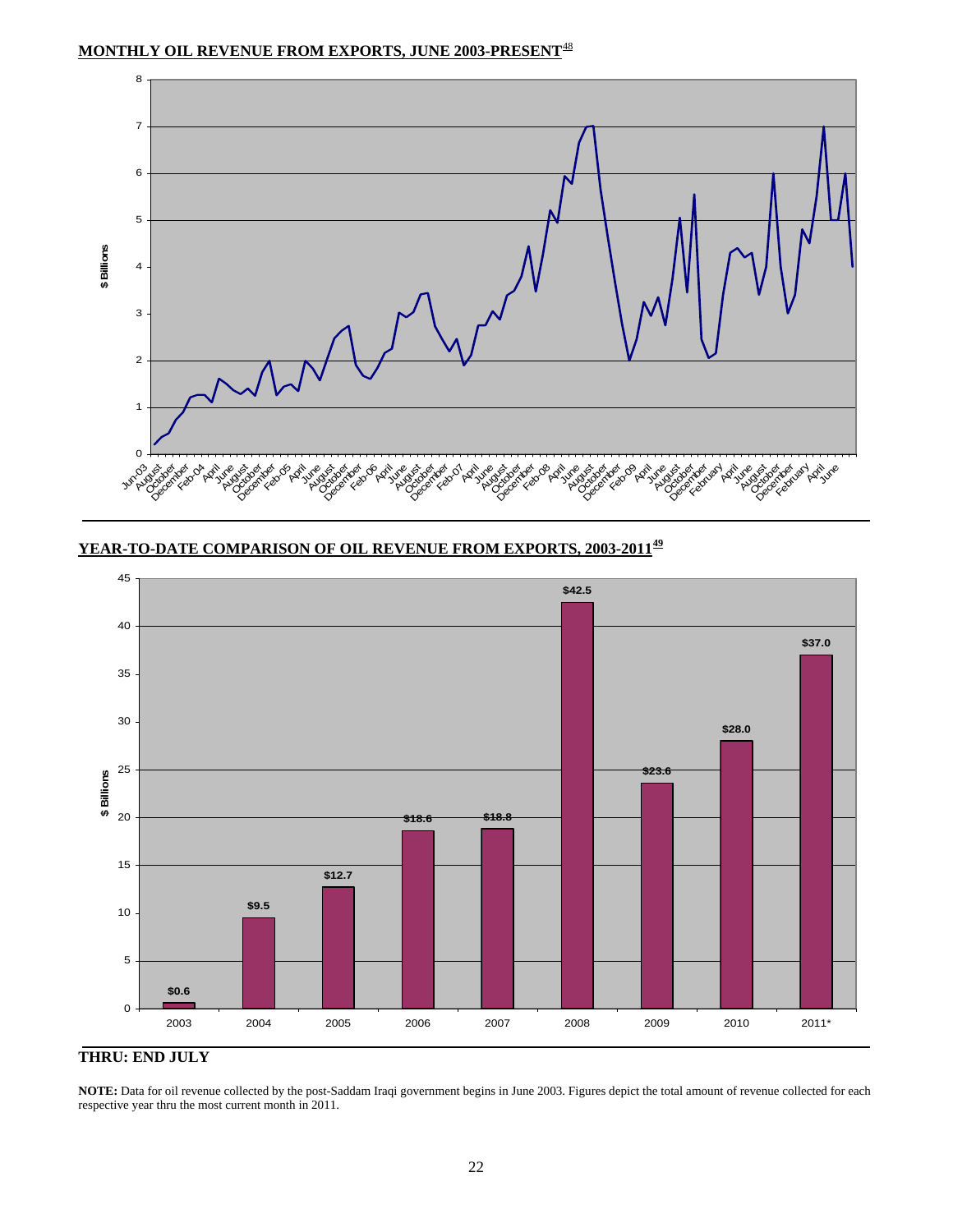## **ELECTRICITY**<sup>[5](#page-33-2)0</sup>

|                                       |                    | Average amount of electricity generated<br>(Megawatts) |                                 | Average hours of electricity/day |                    |  |  |
|---------------------------------------|--------------------|--------------------------------------------------------|---------------------------------|----------------------------------|--------------------|--|--|
| <b>Time</b>                           | <b>Nation-wide</b> | <b>Baghdad</b>                                         | <b>Nationwide</b>               | <b>Baghdad</b>                   | hours<br>(MWH)     |  |  |
| Est. prewar level                     | 3,958              | 2,500                                                  | $4 - 8$                         | 16-24                            | 95,000             |  |  |
| <b>May 2003</b>                       | 500                | 300                                                    | $4 - 8$                         | $4-8$                            | N/A                |  |  |
| Jun-Dec Average*<br>Jan-Jun 2004 Avg* | 3,456<br>3,990     | 1,075<br>1,154                                         | N/A<br>N/A                      | N/A<br>N/A                       | 73,687<br>84,416   |  |  |
| Jul-Dec Avg*                          | 4,070              | 1,260                                                  | 12.4                            | 14.3                             | 95,730             |  |  |
| January 2005                          | 3,289              | 985                                                    | 9                               | 9.0                              | 78,925             |  |  |
| February<br>March                     | 3,611<br>3,627     | 1,180<br>994                                           | 8.5<br>11.8                     | 10.3<br>11.0                     | 86,675<br>87,051   |  |  |
| April                                 | 3,390              | 854                                                    | $\boldsymbol{9}$                | 11.5                             | 81,350             |  |  |
| May                                   | 3,712              | N/A                                                    | 8.4                             | 9.5                              | 89,088             |  |  |
| June                                  | 4,153              | N/A                                                    | 9.4                             | 10.4                             | 102,525            |  |  |
| July                                  | 4,446<br>4,049     | N/A<br>N/A                                             | 12.6<br>12.0                    | 10.9<br>8.4                      | 106,713<br>97,165  |  |  |
| August<br>September                   | 4,159              | N/A                                                    | 13.5                            | 10.4                             | 101,916            |  |  |
| October                               | 3,685              | N/A                                                    | 14.3                            | 8.9                              | 88,442             |  |  |
| November*                             | 3,742              | N/A                                                    | 13.3                            | 8.8                              | 89,800             |  |  |
| December**                            | 3,800              | N/A                                                    | 12.0                            | 6.1                              | 91,400             |  |  |
| January 2006<br>February              | 3,640<br>3,700     | N/A<br>N/A                                             | 9.8<br>10.3                     | 4.0<br>5.9                       | 87,400<br>88,600   |  |  |
| March                                 | 4,000              | N/A                                                    | 13.1                            | 7.8                              | 96,300             |  |  |
| April                                 | 3,700              | N/A                                                    | 10.9                            | 4.5                              | 88,500             |  |  |
| May                                   | 3,900              | N/A                                                    | 9.9                             | 3.9                              | 92,700             |  |  |
| June<br>July                          | 4,400<br>4,400     | N/A<br>N/A                                             | 11.9<br>11.4                    | 8.0<br>7.0                       | 106,100<br>106,700 |  |  |
| August                                | 4,430              | N/A                                                    | 10.9                            | 6.2                              | 106,400            |  |  |
| September                             | 4,000              | N/A                                                    | 10.8                            | 5.3                              | 95,600             |  |  |
| October<br>November                   | 4,000<br>3,700     | N/A<br>N/A                                             | 12.3<br>10.9                    | 6.7<br>6.9                       | 96,600<br>88,000   |  |  |
| <b>December</b>                       | 3,500              | N/A                                                    | 9.2                             | 6.7                              | 85,968             |  |  |
| January 2007                          | 3,590              | $\mathbf{N}/\mathbf{A}$                                | 8.0                             | 4.4                              | 86,100             |  |  |
| February<br>March                     | 3,600<br>3,600     | N/A<br>N/A                                             | 9.3<br>10.9                     | 6.0<br>6.0                       | 86,500<br>86,400   |  |  |
| April                                 | 3,830              | N/A                                                    | 11.7                            | 5.8                              | 91,930             |  |  |
| May                                   | 3,720              | N/A                                                    | 10.1                            | 5.6                              | 89,245             |  |  |
| June                                  | 4,200              | N/A                                                    | 10.6                            | 5.9                              | 100,728            |  |  |
| July<br>August                        | 4,220<br>4,380     | N/A<br>N/A                                             | 10.4<br>10.2                    | 5.9<br>6.3                       | 101,270<br>105,050 |  |  |
| September                             | 4,860              | N/A                                                    | 11.8                            | 7.4                              | 116,560            |  |  |
| October                               | 4,725              | N/A                                                    | 12.9                            | 9.0                              | 113,390            |  |  |
| November<br>December                  | 4,140<br>4,270     | N/A<br>N/A                                             | 12.3<br>11.6                    | 9.0<br>8.9                       | 99,400<br>102,415  |  |  |
| January 2008                          | 4,030              | $\mathbf{N}/\mathbf{A}$                                | 8.7                             | 7.0                              | 96,660             |  |  |
| February                              | 3,950              | N/A                                                    | 9.7                             | 7.5                              | 94,750             |  |  |
| March                                 | 4,220              | N/A                                                    | N/A                             | N/A                              | 101,270            |  |  |
| April<br>May                          | 4,030<br>4,130     | N/A<br>N/A                                             | N/A<br>9.8                      | N/A<br>7.2                       | 96,680<br>99,055   |  |  |
| June                                  | 4,470              | N/A                                                    | 10.9                            | 9.7                              | 107,290            |  |  |
| July                                  | 4,690              | N/A                                                    | 11.3                            | 10.5                             | 112,580            |  |  |
| August<br>September                   | 4,850<br>4,805     | N/A<br>N/A                                             | 10.8<br>11.4                    | 10.5<br>11.8                     | 116,335<br>115,290 |  |  |
| October                               | 4,680              | N/A                                                    | 13.4                            | 13.6                             | 112,225            |  |  |
| November                              | 5,080              | N/A                                                    | 14.7                            | 16.6                             | 121,890            |  |  |
| December<br>January 2009              | 5,155<br>6,055     | N/A<br>N/A                                             | 14.1<br>13.4                    | 14.3<br>13.8                     | 123,670<br>145,350 |  |  |
| February                              | 5,345              | N/A                                                    | 14.5                            | 15.1                             | 128,260            |  |  |
| March                                 | 5,275              | N/A                                                    | 16.0                            | 17.4                             | 126,615            |  |  |
| April<br>May                          | 5,055<br>6,020     | N/A<br>$\mathbf{N}/\mathbf{A}$                         | N/A<br>N/A                      | N/A<br>N/A                       | 121,350<br>144,400 |  |  |
| June                                  | 5,365              | N/A                                                    | N/A                             | N/A                              | 128,710            |  |  |
| July                                  | 5,940              | N/A                                                    | N/A                             | N/A                              | 142,555            |  |  |
| August                                | 6,515              | $\mathbf{N}/\mathbf{A}$<br>N/A                         | $\mathbf{N}/\mathbf{A}$<br>15.2 | N/A<br>15.6                      | 156,350<br>154,490 |  |  |
| September<br>October                  | 6,440<br>5,890     | N/A                                                    | $\mathbf{N}/\mathbf{A}$         | N/A                              | 141,400            |  |  |
| November                              | 5,710              | N/A                                                    | $\mathbf{N}/\mathbf{A}$         | N/A                              | 137,080            |  |  |
| December                              | 5,905              | N/A                                                    | N/A                             | N/A                              | 141,725            |  |  |
| January 2010<br>February              | 6,800<br>6,090     | N/A<br>$\mathbf{N}/\mathbf{A}$                         | N/A<br>15.0                     | N/A<br>15.5                      | 163,230<br>146,215 |  |  |
| March                                 | 6,280              | $\mathbf{N}/\mathbf{A}$                                | 18.4                            | 19.5                             | 150,670            |  |  |
| April                                 | 5,250              | N/A                                                    | N/A                             | N/A                              | 126,100            |  |  |
| May                                   | 5,580              | N/A<br>N/A                                             | N/A                             | N/A<br>N/A                       | 133,960            |  |  |
| June<br>July                          | 6,205<br>5,880     | N/A                                                    | N/A<br>N/A                      | N/A                              | 148,960<br>141.130 |  |  |
| August                                | 6,450              | N/A                                                    | N/A                             | N/A                              | 154,790            |  |  |
| September                             | 6,650              | N/A                                                    | N/A                             | N/A                              | 159,600            |  |  |
| October<br>November                   | 6,330<br>6,320     | N/A<br>N/A                                             | N/A<br>$\mathbf{N}/\mathbf{A}$  | N/A<br>N/A                       | 151,850<br>151,700 |  |  |
| <b>December</b>                       | 6,100              | N/A                                                    | $\mathbf{N}/\mathbf{A}$         | N/A                              | 146,500            |  |  |
| January 2011                          | 6,575              | N/A                                                    | $\mathbf{N}/\mathbf{A}$         | N/A                              | 157,800            |  |  |
| February<br>March                     | 6,640<br>6,230     | N/A<br>N/A                                             | N/A<br>N/A                      | N/A<br>N/A                       | 159,300<br>149,460 |  |  |
| April                                 | 5,990              | $\mathbf{N}/\mathbf{A}$                                | $\mathbf{N}/\mathbf{A}$         | N/A                              | 143, 755           |  |  |
| May                                   | 6,360              | N/A                                                    | $\mathbf{N}/\mathbf{A}$         | N/A                              | 152, 590           |  |  |
| June<br>July                          | 6,580<br>6.990     | N/A<br>N/A                                             | N/A<br>N/A                      | N/A<br>N/A                       | 157,900<br>167,800 |  |  |

July July 6,990<br>AS OF: September 2011. NOTE ON ELECTRICITY TABLE: As of 2011, the available supply of electricity averaged about 56% of demand. Total generation capacity, including Kurdistan, is roughly 16,500<br>MW with prod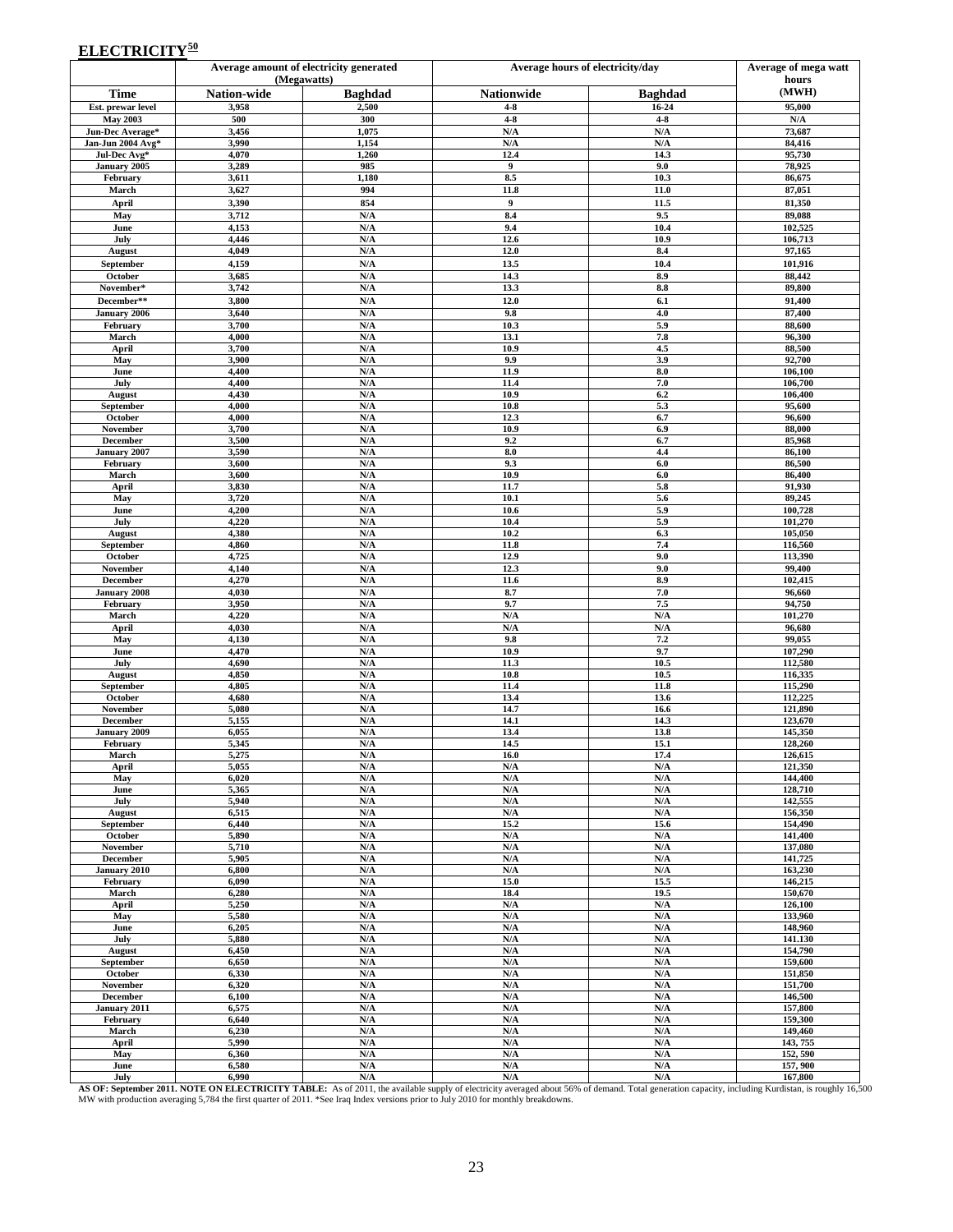## **GDP ESTIMATES AND PROJECTIONS, 2002-2012**[5](#page-33-2)1

|                                 | 2002   | 2003    | 2004 | 2005 | 2006 | 2007   | 2008   | 2009   | 2010   | 2011e  | 2012e |
|---------------------------------|--------|---------|------|------|------|--------|--------|--------|--------|--------|-------|
| Nominal GDP (in USD billion)    | 20.5   | 13.6    | 25.8 | 31.4 | 45.1 | 57.0   | 86.6   | 65.2   | 82.2   | 108.4  | 128.1 |
| Of which non-oil GDP $(\%)$     | 32.0   | 32.0    | 30.4 | 30.6 | 33.1 | $\ast$ | $\ast$ | $\ast$ | $\ast$ | $\ast$ | ∗     |
|                                 |        |         |      |      |      |        |        |        |        |        |       |
| Per Capita GDP (USD)            | 802    | 518     | 951  | .124 | .568 | .926   | 2.845  | 2.087  | 2.564  | 3.301  | 3,808 |
| Real GDP (% change)             | $-7.8$ | $-41.4$ | 46.5 | 3.7  | 5.9  | 4.1    | 9.5    | 4.2    | 0.8    | 9.6    | 12.6  |
| <b>Consumer Price Inflation</b> |        |         |      |      |      |        |        |        |        |        |       |
| $(\text{annual } \% )$          | 19.0   | 34.0    | 32.0 | 32.0 | 50.0 | 30.1   | 2.7    | $-2.8$ | 5.1    | 5.0    | 5.0   |

**(e): IMF Estimates, (p): projections, \*: Not Available** 

**NOTE ON TABLE:** 2007 and 2008 Real GDP Growth projections are provided by the authors and disagree with the figures released by the IMF and World Bank of 14.4% and 12.9% growth, respectively.

## **IRAQ'S TRADE BALANCE, 2004-2011[5](#page-33-2)2**

![](_page_23_Figure_5.jpeg)

 **NOTE ON TABLE:** \$ in Billions U.S.

## **APPROPRIATIONS PROVIDED FOR OPERATION IRAQI/ENDURING FREEDOM BY FUNDING SOURCE, FY2003 THRU FY2012 REQUEST[5](#page-33-2)3**

| <b>Operation and</b><br><b>Funding Source</b> | FY01&<br><b>FY02</b> | <b>FY03</b> | <b>FY04</b> | <b>FY05</b> | <b>FY06</b> | <b>FY07</b> | <b>FY08</b> | <b>FY09</b> | <b>FY10</b> | <b>FY2011</b><br>CRA P.L.<br>$112-6$ | <b>FY2012</b><br>Request | Cum.<br><b>Enacted</b><br><b>FY2001-</b><br><b>FY2011</b> | Cum. Total<br>w/ FY2011<br>CRA&<br><b>FY2012</b><br><b>Request</b> |
|-----------------------------------------------|----------------------|-------------|-------------|-------------|-------------|-------------|-------------|-------------|-------------|--------------------------------------|--------------------------|-----------------------------------------------------------|--------------------------------------------------------------------|
| <b>DOD</b>                                    | 0                    | 50.0        | 56.4        | 83.4        | 98.1        | 127.2       | 138.5       | 92.0        | 66.5        | 45.7                                 | 10.6                     | 757.8                                                     | 768.8                                                              |
| State/USAID                                   |                      | 3.0         | 19.5        | 2.0         | 3.2         | 3.2         | 2.7         | 2.2         | 3.3         | 2.3                                  | 6.2                      | 41.4                                                      | 47.6                                                               |
| <b>VA Medical</b>                             | 0                    | 0           | 0           | 0.2         | 0.4         | 0.9         | 0.9         | 1.2         | 1.5         | 1.3                                  | 0.9                      | 6.3                                                       | 7.2                                                                |
| Total: Iraq                                   | 0                    | 53.0        | 75.9        | 85.6        | 101.7       | 131.3       | 142.1       | 95.5        | 71.3        | 49.3                                 | 17.7                     | 805.5                                                     | 823.2                                                              |

^Numbers are in billions of dollars U.S.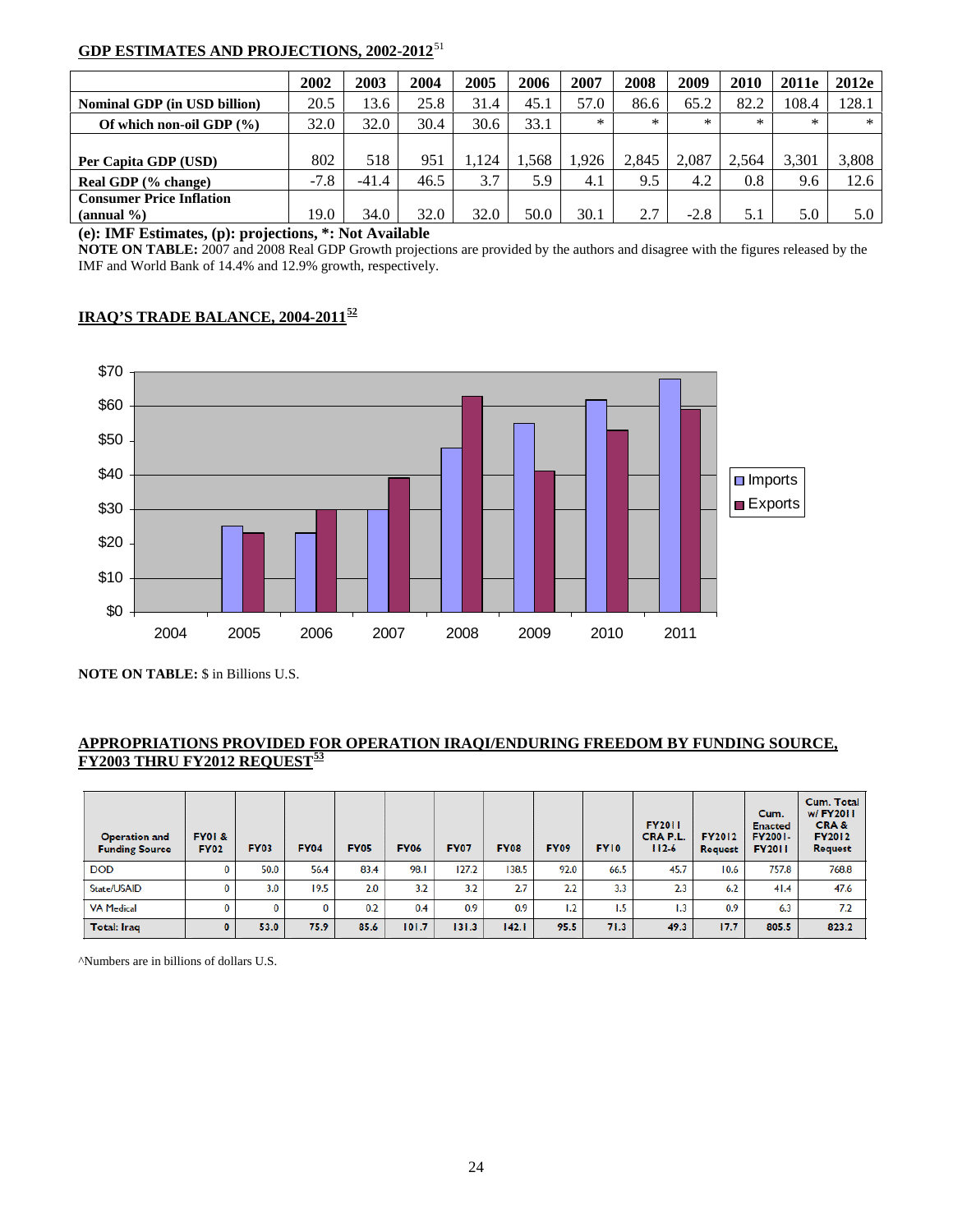## **ESTIMATED AVAILABILITY OF ESSENTIAL SERVICES[54](#page-33-2)**

| <b>SERVICE</b>                                            | <b>FEBRUARY 2008</b> | <b>FEBRUARY 2009</b> | <b>EARLY 2011</b> |
|-----------------------------------------------------------|----------------------|----------------------|-------------------|
| <b>Sewage</b><br>(% population with access to sanitation) | 8%                   | 20%                  | 26%               |
| Water<br>(% population with access to potable water)      | 22%                  | 45%                  | 70%*              |

\*UNESCO reports 7.6 million Iraqis lacking access to drinking water. A generously low estimate of availability based off total population is offered.

### **ESTIMATED AMOUNT OF FOREIGN DIRECT INVESTMENT (FDI) ATTRACTED PER MONTH IN IRAQ**

| YEAR | FDI PER MONTH (MILLIONS U.S. \$) |
|------|----------------------------------|
| 2004 | 10                               |
| 2005 | 10                               |
| 2006 | 10                               |
| 2007 | 10                               |
| 2008 | <b>100</b>                       |
| 2009 | 100                              |

## **TELEPHONE SUBSCRIBERS[5](#page-33-2)5**

| <b>Time</b>                   | <b>Telephone subscribers</b>                  |                      |  |
|-------------------------------|-----------------------------------------------|----------------------|--|
| <b>Estimated prewar level</b> | 833,000                                       |                      |  |
| September                     | 600,000                                       |                      |  |
| <b>December</b>               | 600,000                                       |                      |  |
| <b>January 2004</b>           | 600,000                                       |                      |  |
| February                      | 900,000                                       |                      |  |
| March                         | 984,225                                       |                      |  |
| <b>April</b>                  | 1,095,000                                     |                      |  |
| May                           | 1,220,000                                     |                      |  |
| June                          | 1,200,000                                     |                      |  |
| July                          | N/A                                           |                      |  |
| <b>August</b>                 | 1,463,148                                     |                      |  |
| September                     | 1,579,457                                     |                      |  |
| October                       | 1,753,000                                     |                      |  |
| <b>November</b>               | 2,135,000                                     |                      |  |
| <b>December</b>               | 2,152,000                                     |                      |  |
| January 2005                  | 2,449,139                                     |                      |  |
| February                      | 2,569,110                                     |                      |  |
| <b>March</b>                  | 2,982,115                                     |                      |  |
| <b>April</b>                  | 3,172,771                                     |                      |  |
| May                           | $-3,450,000$                                  |                      |  |
| June                          | 3,801,822                                     |                      |  |
| July                          | $-4,100,000$                                  |                      |  |
| <b>August</b>                 | 4,590,398                                     |                      |  |
| <b>March 2006</b>             | 6,836,854                                     |                      |  |
| <b>April</b>                  | $-7,400,000$                                  |                      |  |
| <b>August</b>                 | $-8,100,000$                                  |                      |  |
| September                     | $-8,200,000$                                  |                      |  |
| October                       | $-8,200,000$                                  |                      |  |
| <b>November</b>               | $-8,500,000$                                  |                      |  |
| <b>December</b>               | $-9,800,000$                                  |                      |  |
| <b>January 2007</b>           | $-9,800,000$                                  |                      |  |
| <b>April</b>                  | $-9,830,000$                                  |                      |  |
| April 2008                    | 1,280,000 (landline)<br>12,000,000 (cellular) |                      |  |
| October                       | ~13,000,000 (cellular)                        | 1,300,000 (landline) |  |
| <b>January 2009</b>           | 14,700,000 (cellular)                         | 1,300,000 (landline) |  |
| <b>April</b>                  | 17,700,000 (cellular)                         | 1,300,000 (landline) |  |
| October                       | ~19,500,000 (cellular)                        | 1,300,000 (landline) |  |
| <b>January 2010</b>           | ~19,500,000 (cellular)                        | 1,300,000 (landline) |  |
| Previous goal (Jan. 2004)     | 1,100,000                                     |                      |  |

**NOTE ON TELEPHONE SUBSCRIBERS TABLE:** The estimated pre-war level represents only land telephone lines, as Iraq had no nationwide cellular network. Post-war data includes landlines and cellular subscribers.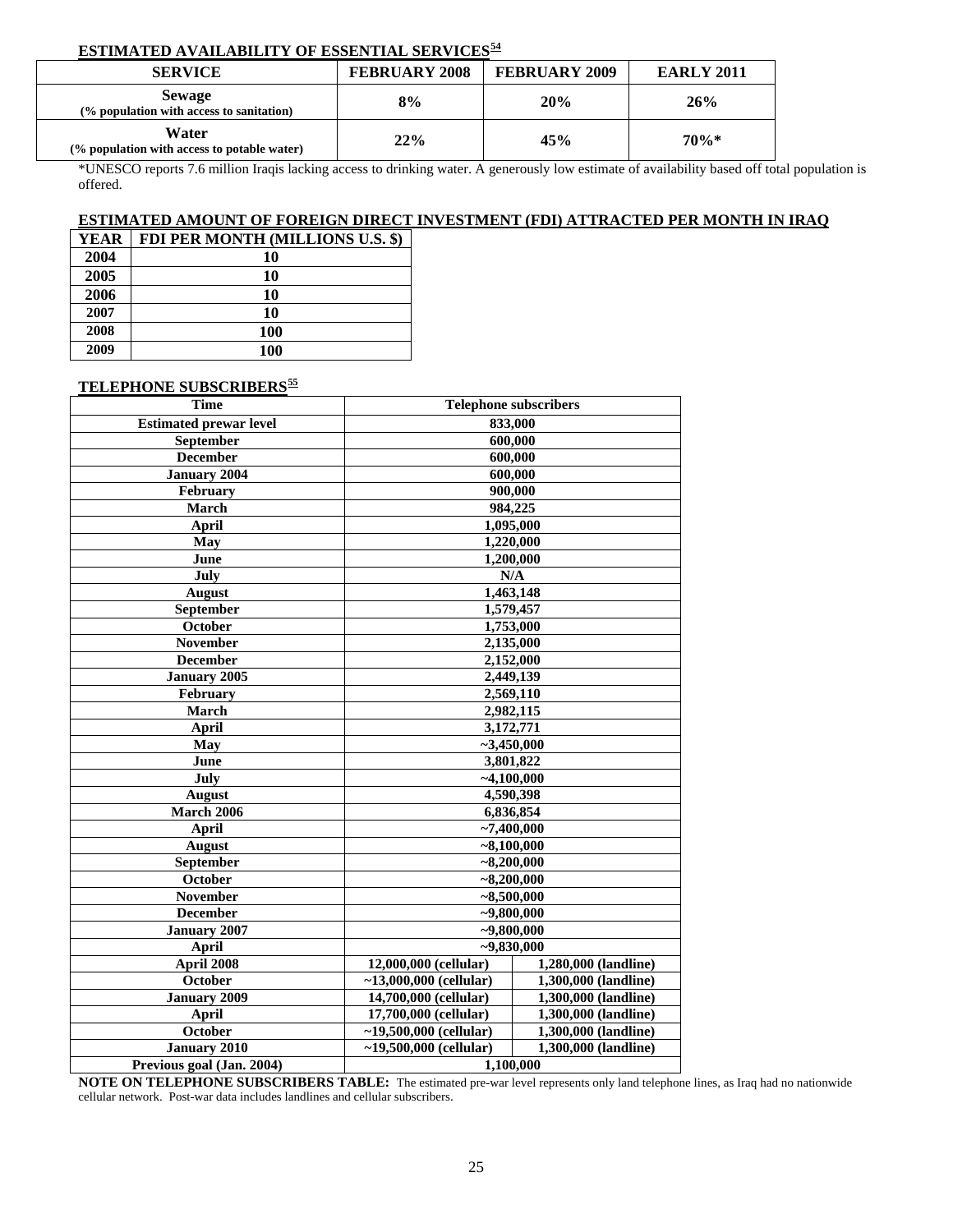## **TRAINED JUDGES**<sup>[5](#page-33-2)6</sup>

| Time                | <b>Number of trained judges</b> |
|---------------------|---------------------------------|
| <b>May 2003</b>     |                                 |
| <b>June 2004</b>    | 175                             |
| <b>May 2005</b>     | 351                             |
| <b>October</b>      | 351                             |
| <b>May 2006</b>     | $800$                           |
| <b>August</b>       | 740                             |
| <b>November</b>     | 800                             |
| <b>January 2007</b> | 870                             |
| August              | 1,100                           |
| <b>November</b>     | 1,200                           |
| <b>March 2008</b>   | 1,200                           |
| June                | 1,180                           |
| <b>December</b>     | 1,225                           |
| April 2011          | 1,261                           |

**NOTE ON TRAINED JUDGES CHART**: **As of June 28, 2008, 40 Iraqi judges have been assassinated since 2003.** As of October 2005, all provincial courts are operational and there exist 99 trained judicial investigators. 135 of 869 judges were removed because of substantial evidence of corruption or Ba'ath Party affiliation.<sup>[57](#page-33-2)</sup> The estimated need for is for 1,[5](#page-33-2)00 judges according to the US Department of Justice.<sup>58</sup>

| <b>Internet subscribers</b>                            |  |
|--------------------------------------------------------|--|
| (does not include unregulated users of Internet cafes) |  |
| 4,500                                                  |  |
| 4,900                                                  |  |
| N/A                                                    |  |
| 54,000                                                 |  |
| 59,000                                                 |  |
| 73,000                                                 |  |
| 87,000                                                 |  |
| 95,000                                                 |  |
| 102,978                                                |  |
| 110,000                                                |  |
| 124,293                                                |  |
| 147,076                                                |  |
| 208,000                                                |  |
| 197,310                                                |  |
| 194,420                                                |  |
| 230,000                                                |  |
| 261,000                                                |  |
| 827,500                                                |  |
| 688,410                                                |  |
| 820,000                                                |  |
| 1,500,000                                              |  |
| 1,600,000                                              |  |
|                                                        |  |

## **INTERNET SUBSCRIBERS**<sup>[5](#page-33-2)9</sup>

## **DOCTORS IN IRAQ**[60](#page-33-2)

| Iraqi Physicians Registered Before the 2003 Invasion | 34,000                              |  |
|------------------------------------------------------|-------------------------------------|--|
| <b>Iraqi Physicians Who:</b>                         |                                     |  |
| Have Left Iraq Since the 2003 Invasion               | 20,000 (estimate)                   |  |
| <b>Returned to Iraq in 2007</b>                      | <b>200</b>                          |  |
| <b>Returned to Iraq in 2008</b>                      | 1,000                               |  |
| Returned to Iraq in 2009 (thru April)                | 325                                 |  |
|                                                      |                                     |  |
| <b>Number of Physicians in Iraq (December 2008)</b>  | 16,000                              |  |
| <b>Iraqi Physicians Murdered Since 2003 Invasion</b> | 2.000                               |  |
| <b>Iraqi Physicians Kidnapped</b>                    | <b>250</b>                          |  |
| <b>Average Salary of an Iraqi Physician</b>          | 7.5 million Iraqi dinars per year   |  |
|                                                      | $(or \sim $5,100 \text{ per year})$ |  |
| <b>Annual Graduates from Iraqi Medical Schools</b>   | 2,250                               |  |
| Percentage of Above That Will Work Outside of Iraq   | 20%                                 |  |

**NOTE:** Numbers are estimates.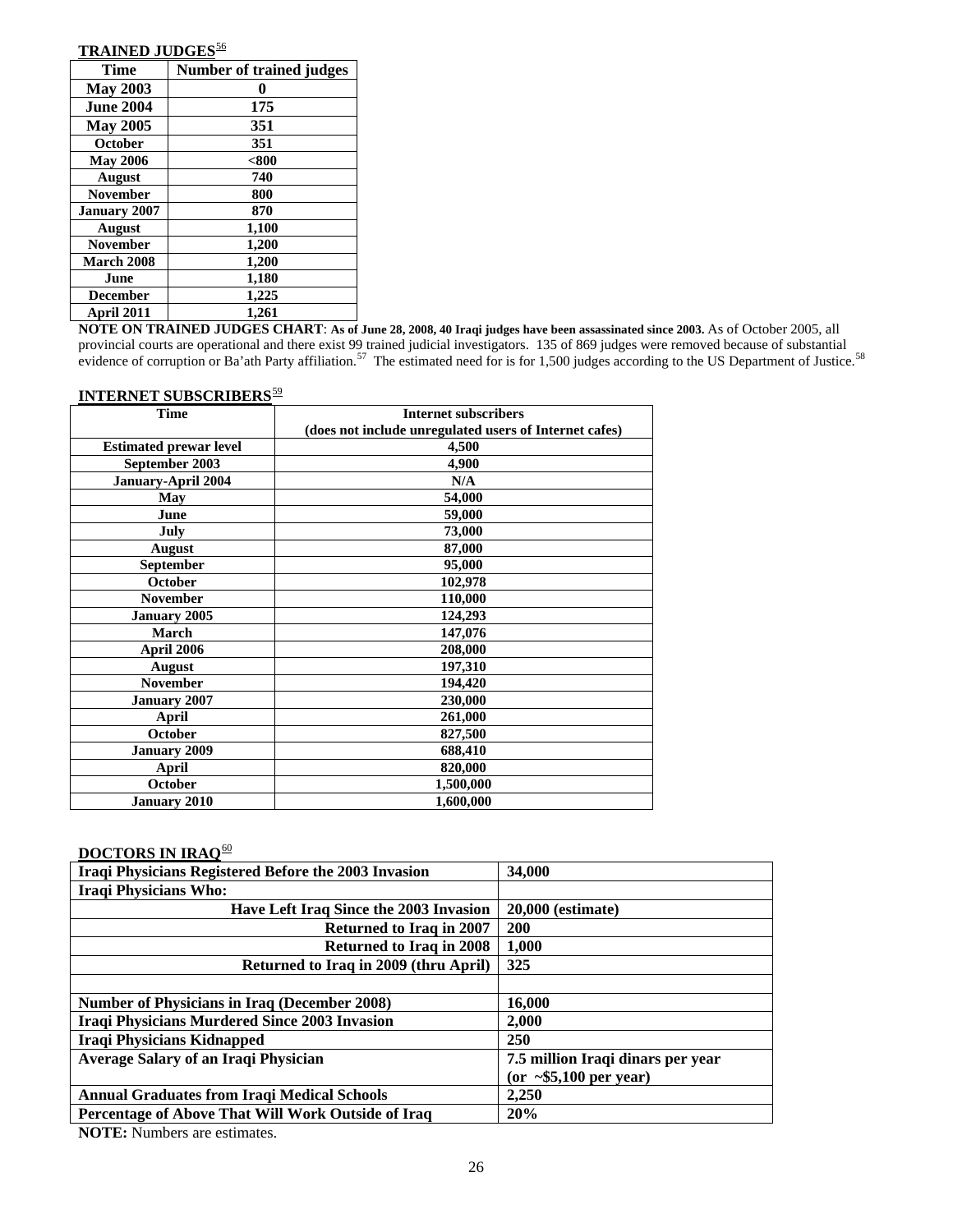## **EDUCATION INDICATORS[61](#page-33-2)**

|                                                                           | <b>YEAR</b> | <b>NUMBER/% OF STUDENTS</b> |
|---------------------------------------------------------------------------|-------------|-----------------------------|
| <b>Number of Children Enrolled in Primary Schools Nationwide</b>          | 2002        | 3.5 million                 |
|                                                                           | 2005        | 3.7 million                 |
|                                                                           |             | $(5.7\%$ increase)          |
| Number of Children Enrolled in Middle Schools and High Schools Nationwide | 2002        | 1.1 million                 |
|                                                                           | 2005        | 1.4 million                 |
|                                                                           |             | $(27\%$ increase)           |
| Percent of High School aged Iraqis Enrolled in School in 2003             | 2003        | 33%                         |
|                                                                           |             |                             |
| Percent of Iraq's 3.5 million students attending class                    | 2007        | 30%                         |
|                                                                           |             |                             |
| Number of government run schools in Iraq (not including Kurdish region)   |             | 17,300                      |

**NOTE ON EDUCATION INDICATORS:** Education numbers do not include the Kurdish regions, which are administratively separate. Iraq's population increased to 26 million (8% increase) from 2002 to 2005.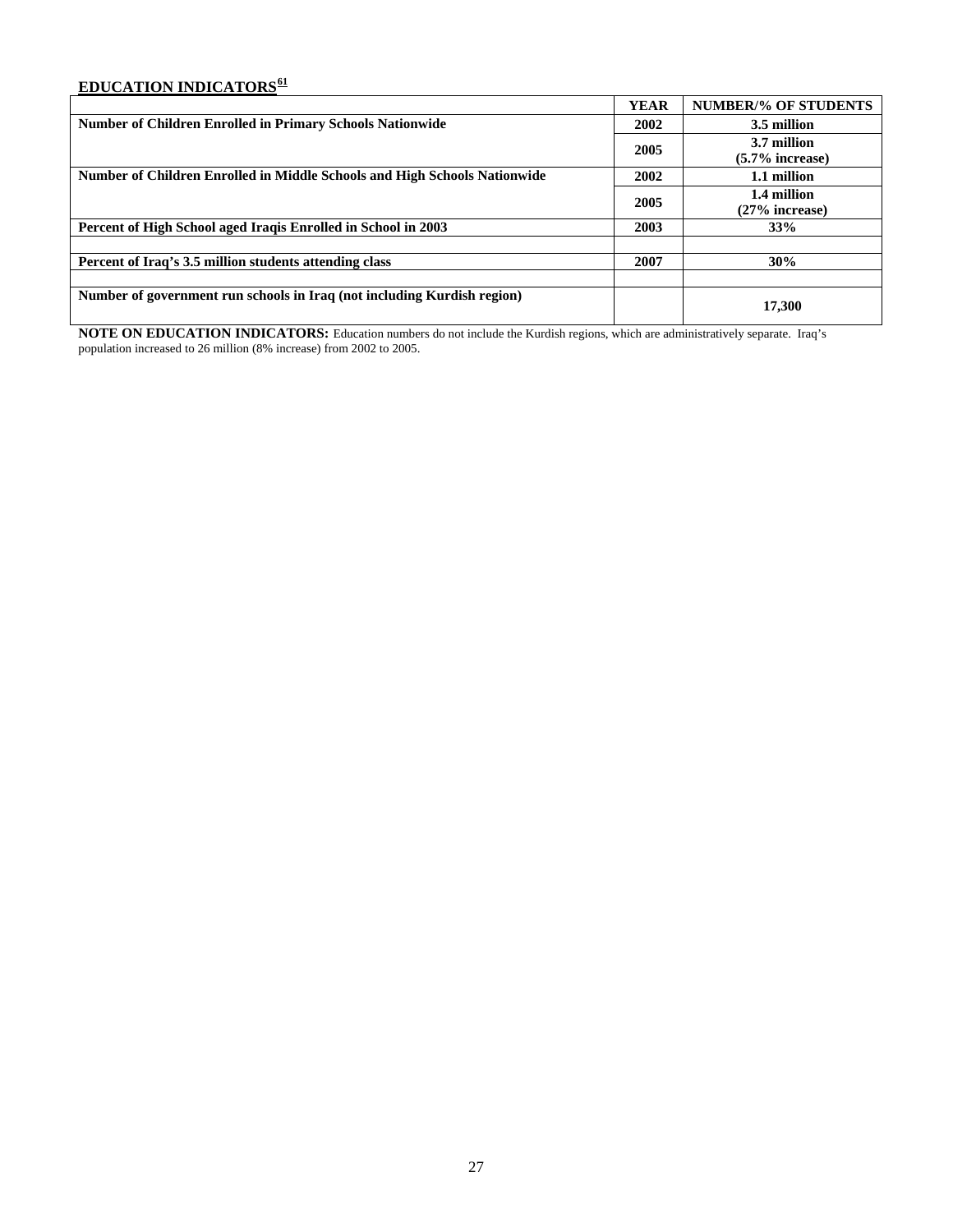# *POLLING/POLITICS*

*Survey of Iraqi Public Opinion[62](#page-33-2)*

*Conducted by the International Republican Institute – Most recent release, June 2011* 

![](_page_27_Figure_3.jpeg)

## **QUESTION: IS THE COUNTRY HEADED IN THE RIGHT OR WRONG DIRECTION?**

**NOTE:** All polls are national except the one conducted in April 2011, which was conducted in the "Northern Triangle" of Anbar, Diyala, Kirkuk, Ninawa and Salahhadin provinces.

### **QUESTION: DO YOU APPROVE OR DISAPPROVE OF THE IRAQI NATIONAL GOVERNMENT?**

![](_page_27_Figure_7.jpeg)

**NOTE:** All polls are national except the one conducted in April 2011, which was conducted in the "Northern Triangle" of Anbar, Diyala, Kirkuk, Ninawa and Salahhadin provinces.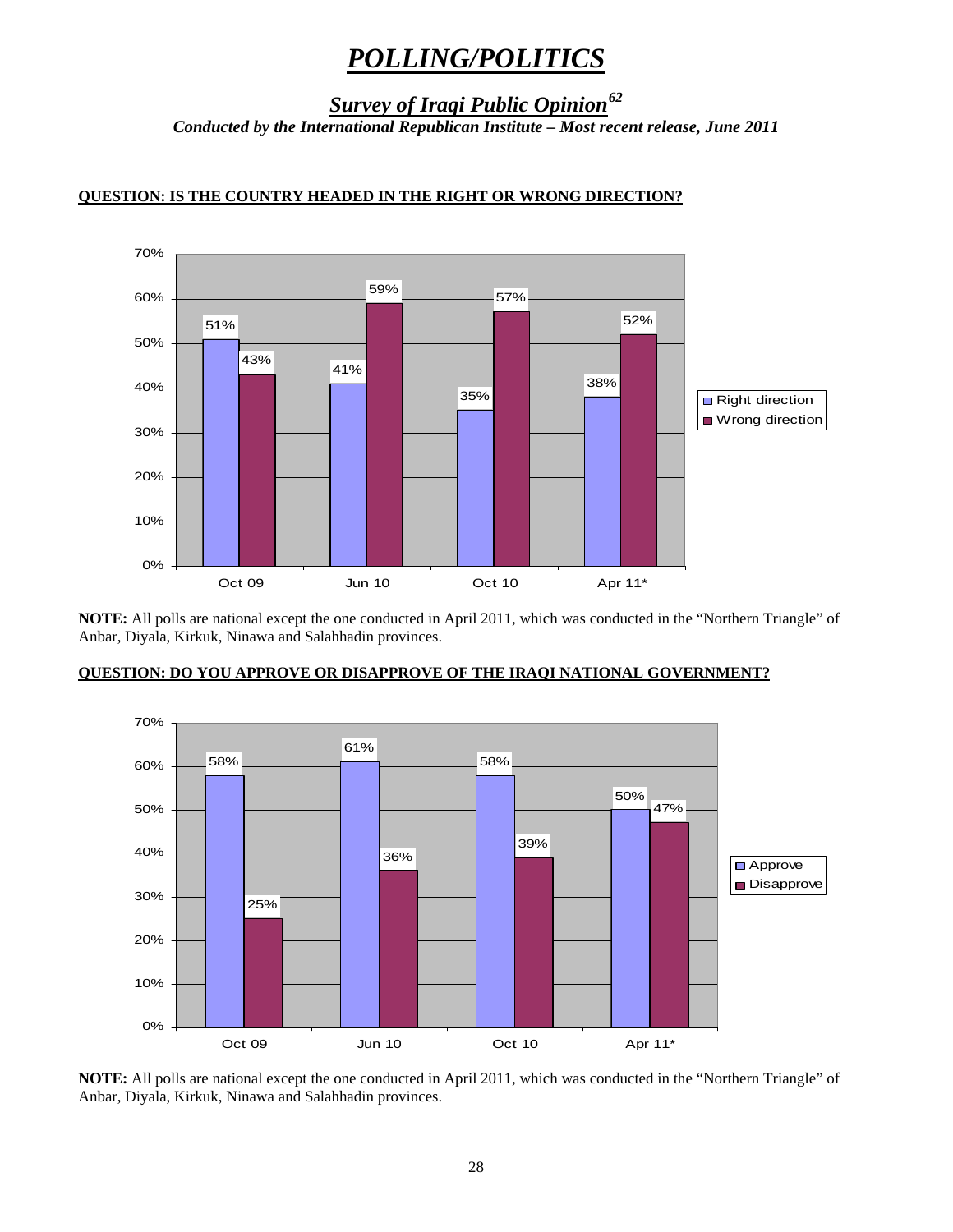![](_page_28_Figure_0.jpeg)

**QUESTION: WOULD YOU DESCRIBE THE CURRENT ECONOMIC SITUATION AS GOOD OR BAD?**

**NOTE:** All polls are national except the one conducted in April 2011, which was conducted in the "Northern Triangle" of Anbar, Diyala, Kirkuk, Ninawa and Salahhadin provinces. The responses in the April section here are an average of the 5 provinces.

![](_page_28_Figure_3.jpeg)

## **QUESTION: OVER THE LAST YEAR HAS SECURITY GOTTEN BETTER OR WORSE?**

 **NOTE:** All polls are national except the one conducted in April 2011, which was conducted in the "Northern Triangle" of Anbar, Diyala, Kirkuk, Ninawa and Salahhadin provinces.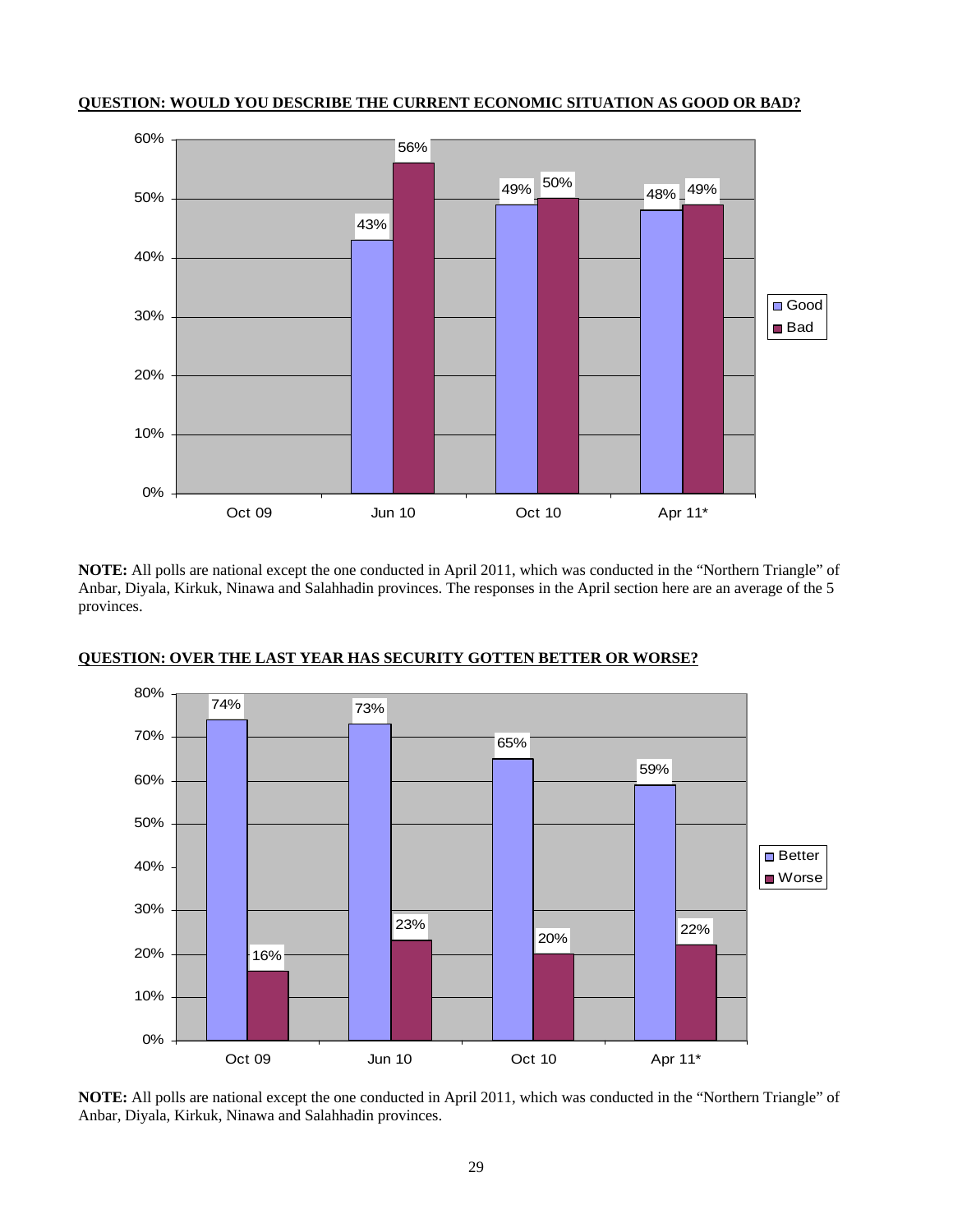<sup>1</sup> Information for May 2003-December 2005 is based upon data from Iraq Body Count. The data for war-related fatalities was calculated at 1.75 times our IBCbased numbers, reflecting the fact that estimates for civilian casualties from the Iraqi Ministry of the Interior were 75 percent higher than those of our Iraq Body Count-based estimate over the aggregate May 2003 – December 2005 period. During this time, we separately studied the crime rate in Iraq, and on that basis estimated 23,000 murders throughout the country. In order to add these back in to our estimate, we used estimated monthly murder rates for Baghdad as a guide in proportionally allocating these 23,000 additional fatalities. CENTCOM, Unclassified briefing slides (monthly through April 2010). "Iraqi civilian toll in May highest this year", *Agence France Presse*, June 1, 2010. "Iraq death toll falls sharply in June: ministries", *Agence France Presse*, June 30, 2010. "426 killed in Iraq as US ended combat mission", *Agence France Presse*, September 1, 2010. "Iraq sees lowest monthly toll from violence since January", *Agence France Presse*, October 1, 2010. Muhanad Mohammed, "Iraq war victims down in October, despite Church siege", *Reuters*, November 1, 2010. Aseel Kami, "Civilian deaths decline in Iraq for third month", *Reuters*, December 1, 2010. "Iraqi civilian deaths down in 2010", *Reuters*, January 1, 2011. "Iraq Casualties Rise in January", *Radio Free Europe / Radio Liberty*, February 1, 2011. "Iraq has fewer violent deaths in February", *Reuters*, March 1, 2011. "Number of violent deaths rises in Iraq in March", *Reuters*, April 1, 2011. "Iraqi violent deaths, but injuries drop in April", *Reuters*, May 1, 2011. "Iraq civilian deaths lowest this year in May", *Reuters*, June 1, 2011. Aseel Kami, "Iraq civilian deaths in July match highes for 2011", *Reuters*, August 1, 2011. Jim Loney, "Iraq toll still high a year after U.S. combat halt", *Reuters*, September 1, 2011. Aseel Kami, "Iraq civilian deaths in Sept second lowest this year", *Reuters*, October 2, 2011

<sup>2</sup> Measuring Stability and Security in Iraq, U.S. Department of Defense Quarterly Report to Congress, March 2008, p. 18.  $\frac{3}{2}$  Monthly figures from January 2005 and onwards from Iraq Coolition Cogualty Count, (http:/

<sup>3</sup> Monthly figures from January 2005 and onwards from Iraq Coalition Casualty Count, (http://www.icasualties.org/Iraq/IraqiDeaths.aspx).

4 Special Inspector General for Iraq Reconstruction, Quarterly Report to the United States Congress, April 30, 2011, p. 84.

5 David Kenner, "Panetta: 1,000 al Qaeda terrorists still in Iraq", *Foreign Policy's The Cable*, June 9, 2011.

l

6 Aaron C. Davis, "In Kirkuk, Iraq, a test of U.S. peacekeepers' lasting impact," *The Washington Post*, February 9, 2011.

7 "Five killed in Iraq attacks: officials", *Agence France Presse*, August 2, 2010. "42 killed in Iraq attacks as Qaeda plants flag", *Agence France Presse*, August 3, 2010. "60 killed in Iraq ahead of Ramadan", *Agence France Presse*, August 8, 2010. Jane Arraf, "Iraq attacks likelt to increase during Ramadan, says US", *Christian Science Monitor*, August 9, 2010. "Anti Qaeda militia leader among four killed in Iraq", *Agence France Presse*, August 10, 2010. "Eight Iraqi soldiers killed in booby-trapped house", *Agence France Presse*, August 11, 2010. Saad Abdul-Kadeer, "6 Iraqi forces killed as checkpoints attacked", *The Associated Press*, August 14, 2010. "Pharmacist back from US among 18 killed in Iraq unrest", *Agence France Presse*, August 15, 2010. "Four Iranian pilgrims on bus among five killed in Iraq bomb", *Agence France Presse*, August 16, 2010. "59 die in suicide attack on Iraq army recruitment centre", *Agence France Presse*, August 17, 2010. "US troops fire back as suicide bombers kill 12 in Baghdad", *Agence France Presse*, September 5, 2010. "Five killed in attacks across Iraq", *Agence France Presse*, September 17, 2010. "Twin Baghdad car bombs kill 29", *Agence France Presse*, September 19, 2010. "Five killed in Baghdad violence, including four young boys", September 23, 2010. "Seven killed in Iraq violence", *Agence France Presse*, September 26, 2010. "10 killed in Iraq violence, including journalist", *Agence France Presse*, October 4, 2010. Saad Abdul-Kadir, "Twin blasts kill 5 at market south of Baghdad", *Associated Press*, October 7, 2010. Hamid Ahmed, "Roadside bomb in Baghdad kills 4, wounds 6", *Associated Press*, October 14, 2010. "Pre-dawn bomb kills eight members of Iraqi officer's family", *Agence France Presse*, October 19, 2010. "Seven killed in Iraq attacks", *Agence France Presse*, October 26, 2010. "Six killed in Iraq bombings", *Agence France Presse*, October 27, 2010. "Iraq suicide bombing kills at least 25, wounds 70: police", *Agence France Presse*, October 29, 2010. Barbara Surk and Lara Jakes, "Iraqi Christians mourn after church siege kills 58", *The Associated Press*, November 1, 2010. "Baghdad bombs kill 63", *Agence France Presse*, November 2, 2010. "Govt deal eludes Iraqi leaders as 28 dead in Shiite south", *Agence France Presse*, November 8, 2010. "Iraq violence kills nine", *Agence France Presse*, November 14, 2010. "Blasts, drive-by shootings kill 11 people across Iraq", *Los Angeles Times*, November 25, 2010. Bushra Juhi, "Baghdad bombs targeting Shiite areas kill 17", *The Associated Press*, December 4, 2010. Mazin Yahya, "Bombs, shootings kill 5 Iraqis, wound pilgrims", *The Associated Press*, December 8, 2010. Hamid Ahmed and Lara Jakes, "Iraqi officials say 17 killed in suicide bombing", The Associated Press, December 12, 2010. "Iraq attacks target Shiites, Sahwa", Agence France Presse, December 13, 2010. "Bomb kills three at Baghdad Shiite ceremony", *Agence France Presse*, December 14, 2010. Jack Healy, "Iraq: 4 Killed at Shiite Observance", *The New York Times*, December 14, 2010. "Home bombings kill five in Iraq", *Agence France Presse*, December 24, 2010. Nawaf Jabbar and Salar Jaff, "Iraqi city's 2nd suicide attack in weeks kills 17", *Chicago Tribune*, December 28, 2010. "Suicide bombers kill four in Iraq police station", *Agence France Presse*, December 29, 2010. Ned Parker and Hameed Rasheed, "At least 60 die in blast at recruit site; 160 others injured in deadliest attack of its kind since November", *Chicago Tribune*, January 19, 2011. "16 dead in Iraq suicide attacks", *Agence France Presse*, January 19, 2011. "Suicide car bomb kills 3 at central Iraq police HQ", *Agence France Presse*, January 20, 2011. Salar Jaff and Ned Parker, "Suicide bombings target Iraq pilgrims; At least 56 killed, nearly 200 injured in third attack in 3 days", *Chicago Tribune*, January 21, 2011. Saad Abdul-Kadir, "Iraq: Car bombs targeting Shiite pilgrims kill 26", *The Associated Press*, January 24, 2011. Ned Parker and Salar Jaff, "Baghdad car blast kills 48, hurts 121; Rising violence reaches capital at funeral tent", *Chicago Tribune*, January 28, 2011. Michael Schmidt, "Iraq: Bombs in Anbar Kill 10, Mostly Police Officers", *The New York Times*, February 4, 2011. "Five killed in blasts south of Baghdad", *Agence France Presse*, February 7, 2011. "Northern Iraq attacks kill 10", *Agence France Presse*, February 9, 2011. Lara Jakes, "Car bomb kills 8 pilgrims on way to Iraqi shrine", *The Associated Press*, February 10, 2011. "Death toll from Iraqi suicide attack rises to 33", *Agence France Presse*, February 13, 2011. "Five killed in Iraq bomb attacks", *Agence France Presse*, February 15, 2011. "At least 16 killed in Iraq attacks", *Agence France Presse*, February 17, 2011. Sinan Salaheddin, "Suicide car bomber kills 12 north of Baghdad", February 21, 2011. "West Iraq suicide attack kills 11: police", *Agence France Presse*, February 24, 2011. 8

 Cara Buckley, "U.S. Military Plans To Bolster Iraqi Sentry Forces By 10,000", *New York Times*, November 29, 2007. Amit R. Paley and Karen De Young, "Iraq's Quality of Life Marked by Slow Gains, Many Setbacks", *Washington Post*, November 30, 2007. Jim Michaels, "In Baghdad, Hope That Sects Will Continue to 'Play Nice'", *USA Today*, December 6, 2007. Karen De Young and Amit R. Paley, "U.S. Plans to Form Job Corps for Iraqi Security Volunteers", *Washington Post*, December 7, 2007. Rear Admiral Gregory Smith, Press Conference from Iraq, December 9, 2007. Accessed at: http://www.mnfiraq.com/index.php?option=com\_content&task=view&id=15703&Itemid=131 Special Inspector General for Iraq Reconstruction, *Quarterly Report and Semiannual Report*, April 30, 2008, p. 107. Amit R. Paley, "U.S. Enlists and Arms Patrols in Sadr City", *Washington Post*, June 12, 2008. Special Inspector General for Iraq Reconstruction, *Quarterly Report and Semiannual Report*, July 30, 2008, page 94. Accessed at:

http://www.sigir.mil/reports/quarterlyreports/default.aspx Hamza Hendawi, Iraq moves against some US-backed Sunni fighters", *Associated Press*, August 18, 2008. Shaun Waterman, "Shi'ite Resistance To Sunnis Threatens Progress of Surge", *United Press International*, August 27, 2008. Erica Goode, "U.S. Military Will Transfer Control of Sunni Citizen Patrols to Iraqi Government", *New York Times*, September 2, 2008. Mary Beth Sheridan, "A Delicate Changing of the Guard", *Washington Post*, October 2, 2008. Adam Ashton, "Iraqi Government to Take Control of Sunni Militia", *Miami Herald*, December 27, 2008. "Anbar Sons of Iraq Transfer Complete", February 9, 2009, Multi-National Corps-Iraq press release. Measuring Stability and Security in Iraq March 2009, Report to Congress in Accordance with the Department of Defense Appropriations Act 2006 (Section 9010), p. vi (and subsequent reports). Julian E. Barnes, "Analysts See Iraq on Edge", *Chicago Tribune*, August 23, 2009. Multi-National Forces Iraq, Unclassified Slide packet, September 19, 2009. Office of the Special Inspector General for Iraq Reconstruction, "Sons of Iraq Program: Results are Uncertain and Financial Controls Were Weak", January 28, 2011, p. 17. Andrew E. Kramer, "Pro-American Militia Members Die in Blast in Iraq", *New York Times*, November 4, 2011.

9 Fatality numbers from January 1, 2005 and onwards are reported as documented daily from "Operation Iraqi Freedom U.S. Casualty Status," *Department of Defense*. (www.defenselink.mil/news/casualty.pdf). Iraq Coalition Casualty Count, (icasualties.org/oif/stats.aspx).

<sup>10</sup> Iraq Coalition Casualty Count, (icasualties.org/oif/stats.aspx).

11 Hostile losses were as follows: 3/03 (8 killed); 4/03 (2); 11/03 (39); 1/04 (10); 4/04 (2); 5/05 (2); 6/05 (2); 11/05 (2); 1/06 (4); 4/06 (2); 5/06 (2) total: 75. Non-hostile losses were as follows: 4/03 (6); 5/03 (7); 9/03 (1); 1/04 (4); 2/04 (2); 8/04 (2); 10/04 (2); 12/04 (2); 1/05 (33); 12/05 (2); 1/06 (9); 5/06 (2); 8/06 (2); 11/06 (2); 12/06 (5); 1/07 (14); 2/07 (9), total: 103.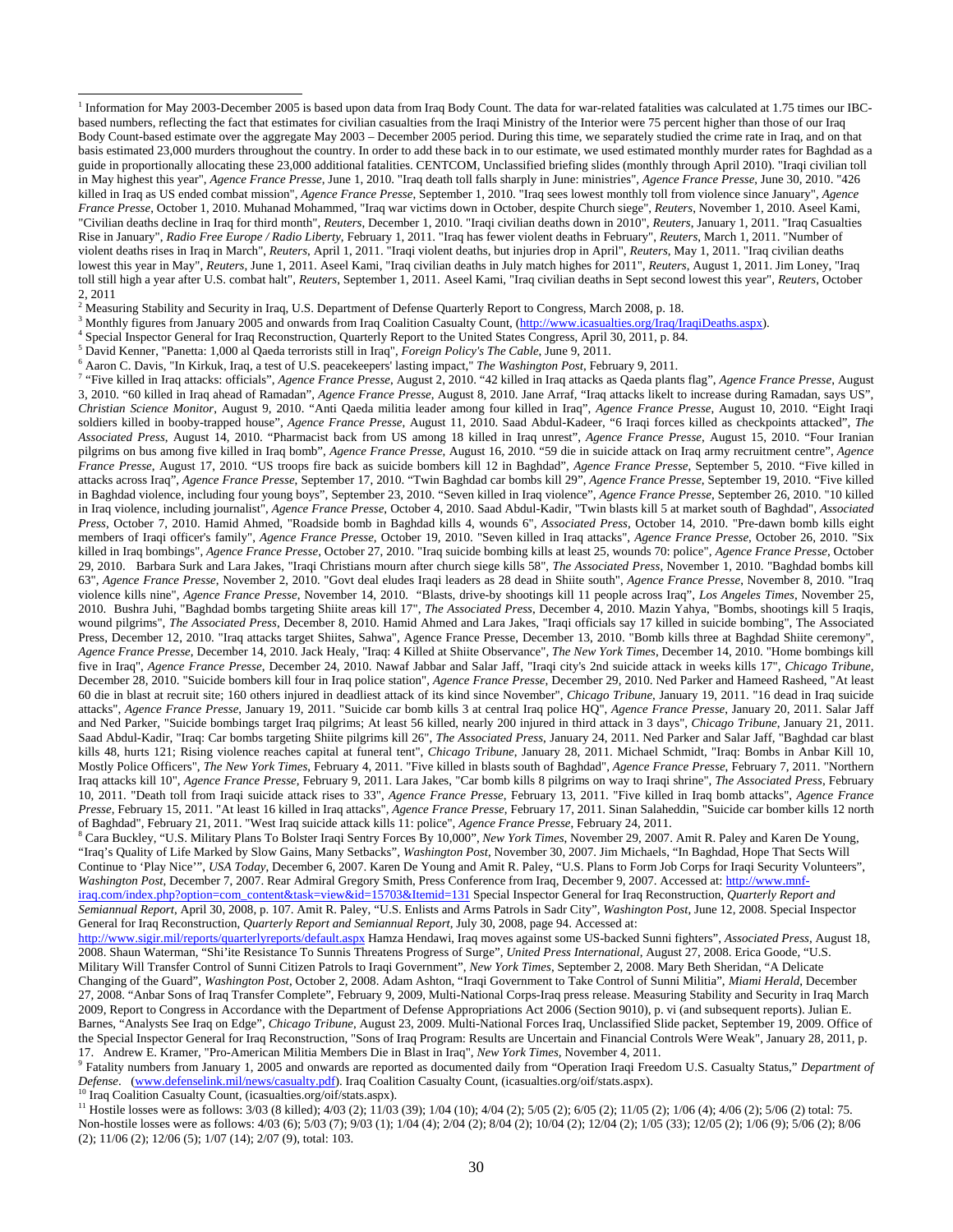13 Military Casualty Information, Statistical Information and Analysis Division, *Department of Defense*,

(http://siadapp.dior.whs.mil/personnel/CASUALTY/oif-deaths-total.pdf).<br><sup>14</sup> Casualties update daily from "Operation Iraqi Freedom U.S. Casualty Status," *Department of Defense*, (www.defenselink.mil/news/).<br><sup>15</sup> "Details o

<sup>16</sup> Iraq Coalition Casualty Count, (icasualties.org/oif/).

 $^{\rm 17}$  Ibid.

<sup>18</sup>Numbers for all months based on a partial list of contractors killed in Iraq according to ICasualties.org (www.icasualties.org). Jason Straziuso, "Twelve Car Bombs in Iraq Cause Relatively Few Casualties; Sudanese Hostages Released," *Associated Press*, January 1, 2006. Palestinian killed. "Kidnappers Release Free 3 Iranian Women, Kill Iranian Man and Iraqi Driver North of Baghdad," *Associated Press Worldstream,* February 12, 2006. Iranian killed. Paul Garwood, "Iraq's Interior Ministry Launches Probe Into Claims Police Have Been Running Death Squads," *Associated Press Worldstream*, February 16, 2006. Jordanian killed. "US Hostage Found Dead as Bush Admits Iraq Dangers," *Agence France Presse*, March 11, 2001. American killed. Bushra Juhi, "Iraqi Soldiers Search for Weapons in Northern Baghdad After 2 Days of Clashes in Sunni Arab District," *Associated Press,* April 19, 2006. 5 foreigners killed. One is Egyptian. Additional 4 foreigners will be added pending further information that distinguishes them from those listed as contractors killed on the Iraq Coalition Casualties website. "US Reporter 'Serious' Wounds From Iraq Bomb," *Agence France Presse*, May 29, 2006. 2 Brits killed. "Russian Iraq Embassy Worker Killed, Four Staff Kidnapped," *Agence France Presse*, June 3, 2006. Russian killed. "Ten Sunni Students Seized, Dozens Killed as Iraq PM Talks Peace," *Agence France Presse,* June 26, 2006. 4 Russians killed. Elana Becatoros, "Iraqi Prime Minister Meets Influential Cleric; 13 Pilgrims from Pakistan, India Killed," *Associated Press*, September 2, 2006. "Turkish Hostage Killed in Iraq," *Agence France Presse*, November 13, 2006. Herve Bar, "Baghdad ambush kills US aid worker", *Agence France Presse*, January 17, 2007. American, Croatian and Hungarian killed. Kim Gamel, "Helicopter of U.S. Security Company Crashes in Baghdad; 5 killed", *Associated Press*, January 23, 2007. 5 security contractors killed. Paul Schemm, "Nine coalition troops and 59 Iraqis killed", Agence France Presse, May 6, 2007. Kim Gamel, "U.N., Iraq Lay Out Rules to Stem Election Fraud", Associated Press, December 1, 2008.<br><sup>19</sup> Rick Jervis, Peter Johnson and Jim Drinkard, "Iraq Bombing Highli Journalists, http://www.cpj.org. "4 British soldiers and a Kuwaiti interpreter killed in an ambush in southern Iraq, military says", *Associated Press Worldstream*, April 5, 2007. Paul Schemm, "Nine coalition troops and 59 Iraqis killed", *Agence France Presse*, May 6, 2007. Hamid Ahmed, "3 iraqi Journalists Killed in Drive-by Shooting in Northern Iraq", *Associated Press*, May 9, 2007. Ravi Nessman, "Two Iraqi Journalists working for ABC News

killed in ambush, ABC says", *Associated Press Worldstream*, May 18, 2007. **<sup>20</sup>** Ibid.

**<sup>21</sup>** Ibid.

<sup>22</sup> International News Safety Institute, "Iraq War Casualties," accessed at http://www.newssafety.com/casualties/iraqcasualties.doc, on January 10, 2007.  $^{23}$  The number killed in December 2005 includes the death of Ronald Schulz of the US. We have included him as killed because evidence, including a video of his alleged execution, suggests he was killed. The US government has not yet confirmed his death. According to the Baghdad Hostage Working Group at the US Embassy in Baghdad as cited in Erik Rye and Joon Mo Kang, "Hostages of War," *New York Times*, May 17, 2006, 439 foreigners have been kidnapped in Baghdad since the start of the war. These include 165 private contractors, 63 (mostly truck) drivers, 39 journalists, 23 NGO workers, and 15 diplomats/gov't employees. An Associated Press tally shows that at least 13 Americans have been kidnapped. Four have been killed, four have escaped or been freed and five are considered taken, missing, or unknown. This list may be incomplete. "The Fate of Americans Taken Hostage in Iraq," *Associated Press*, January 20, 2006. "Kidnapped Turk released in Iraq," *Agence France Presse*, August 2, 2006. Turk released. Nicholas Paphitis, "Greek Woman Kidnapped in Baghdad Released Unharmed, Foreign Ministry Says," *Associated Press Worldstream*, November 3, 2006. Greek woman kidnapped (in October) and escaped (in November). "Turkish Hostage Killed in Iraq," *Agence France Presse*, November 13, 2006. Turk kidnapped (in July) and killed (November). Karim Jamil, "Five Westerners Still Held Hostage in Iraq," *Agence France Presse,* November 19, 2006. 4 Americans and 1 Austrian kidnapped. "South Africans Abducted In Iraq 'Alive and Well'," *Agence France Presse,* December 13, 2006. 4 South Africans kidnapped. "US embassy confirms kidnapping of US citizen in Iraq", *Agence France Presse*, January 6, 2007. 1 American kidnapped. "Russian businessman kidnapped in Iraq", *Agence France Presse*, January 17, 2007. 1 Russian kidnapped. Qassim Abdul-Zahra, "Egyptian embassy worker kidnapped in Baghdad, foreign ministry official says", *Associated Press*, January 23, 2007. 1 Egyptian national kidnapped. Qassim Abdul-Zahra, "Iraqi Gunmen Seize Iranian Diplomat", *Associated Press Online*, February 6, 2007. 1 Iranian diplomat kidnapped. "Two Germans confirmed missing in Iraq", *Agence France Presse*, February, 12, 2007. 2 German nationals kidnapped. Steven R. Hurst, "10 U.S. soldiers killed, five Britons kidnapped", *Associated Press Worldstream*, May 29, 2007. "Two CBS journalists missing in Iraq", *Agence France Presse*, February 11, 2008. 1 British journalist kidnapped. Steve Fainaru, "Authorities Identify Remains of Two American Contractors", *Washington Post*, March 25, 2008. David Stout, "2 More Bodies ID'd as Kidnapped Contractors", *New York Times*, March 28. 2008. Karim Jamil, "Iraqi forces free kidnapped British journalist", April 14, 2008. John F. Burns, "2 More of 5 British Hostages in Iraq Are Believed to Be Dead", *New York Times*, July 30, 2009. David Stringer, "Britain confirms identity of dead hostages in Iraq", *Associated Press*, September 3, 2009. "Freed hostage Peter Moore happy to be back", *Associated Press Worldstream*, January 3, 2010. Ernesto Londono and Leila Fadal, "U.S. officials confirm kidnapping of American in Iraq", *Washington Post*, February 7, 2010. Tim Arango, "Freed American in Iraq Expected to Return to U.S.", *The New York Times*, March 28, 2010.

<sup>24</sup> Doug Smith and Richard Boudreaux, "Bombs Kill at Least 15 in Baghdad," Los Angeles Times, January 20, 2006. Thom Shanker, "Abu Ghraib Called Incubator for Terrorists," *New York Times*, February 15, 2006. March and April 2006 numbers are author's estimates. Bushra Juhi, "Attack on Iraqi Interior Ministry Kills 2 Employees; Car Bomb in Hillah Kills at Least 5," *Associated Press Worldstream*, May 30, 2006. John F. Burns, "Iraq to Release Detainees in Bid to Ease Tensions," *New York Times*, June 7, 2006. Patrick Quinn, "US Wartime Prison Network Grows Into Legal Vacuum for 14,000," *Associated Press*, September 18, 2006. William Mann, "Former US Attorney General Says Hanging Saddam Would Cause Bloodbath in Iraq," *Associated Press*, October 5, 2006. Thomas Wagner and Sinan Salaheddin, "US Choppers Back Iraqi Raid of Baghdad," *Associated Press Online,* December 1, 2006. Walter Pincus, "U.S. Expects Iraq Prison Growth; Crackdown Likely to Mean More Inmates at 2 Detention Centers", *Washington Post*, March 14, 2007. Gordon Lubold, "US Priority: Managing Captives In Iraq", *Christian Science Monitor*, April 6, 2007. Walter Pincus, "U.S. Holds 18,000 Detainees in Iraq", *Washington Post*, April 15, 2007 Joshua Partlow, "New Detainees Strain Iraq's Jails", *Washington Post*, May 15, 2007. Sinan Salaheddin, "Suicide bomber Kills 13 Iraqi Soldiers", *Associated Press Online*, June 9, 2007. Elaine M. Grossman, "U.S., Iraq Freed Roughly 44,000 Suspected Insurgents Since March 2003", *Inside the Pentagon*, July 12, 2007. Depatrment of Defense conference call with Maj. Gen. Douglas Stone, Deputy Commanding General, Detainee Operations, MNF-I, August 7, 2007. Walter Pincus, "'Surge' has led to More Detainees", *Washington Post*, August 15, 2007. "U.S. detains nearly 25,000 in Iraq", *Agence France Presse*, October 10, 2007 Lauren Frayer, "US releases 500 Iraqi prisoners from camps overloaded with surge suspects", *Associated Press*, November 8, 2007. Solomon Moore, "U.S. troops kill 11 Shiite Militiamen", *New York Times*, December 28, 2007. Gen. Raymond Odierno, Press Conference from Baghdad, January 17, 2008. Accessed at: http://www.defenselink.mil/transcripts/transcript.aspx?transcriptid=4122 RADM Gregory Smith, Press Conference from Baghdad, February 17, 2008. Jim Michaels, "Foreign Fighters Getting Out of Iraq, Military Says", *USA Today*, March 21, 2008. Steve Lannen, "Iraqi detainees languish uncharged in crowded jails", *McClatchy Newspapers*, April 9, 2008. "Iraqi Court Rulings Stop at U.S. Detention Sites", *Associated Press*, May 18, 2008. Alissa J. Rubin, "U.S. Remakes Jails in Iraq, But Gains Are At Risk", *New York Times*, June 2, 2008. Kim Gamel, "U.S. says Extremists Recruited Detainees", *Associated Press*, July 27, 2008. Richard Tomkins, "Iraqi Prisoners Reformed, Released", *Washington Times*, August 12, 2008. "11,000 Freed; U.S. Still Holds 19,700 Iraqis", *Associated Press*, August 31, 2008. Christopher Torchia, "Bombs kill at least 35, Iraqis say", *Associated Press*, September 15, 2008. Tina Susman, "Iraqi Detainees Languish in Clogged Justice System", *Los Angeles Times*, September 22, 2008. Alissa J. Rubin, "A Puzzle Over Prisoners As Iraqis Take Control", *New York Times*, October 25, 2008. Ryan Lucas, "Security Deal May Set 5,000 Detainees Free", *Washington Times*, November 24, 2008. Jim Michaels, "U.S. Builds Cases on Dangerous Detainees", *USA Today*, December 3, 2008. Andrea Stone, "Prison Abuse A Concern As

<sup>&</sup>lt;sup>12</sup> The total number of deaths as listed here may vary slightly from the Total Fatalities listed under "US Troop Fatalities Since March 19, 2003" because the two charts use data from different sources. Any discrepancy is likely to be a result of a difference in the cut-off time until which data was included each day and at the end of the month.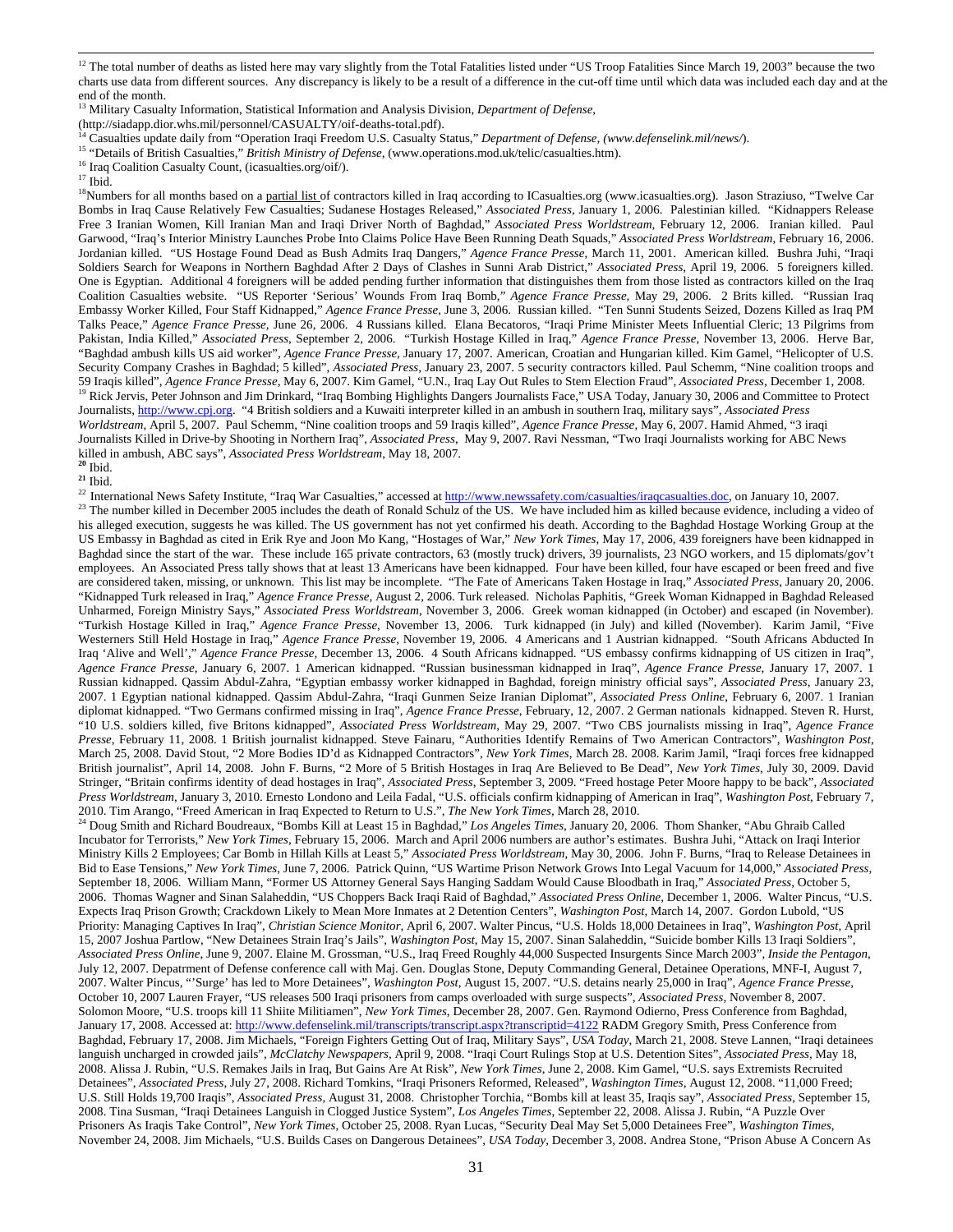Iraq Takes Detainees", *USA Today*, January 26, 2009. Sam Dagher, "With New Name and Mission, The Infamous Abu Ghraib Prison Prison Is to Reopen", *New York Times*, February 21, 2009.Lara Jakes, "Thousands of Detainees in Iraq Being Freed Due to Lack of Evidence", *Associated Press*, March 20, 2009. Joseph Giordano, "Number of detainees in Iraq back to 2005 levels", *Stars & Stripes*, May 7, 2009. MNF-I, Joint Task Force 134 Press Release, *JTF-134 Detainee Operations Drops to One Brigade*, June 9, 2009. Richard Tomkins, "Iraqi Detainee Numbers Lessen", *United Press International*, July 16, 2009. Qassim Abdul-Zahra, "Iraq: Suspected Bomber Recently Released by US", *Associated Press*, August 30, 2009. "US Army to close Camp Bucca jail in south Iraq", *Agence France Presse*, September 16, 2009. Lindsay Wise, "Mission for some: Watch over detainees", *Houston Chronicle*, January 10, 2010. Ben

<sup>25</sup> "Fewest US Troops in Iraq Since Summer," New York Times, January 24, 2006. Ann Scott Tyson, "US Commander in Iraq Says 'Crisis Has Passed'; Civil War Still Possible, Casey Warns," *Washington Post*, March 4, 2006. "US Troop Drawdown in Iraq "Entirely Probable:" Rice," *Agence France Presse*, March 26, 2006. Anne Gearan, "Rice, Rumsfeld Encouraged by Grit of New Iraqi Leader," *Associated Press Worldstream*, April 27, 2006. William Kole, "Italy, South Korea Latest to Pull Troops from US-Led 'Coalition of the Dwindling' in Iraq," *Associated Press Worldstream*, May 31, 2006. Lolita Bandor, "Casey: US Forces in Iraq to Shrink," *Associated Press Online,* June 23, 2006. Anne Plummer Flaherty, "Iraqi PM Asks for More Money, More Troops," *Associated Press Online*, July 27, 2006. Hassan Abdul Zahra, "Iraqi Shiite Leader Rejects Role For US Reinforcements," *Agence France Presse*, July 28 2006. Coalition troop numbers from Iraq Weekly Status Report, *Department of* State. Accessed at http://www.state.gov/p/nea/rls/rpt/iraqstatus/*.* Lolita C. Baldor*,* "Rumsfeld Reverses Decision, Will Testify at Senate Hearing," *Associated Press Worldstream*, August 3, 2006. Lolita Bandor, "Marines to Recall Troops on Voluntary Basis As Iraq Troop Levels Increase," *Associated Press Worldstream*, August 23, 2006. David Cloud, "No Cutback Likely in US Troop Levels for Iraq Before Spring, Top Regional Commander Says," *New York Times*, September 20, 2006. "Danish Soldier Killed in Iraq," *Agence France Presse,* October 6, 2006. Terence Hunt, "Bush Says US Commanders Say Current Troop Level in Iraq is Sufficient," *Associated Press*, November 2, 2006. Ann Scott Tyson, "Rumsfeld Called for Change in War Plan," *Washington Post*, December 3, 2006. Anne Flaherty, "Biden Vows to Fight any Iraq Troop Boost", *Associated Press Online*, December 27, 2006. David Sanger, "Bush Adds Troops in Bid to Secure Iraq", *New York Times*, January 11, 2007. "Iraqi troops crucial in US Iraq plan: US Army Secretary", *Agence France Presse*, January 22, 2007. Julian E. Barnes and Peter Spiegel, "Fallback Strategy for Iraq: Train Locals, Draw Down Forces", *Los Angeles Times*, March 12, 2007. "U.S. Iraq chief 'encouraged' by surge in U.S. troops", *Agence France Presse*, March 18, 2007. Lauren Frayer, "Another Jolt to Security", *Philadelphia Inquirer*, April 20, 2007. Chris Kraul, "3,700 U.S. troops arrive in Iraq", *Los Angeles Times*, May 3, 2007. John Ward Anderson, "Sunni Shrine Leveled In Apparent Reprisal", *Washington Post*, June 16, 2007. Ann Scott Tyson, "General: Iraq Forces Far From Self-Sufficiency", *Washington Post*, June 26, 2007. T. Christian Miller, "Private Contractors Outnumber U.S. Troops in Iraq", *Los Angeles Times*, July 4, 2007. Molly Hennessey-Fiske and Julian E. Barnes, "U.S. Forces In Iraq Largest Of The War", *Los Angeles Times*, August 8, 2007. Major General Sherlock, Press Conference from the Pentagon Briefing Room, September 6, 2007. Accessed at: http://www.defenselink.mil/transcripts/transcript.aspx?transcriptid=4035 Lolita C. Baldor, "Pentagon to Alert 8 Guard Units for Duty", *Associated Press Online*, October 18, 2007. Ann M. Simmons, "U.S. troop levels in Iraq to fall by 5,000 next month; The Army's 3rd Brigade, 1st Cavalry, which has been operating mostly in volatile Diyala province, is to depart", *Los Angeles Times*, November 25, 2007. Ned Parker, Divisions appear to deepen in Iraq despite relative calm" , *Los Angeles Times*, December 10, 2007. Sam Dagher, "New Commender's Baghdad Strategy: 'Preserve Gains'", *Christian Science Monitor*, January 30, 2008. "US to withdraw 4,000 troops from Iraq", *Agence France Presse*, May 29, 2008. "U.S. to Send 30,000 Troops to Iraq", *Associated Press*, June 28, 2008. Josh White, "U.S. Deaths Rise in Afghanistan", *Washington Post*, July 2, 2008. Nancy Youssef, "U.S. May Need to Shift Troops to Afghanistan", *Miami Herald*, July 30, 2008. Gina Chon, "U.S. Troop Withdrawals Could Quicken In Iraq", *Wall Street Journal*, March 23, 2009. Rod Nordland, "Exceptions to Iraq Deadline Are Proposed", *New York Times*, April 27, 2009. Elisabeth Bumiller, "General Sees a Longer Stay in Iraq Cities for U.S. Troops", *New York Times*, May 9, 2009. Jane Arraf, "Why Was Top US General Late for his Own Press Conference? Iraqi Security.", *Christian Science Monitor*, June 15, 2009. Aamer Madhani, "U.S. troops in Iraq have time on hands", *USA Today*, October 21, 2009. Christopher Torchia, "Iraq vote faces likely delay", *Associated Press*, November 18, 2009. Dana Hedgpeth, "Panel says firms need U.S. guidance to reduce contractors in Iraq", *The Washington Post*, March 30, 2010. Donna Miles, "Odierno Notes Progress of Iraqi Forces", *American Forces Press Service*, April 26, 2010. Anne Gearan, "More US troops in Afghanistan than Iraq, a first", *Associated Press*, May 24, 2010. Richard Lardner, "State Department wants combat gear for security in Iraq", *Associated Press*, June 14, 2010. "At least 11 killed, 16 wounded in attacks across Iraq", *CNN*, June 24, 2010. Jim Garamone, "Mullen Calls for Long-Term Partnership with Iraqi Military", *American Forces Press Service*, July 27, 2010. Anthony Shadid, "U.S. Meets Aug. 31 Troop Target in Iraq", *New York Times*, August 24, 2010. Serena Chaudhry, "U.S. soldiers in Iraq restless in advisory role", Reuters, October 24, 2010. Nayla Razzouk, "U.S. Troops No Longer Needed in Iraq After 2011, Al-Maliki Says", *Bloomberg News*, November 27, 2010. Lara Jakes, "Analysis: Bombings highlight Iraq's instability", *The Associated Press*, January 21, 2011. Lara Jakes, "Iraq weighs if US troops should stay after 8 years", *Associated Press*, March 18, 2011. "Iraqi Police Said to Fire on a Protest, Striking 7", *The Associated Press*, April 17, 2011. Elisabeth Bumiller, "Gates Sees Iran as a Consideration for U.S. Troops in Iraq", *New York Times*, May 24, 2011. "American Forces in Afghanistan and Iraq", *New York Times*, June 22, 2011. Andrew Tilghman, "Panetta says he will seek to protect benefits", *Air Force Times*, August 19, 2011. Kevin Baron, "Mullen misstep: U.S. down to 40K in Iraq by end of month, not 30K", *Stars and Stripes*, September 20, 2011. Lisa Daniel. "U.S., Iraq Move Toward Normal Military Relations", *American Forces Press Service*, October 24, 2011. Luis Martinez, "13,000 U.S. Troops Remain in Iraq as Drawdown Continues", *ABC News*, November 29, 2011. Joseph Logan,

"Last U.S. troops leave Iraq, ending war", Reuters, December 18, 2011.<br><sup>26</sup> Measuring Stability and Security in Iraq, U.S. Department of Defense Quarterly Report to Congress, July 2005 (p. 6), October 2005 (p. 21), Februar (p. 26), May 2006 (p. 34), August 2006 (p. 32), November 2006 (p. 21), March 2007 (p. 15), June 2007 (p. 21), September 2007 (p. 17), December 2007 (p. 22). Accessible at http://www.defenselink.mil/home/features/Iraq\_Reports/Index.html (and subsequent updates)

27 Bushra Juhi, "2 U.S. Fliers Die in Iraq Helicopter Crash, *Associated Press*, June 27, 2005. The Associated Press, "Fatal Helicopter Crashes in Iraq War," *Associated Press Online*, June 27, 2005. Information from Iraq Coalition Casualty Count (icasualties.org/oif) is also used. Antonia Castaneda, "Sunni Arabs Reject Shiite Proposal for Federal Iraq; Two Wounded in Crash of US Apache Helicopter," *Associated Press*, August 12, 2005. "Four US Servicemen Killed in Western Iraq," *Agence France Presse*, November 2, 2005. "Two US Pilots Killed in Helicopter Crash in Iraq," *Agence France Presse*, December 27, 2005. "Twelve Die in US Copter Crash in Iraq," *Agence France Presse*, January 8, 2006. "Fatal Helicopter Crashes in Iraq War," *Associated Press*, January 9, 2006. "Two US Pilots Die in Iraq Helicopter Crash," *Agence France Presse*, January 13, 2006. "Fraction of Ballots Cancelled After Iraqi Vote Probe," *Agence France Presse*, January 16, 2006. US helicopter crashed north of Baghdad, killing its two pilots. "Two US Pilots, Four Troops Killed in Iraq," *Agence France Presse*, April 2, 2006. "Two Killed When US Helicopter Shot Down in Iraq," *Agence France Presse*, May 15, 2006. "Attacks in Iraq Kill 54 People in Bloodiest Day in Recent Weeks," *Associated Press Worldstream*, May 30, 2006. US helicopter crashed in western Iraq; 2 marines killed. Hostile fire not suspected. "U.S. Says Crew Survives Apache Helicopter Crash South Of Baghdad," *Associated Press*, July 13, 2006. US helicopter crashed southwest of Baghdad; no fatalities. Hostile fire suspected but not confirmed. Sameer Yacoub, "Bodies of Two US Service Members Found After Helicopter Crash in Western Iraq," *Associated* Press, August 11, 2006. US helicopter crashed in western Iraq; 2 soldiers killed. Hostile fire not suspected. "Two US Soldiers Killed in Iraq Chopper Crash," *Agence France Presse*, November 6, 2006. US helicopter crashed; 2 soldiers killed. Cause unknown at this time. Qais al-Bashir, "US Helicopter Goes Down in Volatile Anbar Region; 4 Marines Dead," *Associated Press*, December 4, 2006. US helicopter crashed; 4 marines killed. Cause was mechanical problems. Jay Deshmukh, "US chopper crash kills 13 troops in Iraq", *Agence France Presse*, Janaury 20, 2007. US helicopter crashed; 13 U.S. soldiers killed. "Two soldiers killed in US helicopter crash", *Agence France Presse*, January 28, 2007. 2 U.S. helicopter crashed; 2 U.S. soldiers killed. Kim Gamel, "U.S. helicopter goes down north of Baghdad, 4<sup>th</sup> such loss in two weeks", *Associated Press*, February 2, 2007. U.S. helicopter crashed; 2 soldiers killed. Robert H. Reid, "U.S. helicopter crashes in flames northwest of Baghdad, killing all 7 on board", *Associated Press*. February 7, 2007. U.S. helicopter crashed; 7 soldiers killed. James Glanz, "Insurgents Stepping Up Efforts to Down U.S. Helicopters in Iraq", *New York Times*, February 12, 2007. Sinan Salaheddin, "U.S. helicopter shot down north of Baghdad; all aboard safely evacuated", *Associated Press*, February 21, 2007. Bassem Mroue, "4 Britons Dead in Iraq; U.S. Copter Down", *Associated Press Online*, April 5, 2007. "U.S. Chopper Crashes in Iraq, Two Killed", *Agence France Presse*, May 29, 2007. Joshua Partlow, "Iran's Elite Force is Said to Use Hezbollah as 'Proxy' in Iraq", *Washington Post*, July 3, 2007. "U.S. soldier killed in July 4 chopper crash in Iraq", *Agence France Presse*, July 4, 2007. Kim Gamel, "U.S. monthly death toll in Iraq at lowest point in 8 months; Iraqi casualties rise",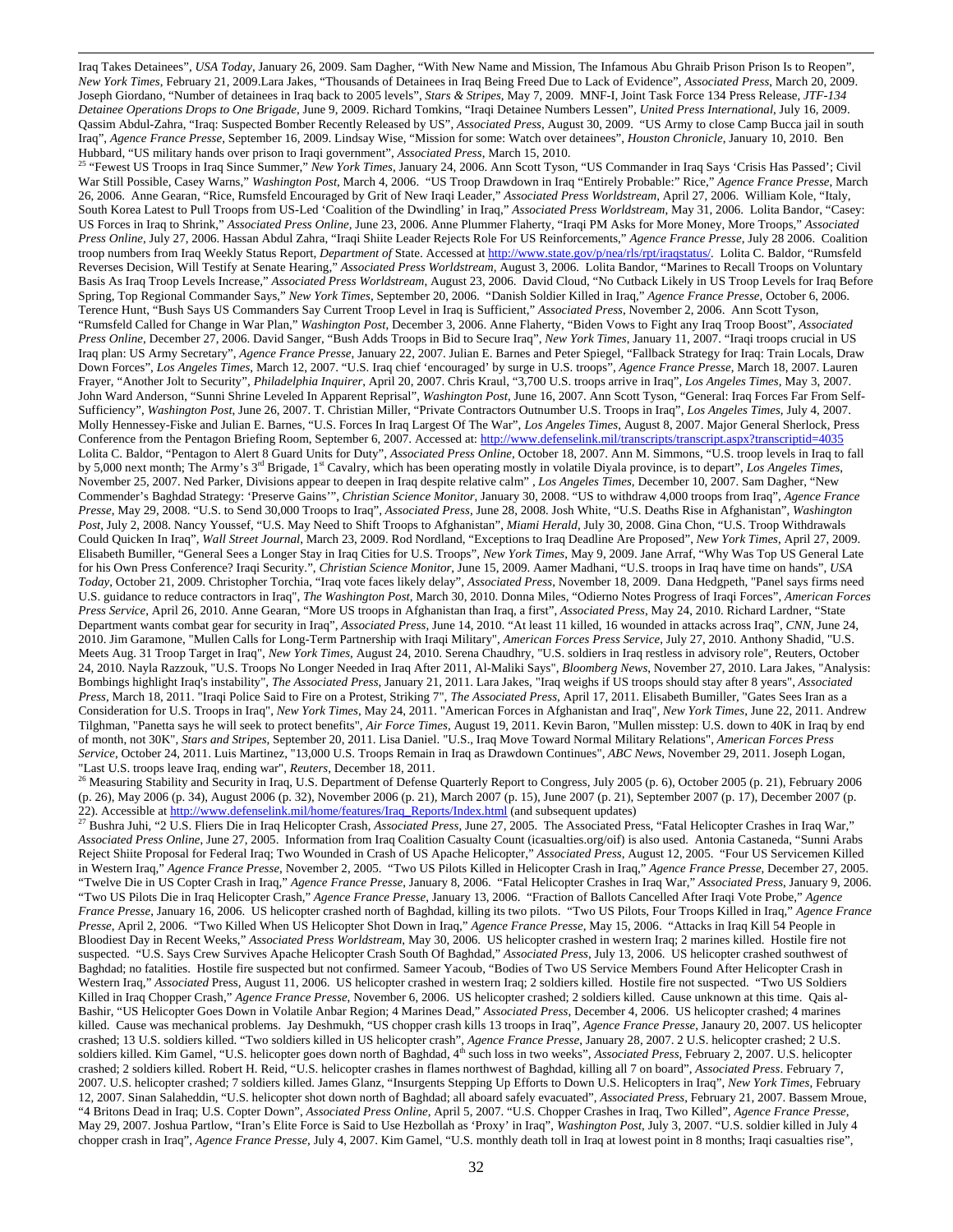*Associated Press Worldstream*, August 1, 2007. Marwan Ibrahim, "Iraq market bombed, US helicopter forced down", *Agence France Presse*, August 10, 2007. "Ten US soldiers killed in Iraq", *Agence France Presse*, August 14, 2007. Dave Clark, "Bush defends PM as 14 killed in chopper crash", *Agence France Presse*, August 22, 2007. Kim Gamel, "US helicopters crash, killing 4 Americans in Iraq", *Associated Press Worldstream*, January 26, 2009. Steven Lee Myers, "Copter Crash Kills U.S. Soldier in Iraq", *New York Times*, September 21, 2009. "US military: 2 American pilots die in Iraq", *Associated Press*,

November 8, 2009. "2 Tenn. Pilots killed in Iraq helicopter accident", Associated Press, February 23, 2010.<br><sup>28</sup> Nina Kamp, Michael O'Hanlon and Amy Unikewicz, "The State of Iraq: An Update," New York Times, October 1, 200 Internal Displacement. "Iraq Displacement," UNHCR Briefing Notes, UNHCR, November 3, 2006. Accessed at:

http://www.unhcr.org/news/NEWS/454b1f8f2.html. "Iraq Situation Update", UNHCR, July 4, 2007. "Internal displacement update for Iraq", UNHCR Briefing Notes, April 1, 2008. Accessed at: http://www.unhcr.org/news/NEWS/47f20efd6.html. United States Agency for International Development, "Iraq – Complex Emergency Fact Sheet #1, Fiscal Year 2010", August 17, 2010. Accessed at: http://reliefweb.int/rw/rwb.nsf/db900sid/MYAI-88F2KS?OpenDocument&rc=3&cc=irq

29 United Nations High Commission on Refugees (UNHCR) Iraq, July Factsheet (and subsequent updates). Accessed at:

http://unhcr.org.iq/IndexPageFiles/FIrstPageFactSheet/Document/FactsheetJune15%20JulyFinal.pdf. John Leland, "Iraq's Troubles Drive Out Refugees Who<br>Came Back", The New York Times, November 27, 2010.

<sup>30</sup> UN High Commissioner for Refugees, "Iraq Situation Update", January 2009. Accessed at: http://www.unhcr.org/cgi-bin/texis/vtx/page?page=49e486426# <sup>31</sup> UN High Commission on Refugees, "Asylum Levels and Trends in Industrialized Countries", March 18, 2008 and subsequent updates. Accessed at: http://www.unhcr.org/doclist/statistics/4146b6fc4.html

 $32$  P.W. Singer, Wired for War: The Robotics Revolution and Conflict in the 21<sup>st</sup> Century, (New York: Penguin Press, 2009), p. 32

<sup>33</sup> Iraq Weekly Status Report, *Department of State*. Accessed at: http://www.state.gov/p/nea/rls/rpt/iraqstatus/. From February 2005 to the present, our source differentiates between the terminology "trained and equipped" for police, in which unauthorized absences personnel are included, and "operational" for the National Guard and Armed Forces, in which unauthorized absences personnel are not included. As many as 5,000 recruits from Sunni areas have joined the Iraqi Armed Forces in the past several months. *National Strategy for Victory in Iraq*, National Security Council, November 2005, page 21. Units at level three are fighting alongside Coalition units. Level two units are "in the lead" – this level is the critical achievement that marks the point at which a unit can take over its own battle space. Units at level two can control their own areas of responsibility and, therefore, allow Coalition units to focus elsewhere. Measuring Stability and Security in Iraq July 2009, Report to Congress in Accordance with the Department of Defense Appropriations Act 2006 (Section 9010), p. 37. Measuring Stability and Security in Iraq September 2009, Report to Congress in Accordance with the Department of Defense Appropriations Act 2008 (Section 9204), p. 40. Ian Livingston, Heather Messera and Michael O'Hanlon, <sup>34</sup> Author's estimate based on Bradley Graham, "Rumsfeld Defends Iraqi Forces," Washington Post, October 1, 2005, in which Graham lists 36 out of 116

army and special police battalions at Level 2 readiness. This percentage was used to estimate the number of number of troops. 35 Lt. Gen. David Petraeus, speech at the St. Regis Hotel, Washington, DC, November 7, 2005.

<sup>36</sup> October 2005 numbers are according to Lt. Gen. David Petraeus, speech at the St. Regis Hotel, Washington, DC, November 7, 2005. The statistic of 32,000 in level I and II readiness is based upon Petraeus citation of 40 so prepared battalions and author's assumption that one battalion equals approximately 750 to 800 troops. Petraeus also stated that the number of 211,000 total Iraqi Security Forces is headed towards 325,000. Iraqi Security Forces have 20,000 vehicles in all, although the number of well-armored vehicles is much lower (author's estimate: about 300).<br><sup>37</sup> Measuring Stability and Security in Iraq February 2006, Report to Congress in Accordance with the Department of Defens

(Section 9010), page 37 and 38.

<sup>38</sup> Press Freedom Index 2008, compiled by "Reporters Without Borders" and released October 22, 2007. Accessible at: http://www.rsf.org/article.php3?id\_article=29031<br><sup>39</sup> Transparency International Annual CPI reports accessed at: http://www.transparency.org/policy\_research/surveys\_indices/cpi

<sup>40</sup> *National Strategy for Victory in Iraq*, National Security Council, November 2005, page 16. Muhanad al-Saadi, "Fadhila party withdraws from Shiite Unified Iraq Coalition", *Iraq Updates*, May 7, 2007. Accessed at: http://www.iraqupdates.com/p\_articles.php/article/15308 Alissa J. Rubin, "Iraqi Cleric's Forces Say They Will Quit Shiite Bloc", *New York Times*, September 16, 2008. "Q&A: Iraq's 2010 Elections", Al Jazeera English, March 2010.

<sup>42</sup> "Iraq's New Legislature," Washington Post, January 26, 2006.<br><sup>43</sup> "Iraq's Shrinking Government", Agence France Presse, August 7, 2007. "Iraq's Leadership", website of Private Security Company Association of Iraq. Accessed at : http://www.pscai.org/iraqileadership.html Amit R. Paley, "Iraq Moves to Repeal Immunity for Guards", *Washington Post*, October 31, 2007. "Sunnis rejoin Iraqi cabinet", *Al-Jazeera English*, July 19, 2008. Accessed at:

http://english.aljazeera.net/news/middleeast/2008/07/2008719111331910689.html Iraq Weekly Status Report, *Department of State*. Accessed at: http://www.state.gov/p/nea/rls/rpt/iraqstatus/

44 Iraq Weekly Status Report, *Department of State*. Accessed at: http://www.state.gov/p/nea/rls/rpt/iraqstatus/. The numbers for crude oil production, diesel, kerosene, gasoline/benzene, and liquid petroleum gas represent average data from the entire month, and are thus based on multiple Weekly Status Reports. The crude oil export reflects the total for the month. For all categories, data for a complete month is typically available in the Weekly Status Report for the first week of the next month.

45 The statistics for September 2005 are based on incomplete data and represent averages for approximately half of the month.

<sup>46</sup> U.S. State Department's "Iraq Weekly Status Report" did not provide production amounts of diesel, kerosene, gasoline or LPG for the week of December

18-25 so averages for these categories are only for the 24 days in December for which exact figures are known.<br><sup>47</sup> Country Report No. 05/294: Iraq: 2005 Article IV Consultation – Staff Report; Staff Supplement; Public Inf

48 Iraq Weekly Status Report, Department of State. Accessed at: http://www.state.gov/p/nea/rls/rpt/iraqstatus/. (For 2003-2008) Iraq Status Report, Department *of State*. Accessed at: http://www.state.gov/p/nea/rls/rpt/c28010.htm (For 2009 and subsequent years). Hassan Hafidh, "Iraq Exported Average 1.841 Million B/D In March", *Dow Jones Newswires*, April 2010. 49 Ibid.

l

50 Iraq Weekly Status Report, *Department of State*. Accessed at: http://www.state.gov/p/nea/rls/rpt/iraqstatus/.The average of megawatt hours and average hours of electricity per day reflect all the data available for the given month, and thus span multiple Weekly Status Reports. The average amount of electricity generated is derived from the average of megawatt hours. The statistics for September 2005 are based upon incomplete data and represent averages for approximately half of the month. Special Inspector General for Iraq Reconstruction, *Quarterly Report to the United States Congress*, April 30, 2011, p. 112

\*The data for November for the average hours of electricity per day is updated in our source, representing the entire month. The numbers for average amount of electricity generated and average MW hours represents data through the  $21<sup>st</sup>$  of November only. The data for December 2005 and thereafter for the average amount of electricity generated and average MW hours is estimated based on the graph relating to electricity in the Iraq Weekly Status Report, *Department of State*. National Target numbers are courtesy of the US Department of Defense, January 23, 2006.

<sup>51</sup> Measuring Stability and Security in Iraq October 2005, Report to Congress In Accordance with Conference Report 109-72, Emergency Supplemental Appropriations Act, 2005, page 11. Information from World Bank and IMF. Measuring Stability and Security in Iraq November 2006, Report to Congress In Accordance with Conference Report 109-72, Emergency Supplemental Appropriations Act, 2005, page 12 Measuring Stability and Security in Iraq March 2007, Report to Congress In Accordance with Conference Report 109-72, Emergency Supplemental Appropriations Act, 2005, page 9. UN Economic and Social Commission for Western Asia, "Estimates and Forecasts for GDP Growth in the ESCWA Region, 2007-2008", p. 21. Accessed at: